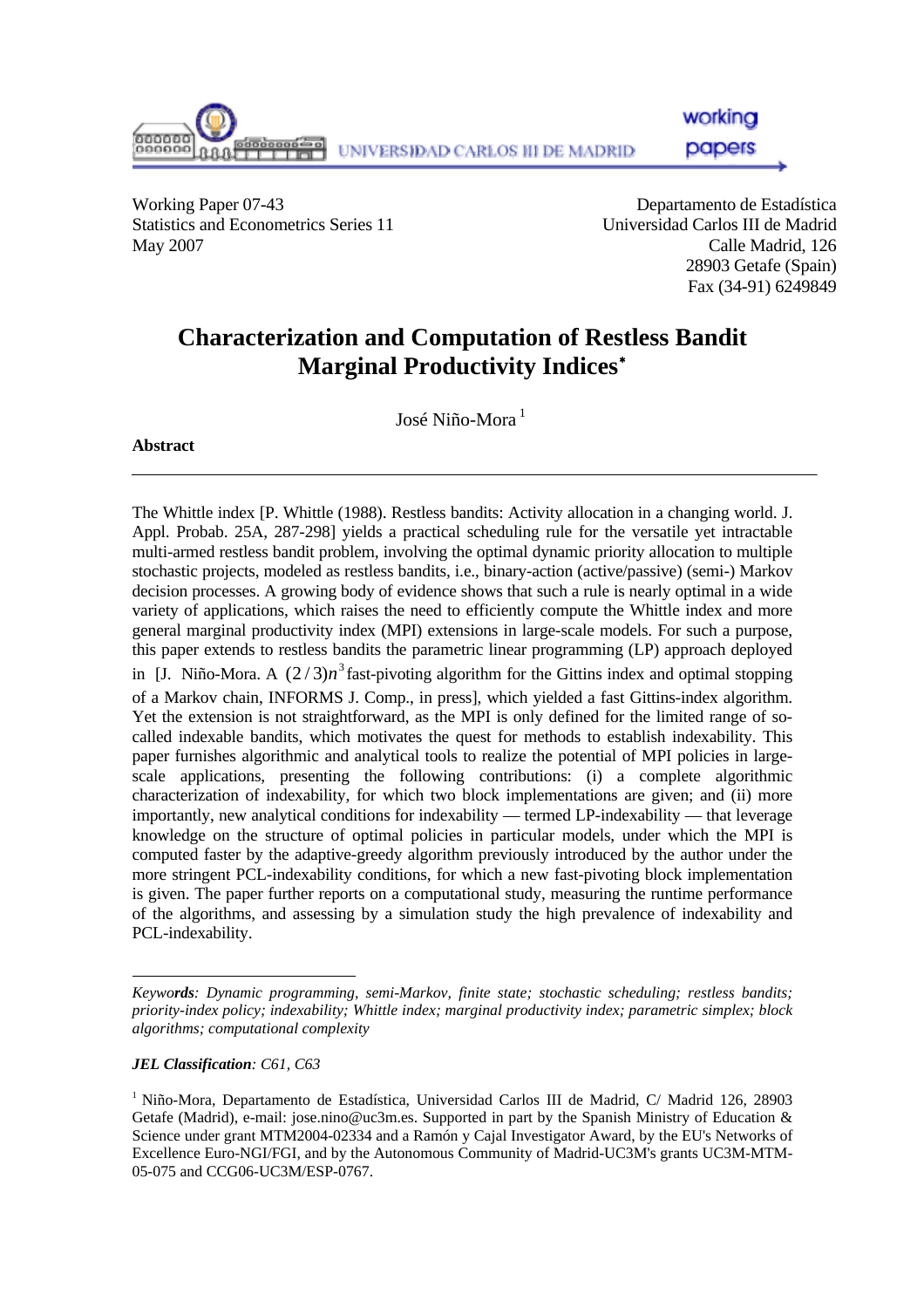# Characterization and Computation of Restless Bandit Marginal Productivity Indices

#### José Niño-Mora

Department of Statistics, Universidad Carlos III de Madrid, C/ Madrid 126, 28903 Getafe (Madrid), Spain, jnimora@alum.mit.edu http://alum.mit.edu/www/jnimora

#### **Abstract**

The Whittle index [P. Whittle (1988). Restless bandits: Activity allocation in a changing world. J. Appl. Probab. 25A, 287–298] yields a practical scheduling rule for the versatile yet intractable multiarmed restless bandit problem, involving the optimal dynamic priority allocation to multiple stochastic projects, modeled as restless bandits, i.e., binary-action (active/passive) (semi-) Markov decision processes. A growing body of evidence shows that such a rule is nearly optimal in a wide variety of applications, which raises the need to efficiently compute the Whittle index and more general marginal productivity index (MPI) extensions in large-scale models. For such a purpose, this paper extends to restless bandits the parametric linear programming (LP) approach deployed in [J. Niño-Mora. A  $(2/3)n^3$ fast-pivoting algorithm for the Gittins index and optimal stopping of a Markov chain, INFORMS J. Comp., in press], which yielded a fast Gittins-index algorithm. Yet the extension is not straightforward, as the MPI is only defined for the limited range of so-called indexable bandits, which motivates the quest for methods to establish indexability. This paper furnishes algorithmic and analytical tools to realize the potential of MPI policies in large-scale applications, presenting the following contributions: (i) a complete algorithmic characterization of indexability, for which two block implementations are given; and (ii) more importantly, new analytical conditions for indexability — termed LP-indexability — that leverage knowledge on the structure of optimal policies in particular models, under which the MPI is computed faster by the adaptive-greedy algorithm previously introduced by the author under the more stringent PCL-indexability conditions, for which a new fast-pivoting block implementation is given. The paper further reports on a computational study, measuring the runtime performance of the algorithms, and assessing by a simulation study the high prevalence of indexability and PCL-indexability.

*Key words:* Dynamic programming, semi-Markov, finite state; stochastic scheduling; restless bandits; priority-index policy; indexability; Whittle index; marginal productivity index; parametric simplex; block algorithms; computational complexity *History:* submitted May 8, 2007

### **1. Introduction**

The *multi-armed restless bandit problem* (MARBP) furnishes a powerful modeling framework for a wide variety of problems where a decision-maker must dynamically prioritize the allocation of limited effort to multiple projects. The latter are modeled as *restless bandits*, i.e., binary-action (active/work; passive/rest) semi-Markov decision processes (SMDPs) that can change state even while rested. For a range of applications to problems of admission control, routing and scheduling see, e.g., Whittle (1988), Veatch and Wein (1996), Ni˜no-Mora (2002, 2003, 2005, 2006b,c,d,e, 2007a,b,c,d), Raissi-Dehkordi and Baras (2002), Goyal et al. (2006), and La Scala and Moran (2006).

While the MARBP is generally intractable, Whittle (1988) introduced an index for restless bandits that extends the celebrated *Gittins index* rule, which is optimal in the classic case where passive bandits remain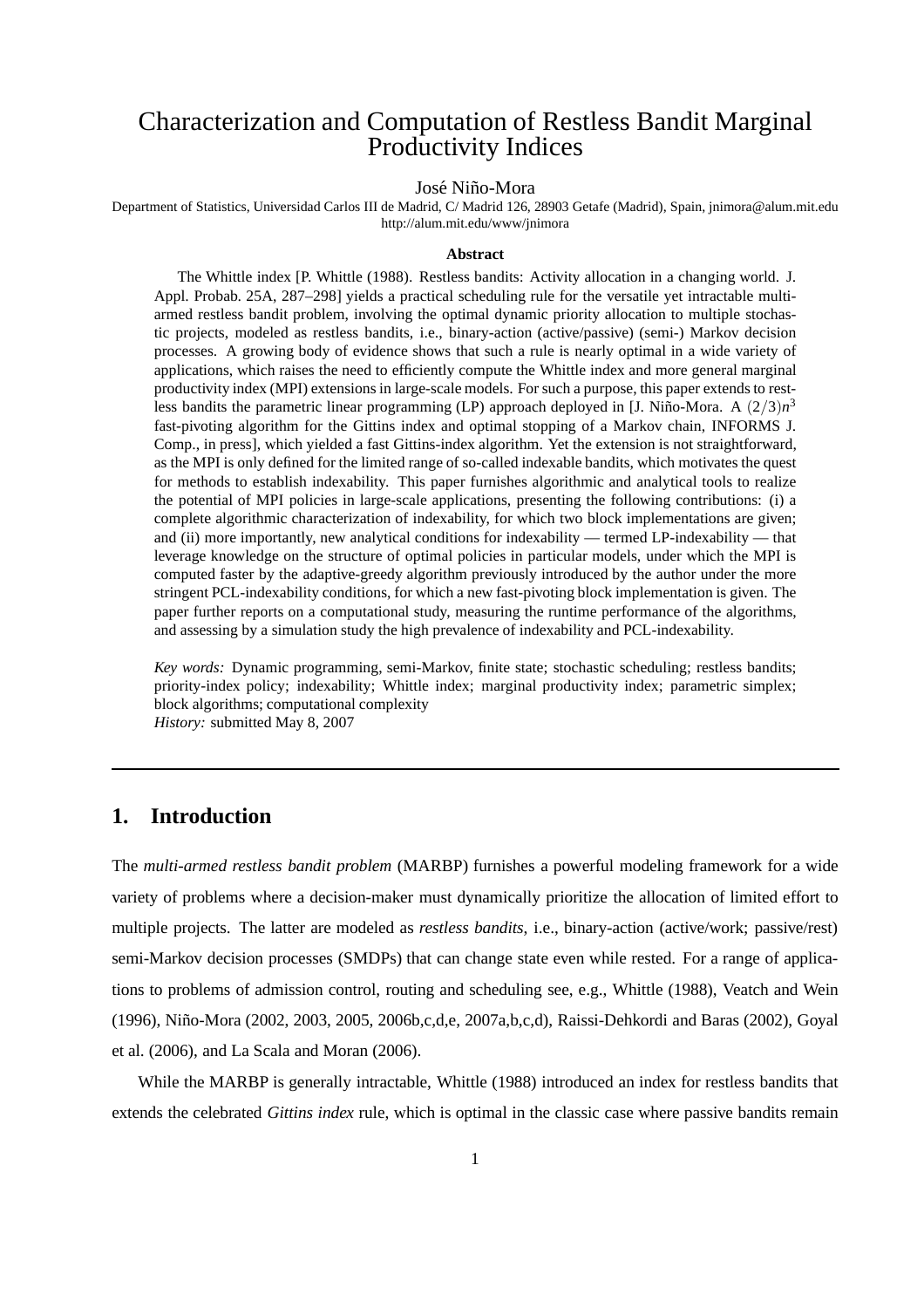frozen. See Gittins (1979). The *Whittle index* has been further extended in Niño-Mora (2002, 2006b,d) in the framework of the unifying and intuitive concept of *marginal productivity index* (MPI). A growing body of evidence (cf. the aforementioned papers) shows that the resulting *priority-index rule* that engages at each time a project of largest index is nearly optimal for a variety of applications. Further, the MPI characterizes optimal policies for problems modeling the optimal dynamic allocation of work to a project, which have intrinsic interest.

The prime goal of this paper is to furnish the required algorithmic and analytical tools that will allow researchers to fully realize the potential of such index policies in large-scale applications. We will accomplish such a goal by drawing on classic parametric linear programming (cf. Gass and Saaty (1955); Saaty and Gass (1954)), extending the approach that, first suggested in Kallenberg (1986), was developed in Niño-Mora (2006a) to obtain a Gittins-index algorithm of improved complexity, performing  $(2/3)n^3 + O(n^2)$ arithmetic operations for a classic *n*-state bandit.

The required extension is, however, far from straightforward, as the MPI is only defined for the limited range of so-called *indexable* bandits, which motivates the quest for useful numerical and analytical methods to establish indexability. For such a purpose, we had introduced and developed in Niño-Mora (2001, 2002, 2006d) a set of sufficient conditions for indexability, termed *PCL-indexability* as they are based on satisfaction of *partial conservation laws* (PCL), under which a bandit's MPI is computed by an *adaptivegreedy algorithm*. Yet, though such work shows that several models of interest are PCL-indexable, our more recent work has revealed limitations to such an approach. Specifically: (i) one condition was that the index sequence produced by the aforementioned algorithm be nondecreasing, which we have found to be hard to verify analytically in models with a multi-dimensional state; and, (ii) more importantly, we have encountered in Niño-Mora (2007d) a relevant bandit model that is indexable, yet not PCL-indexable.

This paper overcomes such limitations, presenting the following contributions: (i) a complete algorithmic characterization of indexability, for which two block implementations are given, the *Complete-Pivoting Indexability* (CPI) algorithm and the *Reduced-Pivoting Indexability* (RPI) algorithm, which, after a common initialization stage involving the solution of a block linear equation system, perform  $2n^3 + O(n^2)$  and  $n^3 + O(n^2)$  arithmetic operations for an *n*-state bandit, respectively; and (ii) more importantly, new analytical sufficient conditions for indexability — termed *LP-indexability* — that leverage knowledge on the structure of optimal policies in particular models, under which the MPI is computed faster by the adaptive-greedy algorithm referred to above, for which a new fast-pivoting block implementation is given that performs after the initialization stage —  $(2/3)n^3 + O(n^2)$  operations; such conditions are also shown to be necessary, in that an indexable bandit is always *LP-indexable* relative to a certain family of policies; further, a more analytically tractable reformulation of the PCL-indexability conditions is presented. For examples where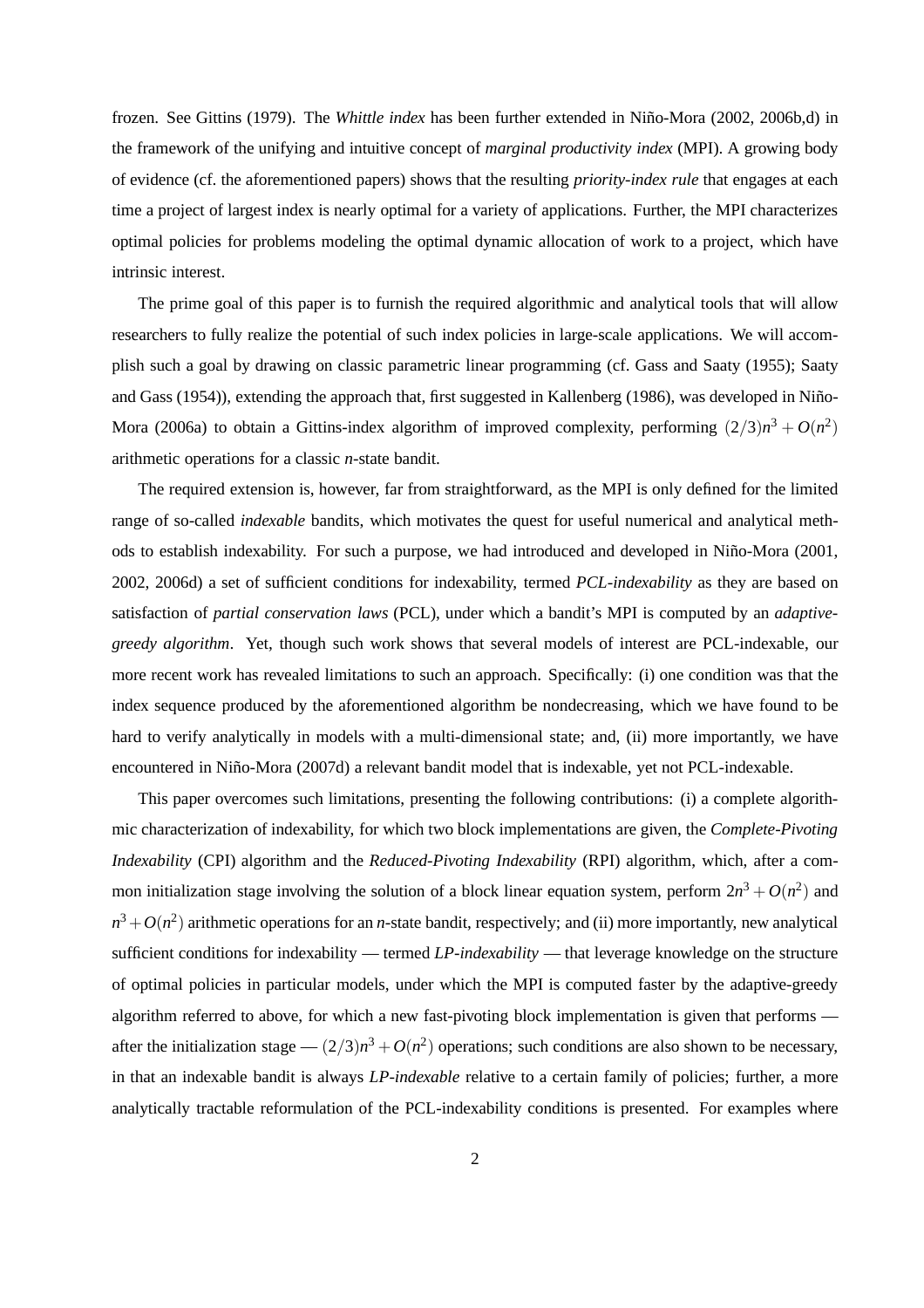such an approach is successfully deployed, we refer the reader to Niño-Mora (2006e, 2007a,d).

We must emphasize that the algorithms presented herein are described in a readily-implementable *blockpartitioned* form, i.e., based on operations on submatrices (*blocks*) of a base matrix. Such implementations have been advocated in the scientific-computing literature to partly overcome the exponentially widening gap between processor speed and memory-access times in contemporary computers, which often render traditional complexity measures based on operation counts poor predictors of runtime performance. See Dongarra and Eijkhout (2000) and Baker et al. (2006).

The latter phenomenon is illustrated herein by a computational study comparing the runtime performance of the proposed algorithms, which reveals that the *fast-pivoting adaptive-greedy* (FPAG) algorithm is the fastest, consistently achieving a speedup factor of about 1.3 over the CPI algorithm, which in turn slightly outperforms the RPI algorithm. Such results reflect the influence of differing memory-access patterns in actual runtimes. Thus, the CPI algorithm manipulates whole matrices, which results in efficient handling of contiguous memory blocks, whereas the RPI and FPAG algorithms reduce operation counts at the expense of manipulating submatrices with complex patterns, which results in relatively inefficient noncontiguous data movement.

Another computational study was conducted to assess the prevalence of indexability and PCL-indexability among randomly generated restless bandits — with dense transition probability matrices — in a large-scale simulation study. The study reveals that such prevalences are extremely high, growing steeply as the number of states increases.

The remainder of the paper is organized as follows. Section 2 reviews the indexation theory for semi-Markov restless bandits. Section 3 elucidates the parametric simplex tableaux for the problem's LP formulation. Section 4 develops a simplex-based algorithmic characterization of indexability. Section 5 shows how to exploit special structure by introducing the new class of LP-indexable bandits, to which the adaptivegreedy index algorithm introduced in earlier work for PCL-indexable bandits is shown to extend, and revises the earlier definition of the PCL-indexability; further, a new fast-pivoting implementation is given of such an algorithm. While previous sections focus on the discounted criterion, Section 6 discusses the extension to the average criterion. Section 7 reports on the computational study's results.

### **2. Indexation for Semi-Markov Restless Bandits**

This section reviews several key concepts from indexation theory to be used throughout the paper, as it applies to a finite-state semi-Markov restless bandit. The following discussion highlights the insightful relation of indexation with bicriteria optimization, which was implicit in Niño-Mora Niño-Mora (2002,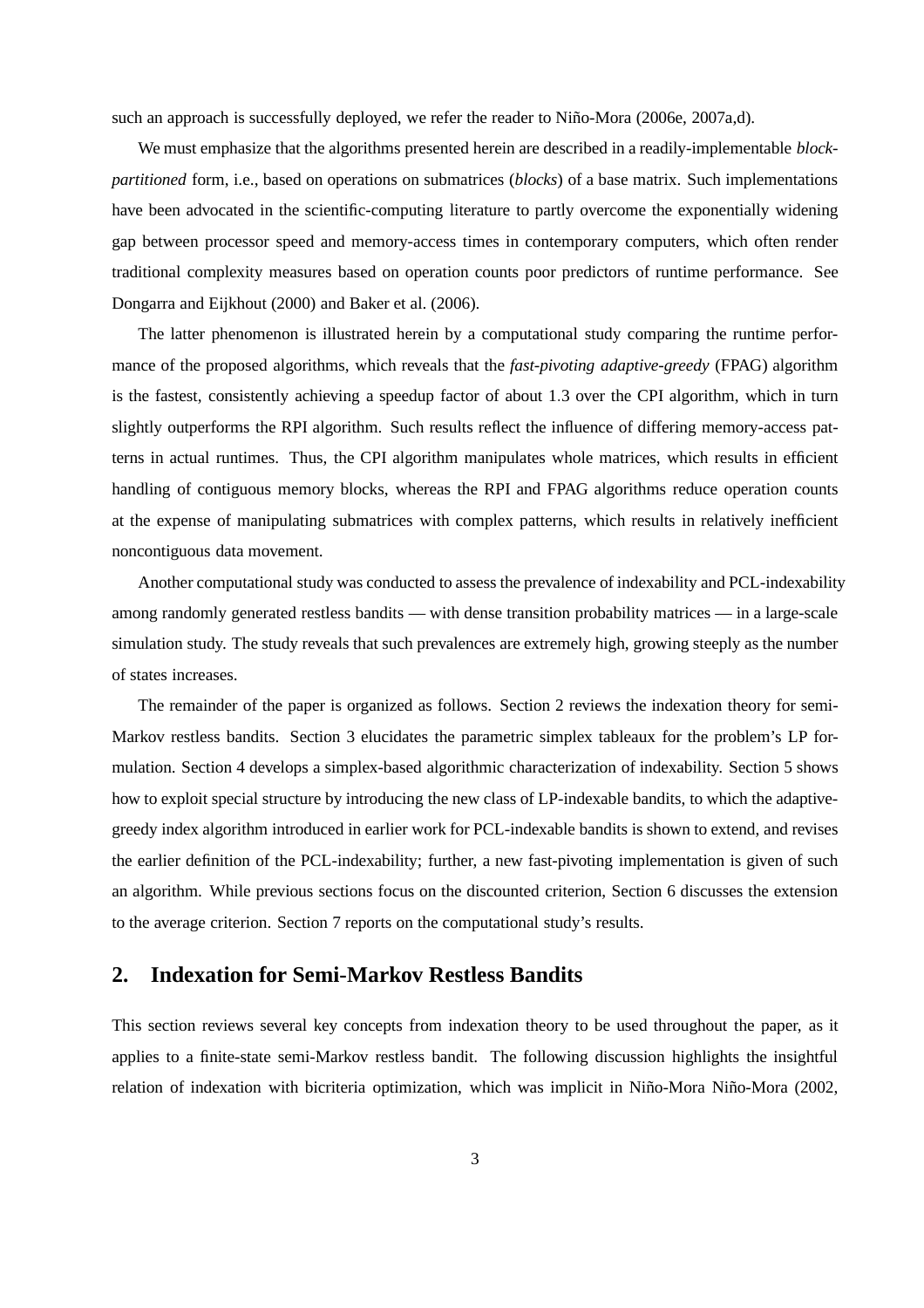2006d), focusing on the discounted case. As in the previous section's model, we will find it useful to partition the state space *N* into the set *N* {0,1} of *controllable states*, where actions differ in some respect, and the set  $N^{\{0\}} \triangleq N \setminus N^{\{0,1\}}$  of *uncontrollable states*. We will adopt the convention that the passive action is taken in the latter states, and denote the numbers of uncontrollable and controllable states by  $m\triangleq |N^{\{0\}}|\geq 0$ and  $n \triangleq |N^{\{0,1\}}| \geq 1$ , respectively.

#### **2.1 Semi-Markov Restless Bandits and Discrete-Stage Reformulation**

Consider the problem of operating optimally a single dynamic and stochastic project, modelled as a binaryaction (1/active/engage; 0/passive/rest) *semi-Markov decision process* (SMDP), whose *natural state X*(*t*) evolves continually over time  $t \geq 0$  through the finite state space *N*. The controller observes the *embedded state*  $X_k \triangleq X(t_k)$  at an increasing sequence of *decision epochs*  $t_k$ , with  $t_0 = 0$  and  $\lim_k t_k \nearrow +\infty$ , and takes an action  $a_k \triangleq a(t_k) \in \{0,1\}$  that prevails during the ensuing *stage*  $[t_k, t_{k+1})$ . Processes  $X(t)$  and  $a(t)$  are thus piecewise constant, right-continuous with left limits. Actions are prescribed through a *policy* <sup>π</sup>, drawn from the class Π of *admissible* policies, which base decisions on the history of embedded states and actions up to the present decision epoch, and on the state observed at the latter. While the project occupies state *i* and action *a* prevails, *rewards* accrue and *work* is expended at rates  $R_i^a$  and  $Q_i^a \ge 0$ , respectively, with  $Q_i^1 > 0$ and  $Q_i^1 \geq Q_i^0 \geq 0$ .

We complete next the model's description, by specifying its dynamics, and discuss its discrete-stage reformulation along the lines in (Puterman, 1994, Ch. 11)), which will be used in the subsequent analyses. If at decision epoch  $t_k$  the project occupies state  $X_k = i$  and action  $a_k = a$  is taken, the joint distribution of the duration  $t_{k+1} - t_k$  of the ensuing  $(i, a)$ -stage and the next embedded state  $X_{k+1}$  is given by the transition distribution

$$
F_{ij}^a(t) \triangleq \mathbb{P}\left\{t_{k+1} - t_k \leq t, X_{k+1} = j \mid X_k = i, a_k = a\right\},\
$$

having Laplace-Stieltjes transform (LST)

$$
\phi_{ij}^a(\alpha) \triangleq \mathbb{E}\left[1_{\{X_{k+1}=j\}}e^{-\alpha(t_{k+1}-t_k)}\,|\,X_k=i, a_k=a\right]=\int_0^\infty e^{-\alpha t}\,dF_{ij}^a(t),
$$

for  $\alpha > 0$ . The corresponding one-stage transition probabilities of the embedded process are

$$
p_{ij}^a \triangleq \mathbb{P}\left\{X_{n+1}=j\,|\,X_k=i,a_k=a\right\}=\lim_{t\to\infty}F_{ij}^a(t)=\lim_{\alpha\searrow 0}\phi_{ij}^a(\alpha).
$$

From  $F_{ij}^a(t)$  we obtain the distribution of the duration of an  $(i, a)$ -stage,

$$
F_i^a(t) \triangleq \mathbb{P}\left\{t_{k+1} - t_k \leq t \mid X_k = i, a_k = a\right\} = \sum_{j \in N} F_{ij}^a(t),
$$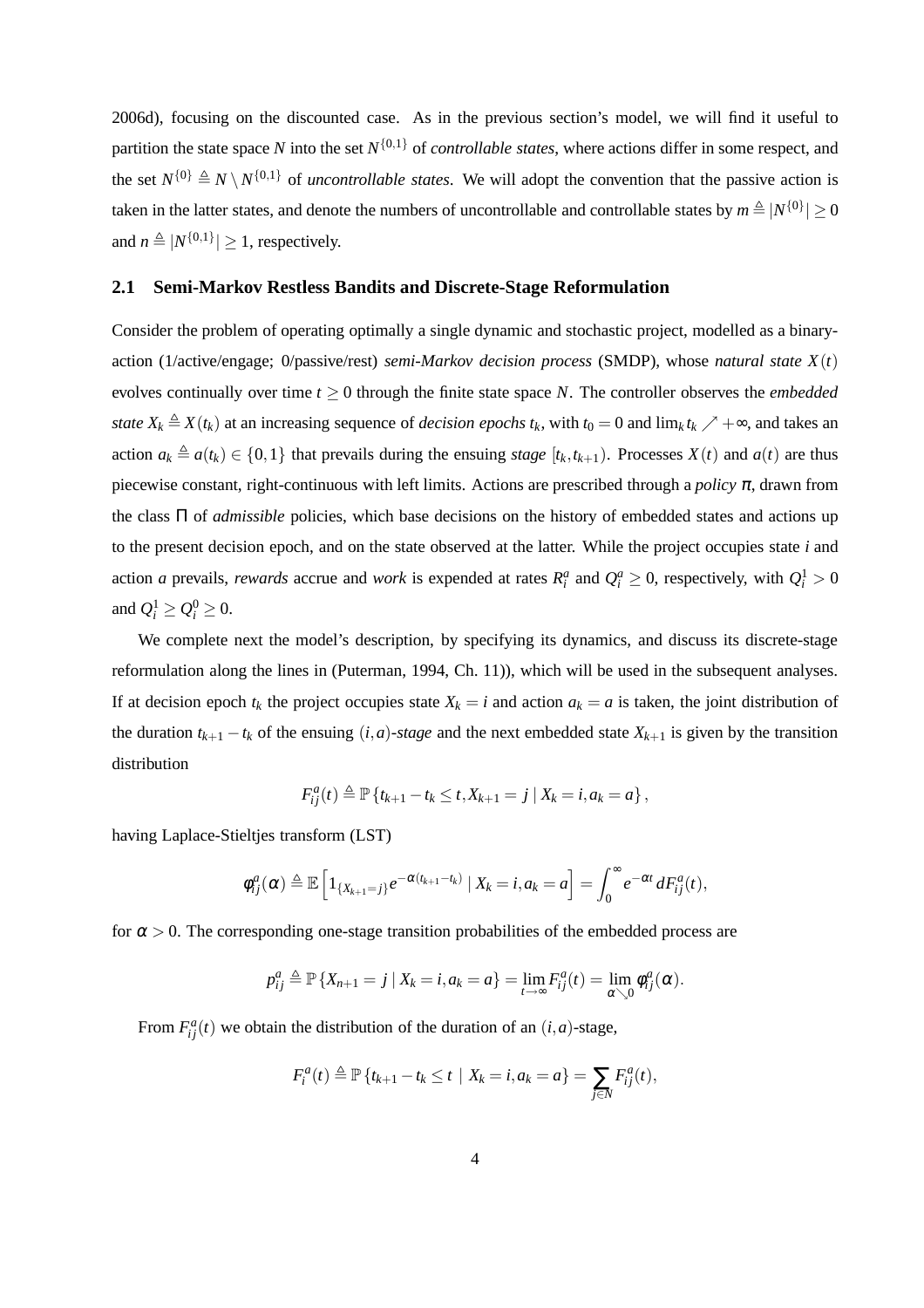having LST

$$
\phi_i^a(\alpha) \triangleq \mathbb{E}\left[e^{-\alpha(t_{k+1}-t_k)} | X_k = i, a_k = a\right] = \sum_{j \in N} \phi_{ij}^a(\alpha), \tag{1}
$$

and mean

$$
m_i^a \triangleq \mathbb{E}\left[t_{k+1}-t_k \mid X_k=i, a_k=a\right] = \int_0^\infty t \, dF_i^a(t).
$$

In general, the natural-state process  $X(t)$  might change state between decision epochs. Its evolution *within* an (*i*,*a*)-period is characterized by

$$
\tilde{p}_{ij}^a(s) \triangleq \mathbb{P}\left\{X(t_k+s) = j \mid X_k = i, a_k = a, t_{k+1} - t_k > s\right\},\
$$

the probability that state *j* is occupied *s* time units after a decision epoch, given that the next epoch has not yet occurred. We can thus represent the expected total discounted work expended and the reward earned during an (*i*,*a*)-stage, respectively, as

$$
q_i^a \triangleq \mathbb{E}\left[\int_{t_k}^{t_{k+1}} Q_{X(t)}^{a_n} e^{-\alpha(t-t_k)} dt \mid X_k = i, a_k = a\right] = \sum_{j \in N} Q_j^a \int_0^{\infty} \tilde{p}_{ij}^a(s) \{1 - F_i^a(s)\} e^{-\alpha s} ds \tag{2}
$$

and

$$
r_i^a \triangleq \mathbb{E}\left[\int_{t_k}^{t_{k+1}} R_{X(t)}^{a_k} e^{-\alpha(t-t_k)} dt \mid X_k = i, a_k = a\right] = \sum_{j \in N} R_j^a \int_0^{\infty} \tilde{p}_{ij}^a(s) \{1 - F_i^a(s)\} e^{-\alpha s} ds. \tag{3}
$$

In our studies of several applications, we have found that it is often important to partition the state space *N* into the set of *uncontrollable states*

$$
N^{\{0\}} \triangleq \left\{ i \in N : q_i^0 = q_i^1, r_i^0 = r_i^1 \text{ and } F_{ij}^0(t) \equiv F_{ij}^1(t), j \in N \right\},\
$$

where both actions have identical consequences, and the remaining set  $N^{\{0,1\}} \triangleq N \setminus N^{\{0\}}$  of *controllable states*. The notation  $N^{\{0\}}$  reflects the convention we adopt whereby the passive action  $a = 0$  is taken at uncontrollable states. We will denote by  $n \triangleq |N^{\{0,1\}}|$  and  $m \triangleq |N^{\{0\}}|$  the numbers of controllable and of uncontrollable states, respectively, and assume that  $n \ge 1$ . As we will see, the indices of concern in this paper, which are functions of the project's state, are only defined for controllable states.

In the sequel we will focus on the discounted criterion based on measures (4)–(5), deferring to Section 6 discussion of the long-run average criterion.

#### **2.2 Restless Bandit Indexation**

We consider two measures to evaluate a policy  $\pi$ , relative to an initial state *i* and a discount rate  $\alpha > 0$ : the *reward measure*

$$
f_i^{\pi} \triangleq \mathbb{E}_i^{\pi} \left[ \int_0^{\infty} R_{X(t)}^{a(t)} e^{-\alpha t} dt \right] = \mathbb{E}_i^{\pi} \left[ \sum_{k=0}^{\infty} r_{X_k}^{a_k} e^{-\alpha t_k} \right], \tag{4}
$$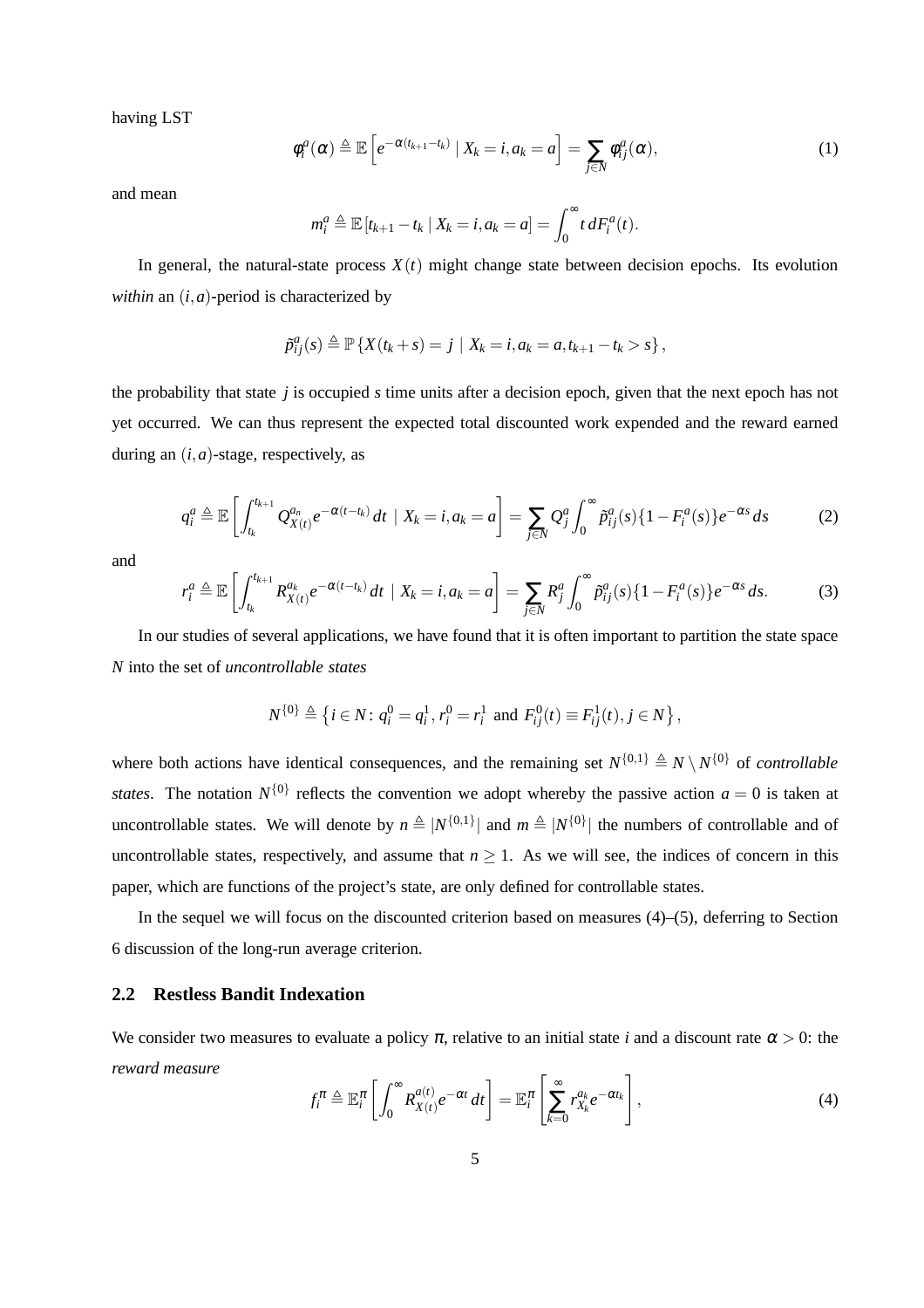giving the expected total discounted value of rewards earned; and the *work measure*

$$
g_i^{\pi} \triangleq \mathbb{E}_i^{\pi} \left[ \int_0^{\infty} Q_{X(t)}^{a(t)} e^{-\alpha t} dt \right] = \mathbb{E}_i^{\pi} \left[ \sum_{k=0}^{\infty} q_{X_k}^{a_k} e^{-\alpha t_k} \right],
$$
 (5)

giving the expected total discounted amount of work expended. Notice that the right-hand side's identities in (4)–(5) draw on the discrete-stage reformulation discussed above.

We will find it convenient to use the corresponding averaged measures obtained when the initial state *i* is drawn from an arbitrary distribution with positive probability mass  $p_i > 0$  for  $i \in N$ :

$$
f^{\pi} \triangleq \sum_{i \in N} p_i f_i^{\pi}
$$
 and  $g^{\pi} \triangleq \sum_{i \in N} p_i g_i^{\pi}$ .

Introducing a wage rate <sup>ν</sup> at which work is paid for, we will address the <sup>ν</sup>*-wage problem*

$$
\max_{\pi \in \Pi} f^{\pi} - \nu g^{\pi},\tag{6}
$$

which is to find an admissible project-operating policy maximizing the value of rewards earned minus labor costs incurred, and where  $v$  will play the role of a parameter to be varied over  $\mathbb{R}$ .

The theory of finite-state and -action SMDPs ensures existence of an optimal policy for (6) that is: (i) deterministic stationary; and (ii) independent of the initial-state distribution. We represent each such a policy by its *active set*  $S \subseteq N^{\{0,1\}}$ , or subset of controllable states where the policy prescribes to engage the project at a decision epoch, and will refer to it as the *S-active policy*.

It appears reasonable to expect that, at least in some models, optimal active sets should expand monotonically from 0 to  $N^{\{0,1\}}$  as the wage v decreases from  $+\infty$  to  $-\infty$ ., as a function of the state space's size Such an intuitive property was introduced by Whittle (1988), who termed it *indexability*, for Markovian restless bandits with state-independent work rates  $q_i^a \equiv a$ . His original definition readily extends to the present setting.

In *dynamic programming* (DP) terms, we may formulate the indexability property as follows. Letting  $\vartheta_i^*(v)$  be the optimal value function starting at *i* for SMDP (6), the Bellman equations are

$$
\vartheta_i^*(v) = \max_{a \in \{0,1\}} r_i^a - v q_i^a + \sum_{j \in N} \varphi_{ij}^a \vartheta_j^*(v), \quad i \in N,
$$
\n<sup>(7)</sup>

where we write  $\phi_{ij}^a = \phi_{ij}^a(\alpha)$ . In words, the project is indexable if, for each controllable state *i*, it is optimal to engage the project at *i* for *v* small enough; namely, if there exists an *index*  $v_i^*$ , for  $i \in N^{\{0,1\}}$ , such that it is optimal to engage the project in state *i* iff  $v \le v_i^*$ ; or, in formulas,

$$
\vartheta_i^*(v) = r_i^1 - vq_i^1 + \sum_{j \in N} \varphi_{ij}^1 \vartheta_j^*(v) \Longleftrightarrow v \le v_i^*
$$
\n(8)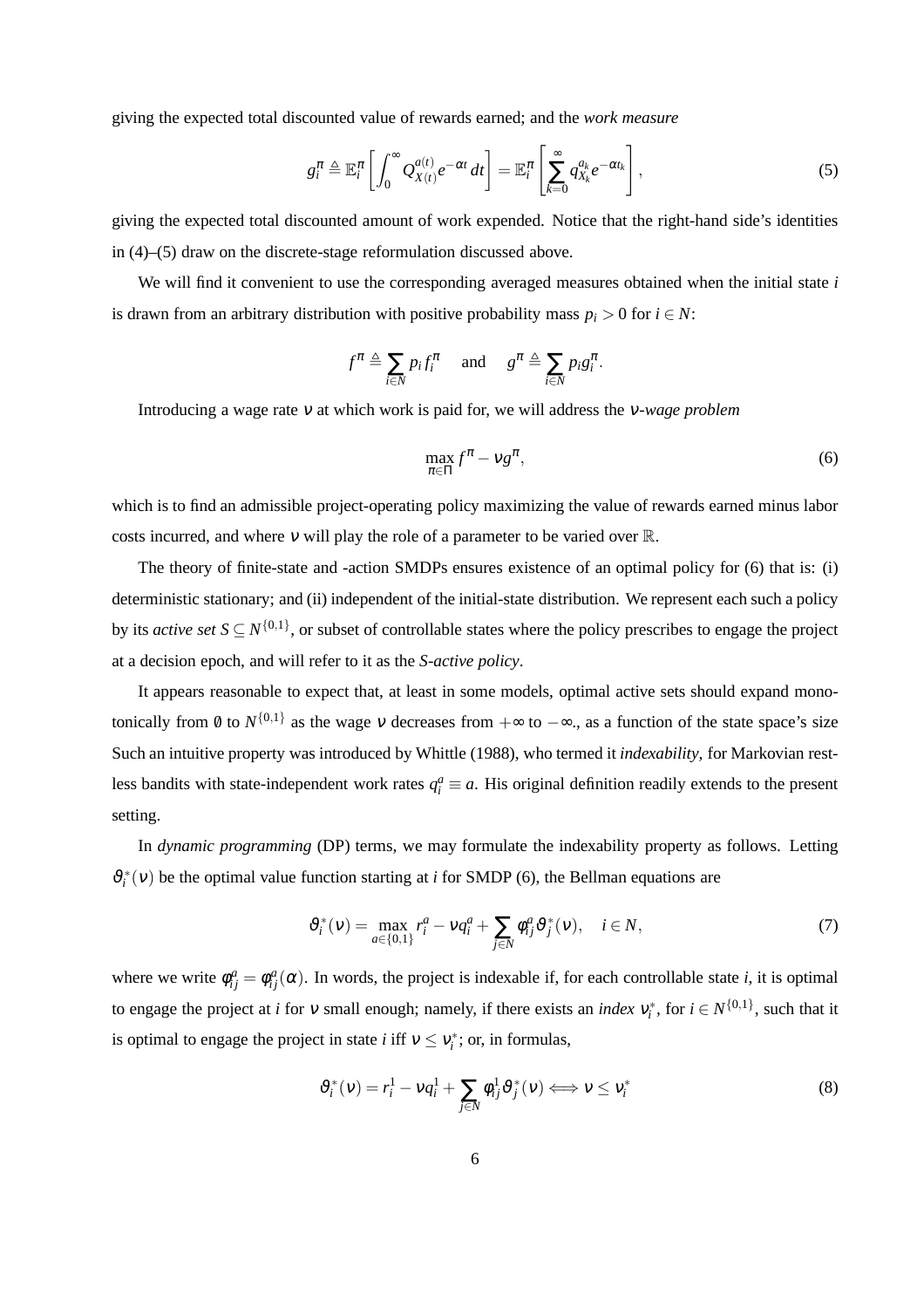Yet, in Niño-Mora (2006d) we have formulated the indexability property in an alternative — though equivalent — form yielding complementary insights, as reviewed next. Let  $i_1, \ldots, i_n \in N^{\{0,1\}}$  be an ordering of the *n* controllable states, such that the *nested active-set family*

$$
\mathscr{F}_0 \triangleq \{S_0, S_1, \dots, S_n\},\tag{9}
$$

where  $S_0 \triangleq \emptyset$  and  $S_k \triangleq \{i_1,\ldots,i_k\}$  for  $1 \leq k \leq n$ , satisfies the work-regularity condition

$$
g^{S_{k-1}} < g^{S_k}, \quad 1 \le k \le n. \tag{10}
$$

Consider the *index*  $v_i^*$ , for  $i \in N^{\{0,1\}}$ , defined by

$$
\mathbf{v}_{i_k}^* \triangleq \frac{f^{S_k} - f^{S_{k-1}}}{g^{S_k} - g^{S_{k-1}}}, \quad 1 \le k \le n. \tag{11}
$$

**Definition 2.1 (Indexability; MPI)** We say that the bandit is *indexable* if there exists a nested active-set family  $\mathcal{F}_0$  as above such that:

- (i) index  $v_{i_k}^*$  is nonincreasing in *k*, i.e.,  $v_{i_{k+1}}^* \ge v_{i_k}^*$  for  $1 \le k < n$ ; and
- (ii) for *v*-wage problem (6), the 0-active policy is optimal iff  $v \le v_{i_1}^*$ , the  $N^{\{0,1\}}$ -active policy is optimal iff  $v \ge v_{i_n}^*$ , and the *S*<sub>*k*</sub>-active policy is optimal for v-wage problem (6) iff  $v \in [v_{i_{k+1}}^*, v_{i_k}^*]$ , for  $1 \le k < n$ .

We then say that the project is  $\mathcal{F}_0$ -indexable, and that  $v_i^*$  is its *marginal productivity index* (MPI).

Note: as already noted in nm (give the reference), the optimal value function of an indexable bandit is given by

$$
\vartheta_i^*(v) = \max_{S \in \mathcal{F}_0} f_i^S - v g_i^S = \max_{0 \le k \le n} f_i^{S_k} - v g_i^{S_k}, \quad i \in \mathbb{N}, v \in \mathbb{R}
$$

We introduced the term MPI in Niño-Mora (2006d), as it was shown there, and earlier in Niño-Mora (2002), that index  $v_i^*$  measures the marginal value, or productivity, of work at each state *i*. The first paper gave a characterization of indexability in terms of the structure of the *achievable work-reward performance region*

$$
\mathbb{H} \triangleq \left\{ (g^{\pi}, f^{\pi}) \colon \pi \in \Pi \right\},\
$$

which is spanned by work-reward performance points under admissible policies. Such a region is the *convex polygon* given as the *convex hull* of the finite set of points  $(g^S, f^S)$ , for all active sets  $S \subseteq N$ . Specifically, considering the *upper boundary* of H, given by

$$
\bar{\partial} \mathbb{H} \triangleq \{ (g, f) \in \mathbb{H} : f^{\pi} \leq f \text{ for any } \pi \in \Pi \text{ with } g^{\pi} = g \},
$$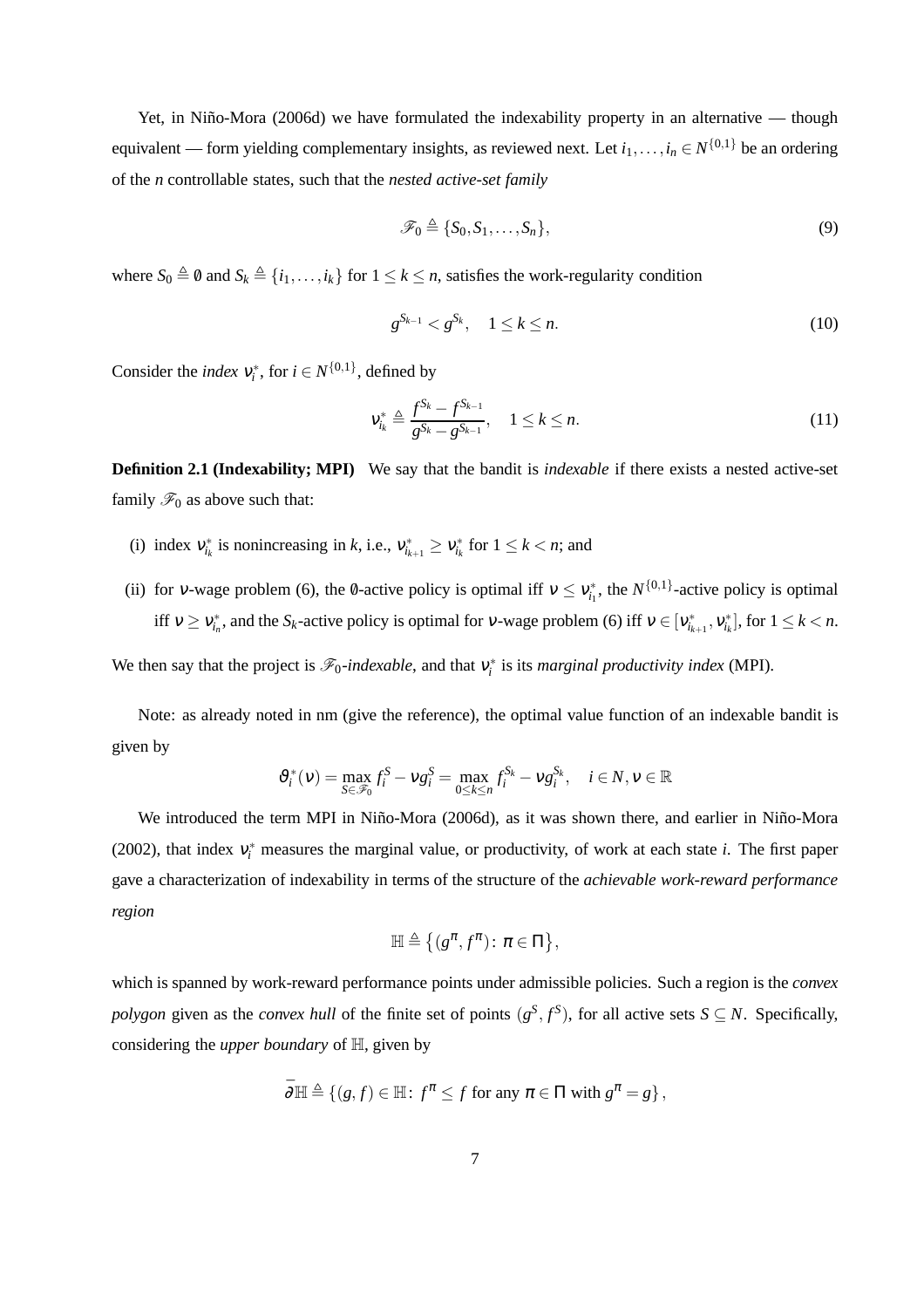it is shown in Niño-Mora (2006d, Th. 3.1) that the project is indexable iff there is a nested active-set family  $\mathcal{F}_0$  as above that determines such an upper boundary.

Notice that the choice of  $\mathcal{F}_0$  need not be unique, and that the MPI does not depend on such a choice. Consider, e.g., a discrete-time nonrestless (i.e., with  $p_{ii}^0 \equiv 1$ ) project with  $q_i^a \equiv a$  and  $r_i^a \equiv 0$ , so that  $f^{\pi} \equiv 0$ for any policy  $\pi$ . Then, *each* of the *n*! orderings  $i_1, \ldots, i_n$  of the *n* project states yields a nested family  $\mathcal{F}_0$ relative to which the project is indexable — with MPI  $v_i^* \equiv 0$ .

#### **2.3 Two Illustrative Examples**

To help the reader unfamiliar with the above concepts to grasp them, we discuss next two illustrave examples, corresponding to discrete-time Markovian bandits with state space  $N = \{1,2,3\}$  and one-period work expenditures  $q_i^a = a$  — hence  $N^{\{0,1\}} = N$ . For each instance, a plot is displayed of the achievable workreward performance region  $\mathbb{H}$ , where points  $(g^S, f^S)$  are labelled by their active sets *S*. We have taken the initial-state distribution to be uniform over *N*.

Figure 1 displays the achievable work-reward performance region for the instance with discrete-time discount factor  $\beta = 0.9$ , one-period active reward and one-period transition probabilities

$$
\mathbf{r}^1 = \begin{bmatrix} 0.9016 \\ 0.10949 \\ 0.01055 \end{bmatrix}, \mathbf{P}^1 = \begin{bmatrix} 0.2841 & 0.4827 & 0.2332 \\ 0.5131 & 0.0212 & 0.4657 \\ 0.4612 & 0.0081 & 0.5307 \end{bmatrix}, \mathbf{P}^0 = \begin{bmatrix} 0.1810 & 0.4801 & 0.3389 \\ 0.2676 & 0.2646 & 0.4678 \\ 0.5304 & 0.2843 & 0.1853 \end{bmatrix},
$$

and one-period passive reward  $\mathbf{r}^0 = \mathbf{0}$ . The plot shows that this is an indexable instance, relative to the nested active-set family  $\mathscr{F}_0 = \{0, \{1\}, \{1,2\}, \{1,2,3\}\}\$ , which determines the region's upper boundary. The Whittle index/MPI values of states 1, 2 and 3 are given by the successive trade-off vs. work rates/slopes in such an upper boundary:

$$
v_1^* = \frac{f^{\{1\}} - f^0}{g^{\{1\}} - g^0} > v_2^* = \frac{f^{\{1,2\}} - f^{\{1\}}}{g^{\{1,2\}} - g^{\{1\}}} > v_3^* = \frac{f^{\{1,2,3\}} - f^{\{1,2\}}}{g^{\{1,2,3\}} - g^{\{1,2\}}}.
$$

Figure 2 displays the achievable work-reward performance region for the instance with  $\beta = 0.9$ ,

$$
\mathbf{P}^1 = \begin{bmatrix} 0.7796 & 0.0903 & 0.1301 \\ 0.1903 & 0.1863 & 0.6234 \\ 0.2901 & 0.3901 & 0.3198 \end{bmatrix}, \mathbf{P}^0 = \begin{bmatrix} 0.1902 & 0.4156 & 0.3942 \\ 0.5676 & 0.4191 & 0.0133 \\ 0.0191 & 0.1097 & 0.8712 \end{bmatrix},
$$

and

$$
\mathbf{r}^{1} = \begin{bmatrix} 0.9631 & 0.7963 & 0.1057 \end{bmatrix}^{\mathsf{T}}, \mathbf{r}^{0} = \begin{bmatrix} 0.458 & 0.5308 & 0.6873 \end{bmatrix}^{\mathsf{T}}.
$$

The plot shows that this is a nonindexable instance, since there is no nested active-set family that determines the region's upper boundary.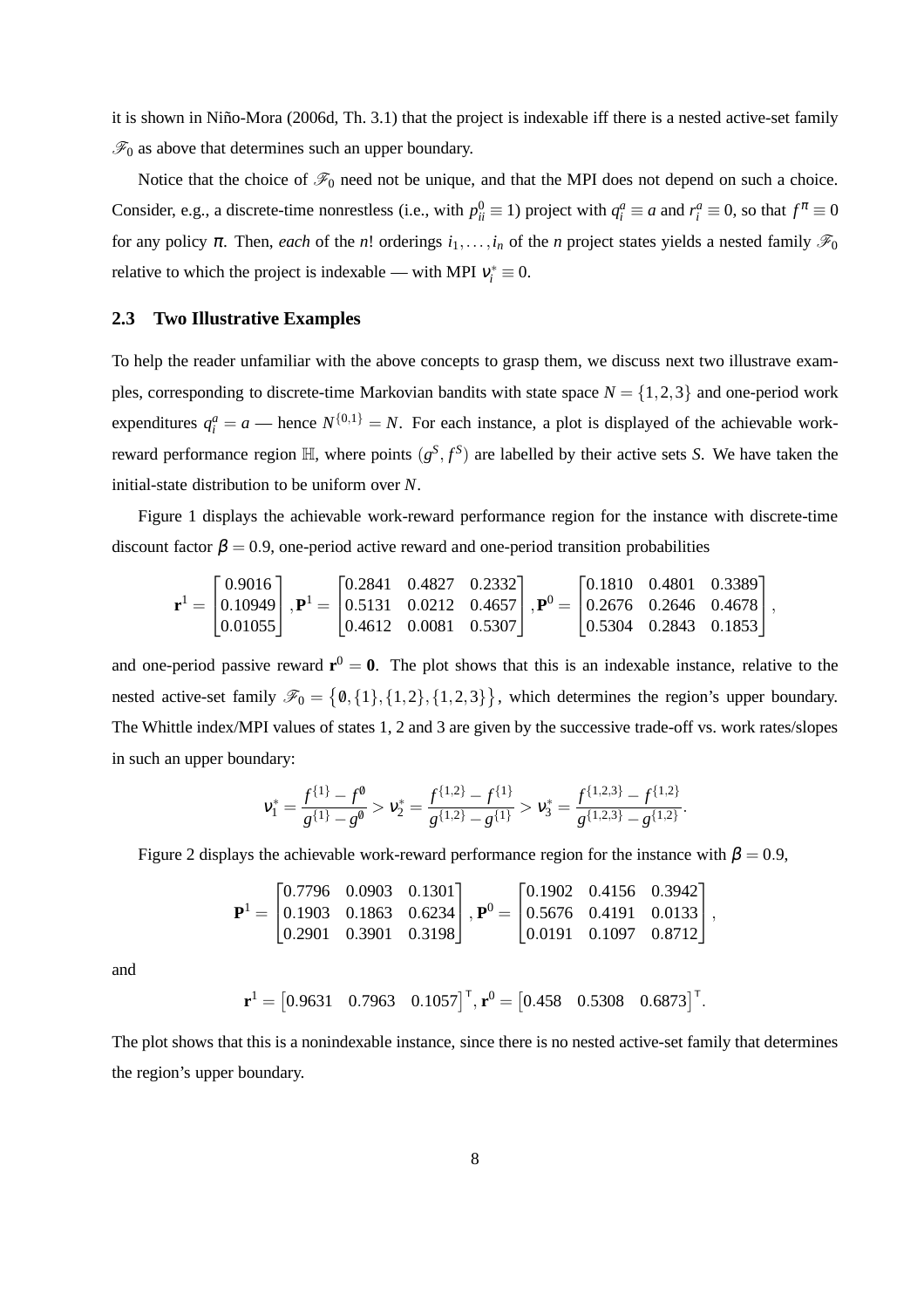

Figure 1: Indexable Instance: Achievable Work-Reward Performance Region.



Figure 2: Nonindexable Instance: Achievable Work-Reward Performance Region.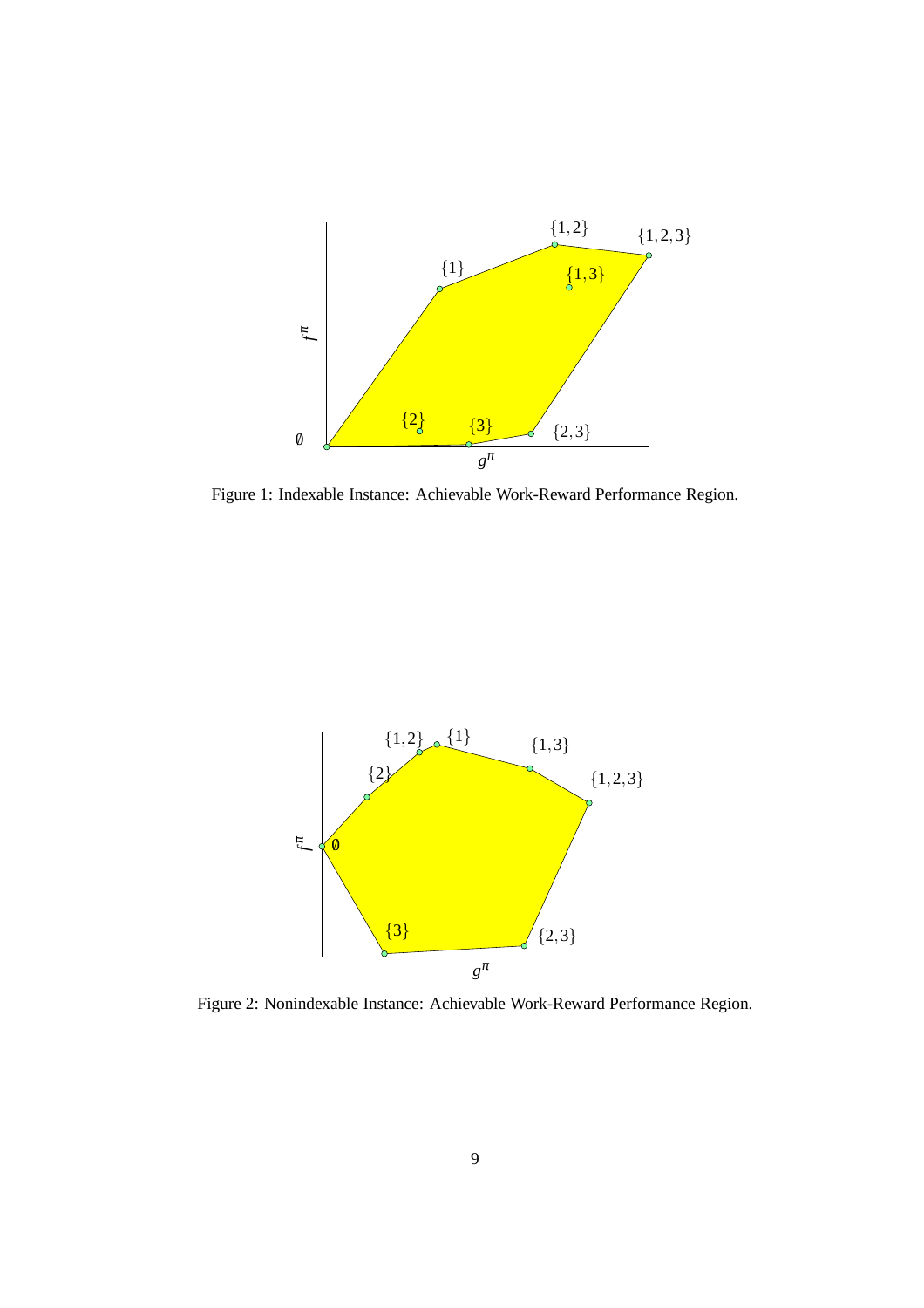#### **2.4 Marginal Work, Reward and Productivity Measures**

The analyses and algorithms below will use the *marginal measures* discussed next. For an action  $a \in \{0,1\}$ and an active set  $S \subseteq N^{\{0,1\}}$ , denote by  $\langle a, S \rangle$  the policy that takes action *a* in the initial stage, and adopts the *S-active policy* (having active set *S*) thereafter. Now, for a state *i* and an active set *S*, define the *marginal work measure* by

$$
w_i^S \triangleq g_i^{\langle 1, S \rangle} - g_i^{\langle 0, S \rangle},\tag{12}
$$

i.e., as the marginal increase in work expended that results from taking initially the active instead of the passive action at state *i*, given that the *S*-active policy is adopted thereafter.

Further, define the *marginal reward measure* by

$$
d_i^S \triangleq f_i^{\langle 1, S \rangle} - f_i^{\langle 0, S \rangle},\tag{13}
$$

i.e., as the corresponding marginal increase in value of rewards earned. Notice that marginal work and reward measures vanish at uncontrollable states:

$$
w_i^S = d_i^S = 0, \quad i \in N^{\{0\}}.
$$
\n(14)

Finally, for  $w_i^S \neq 0$ , define the *marginal productivity measure* by

$$
v_i^S \triangleq \frac{d_i^S}{w_i^S}.\tag{15}
$$

#### **2.5 Reduction to the No Uncontrollable States Case**

While we have found the distinction between controllable and uncontrollable states to be relevant in some applications of restless bandits, it would considerably complicate the notation in the analyses below. We thus show next that it suffices to restrict attention to bandits with no uncontrollable states, as these can be eliminated through suitable transformations.

Thus, consider a restless bandit as above, with controllable and uncontrollable state spaces  $N^{\{0,1\}}$  and  $N^{\{0\}}$ , respectively. For a given active set  $S \subseteq N^{\{0,1\}}$ , we can evaluate the work measure  $g_i^S$  by solving the following linear equation system, which we decompose in blocks as

$$
\mathbf{g}_{S}^{S} = \mathbf{q}_{S}^{1} + \Phi_{SS}^{1} \mathbf{g}_{S}^{S} + \Phi_{S,N^{\{0,1\}}\setminus S}^{1} \mathbf{g}_{N^{\{0\}}}^{S} + \Phi_{S,N^{\{0\}}}^{1} \mathbf{g}_{N^{\{0\}}}^{S}
$$
\n
$$
\mathbf{g}_{N^{\{0,1\}}\setminus S}^{S} = \mathbf{q}_{N^{\{0,1\}}\setminus S}^{0} + \Phi_{N^{\{0,1\}}\setminus S,S}^{1} \mathbf{g}_{S}^{S} + \Phi_{N^{\{0,1\}}\setminus S,N^{\{0,1\}}\setminus S}^{0} \mathbf{g}_{N^{\{0,1\}}\setminus S,N^{\{0\}}}\mathbf{g}_{N^{\{0\}}}^{S}
$$
\n
$$
\mathbf{g}_{N^{\{0\}}}^{S} = \mathbf{q}_{N^{\{0\}}}^{0} + \Phi_{N^{\{0\}}\setminus S}^{0} \mathbf{g}_{S}^{S} + \Phi_{N^{\{0\}}\setminus N^{\{0,1\}}\setminus S}^{0} \mathbf{g}_{N^{\{0,1\}}\setminus S}^{S} + \Phi_{N^{\{0\}}\setminus N^{\{0\}}}^{0} \mathbf{g}_{N^{\{0\}}}^{S},
$$
\n(16)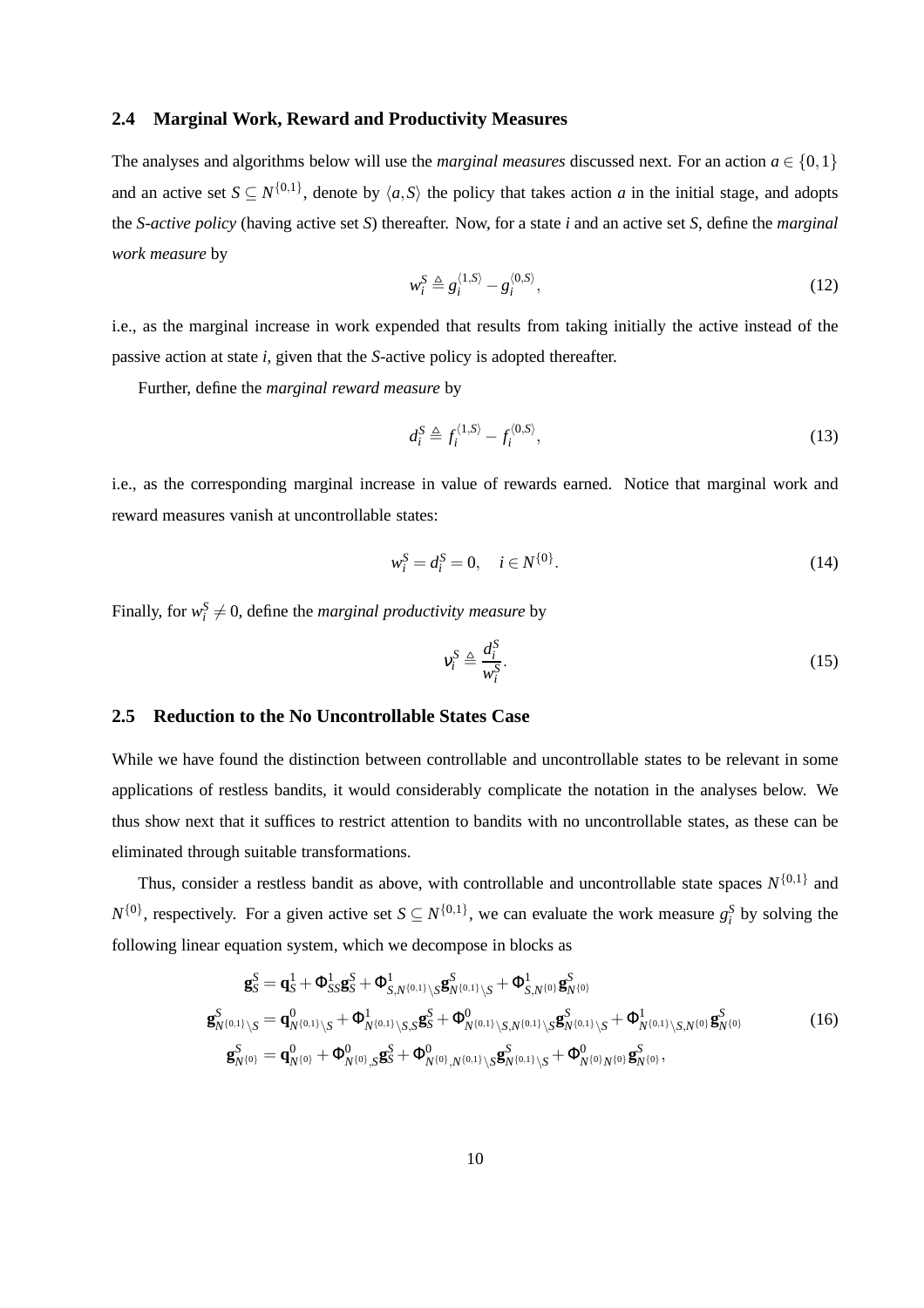writing, e.g.,  $\Phi^1_{S,N^{\{0,1\}}\backslash S} = (\phi_{ij})_{i \in S, j \in N^{\{0,1\}}\backslash S}$  and  $\mathbf{g}_S^S = (g_i^S)_{i \in S}$ . Now, solving in the last equation block above for  $\mathbf{g}_{N^{\{0\}}}^{S}$ , and defining

$$
\widetilde{\mathbf{q}}_{N^{\{0,1\}}}\Delta \mathbf{q}_{N^{\{0,1\}}}^a + \boldsymbol{\Phi}_{N^{\{0,1\}}N^{\{0\}}}^a \left(\mathbf{I}_{N^{\{0\}}N^{\{0,1\}}} - \boldsymbol{\Phi}_{N^{\{0\}}N^{\{0\}}}^0\right)^{-1} \mathbf{q}_{N^{\{0\}}}^a \n\widetilde{\Phi}_{N^{\{0,1\}}N^{\{0,1\}}}^a \Delta \mathbf{q}_{N^{\{0,1\}}N^{\{0,1\}}}^a + \mathbf{p}_{N^{\{0,1\}}N^{\{0,1\}}}^a + \mathbf{p}_{N^{\{0\}}N^{\{0\}}}^a \left(\mathbf{I}_{N^{\{0\}}N^{\{0,1\}}} - \boldsymbol{\Phi}_{N^{\{0\}}N^{\{0\}}}^0\right)^{-1} \boldsymbol{\Phi}_{N^{\{0\}}N^{\{0,1\}}}^0,
$$
\n(17)

where **I** is the identity matrix, we can reformulate (16) as

$$
\mathbf{g}_{S}^{S} = \widetilde{\mathbf{q}}_{S}^{1} + \widetilde{\Phi}_{SS}^{1} \mathbf{g}_{S}^{S} + \widetilde{\Phi}_{S,N^{\{0,1\}}\setminus S}^{1} \mathbf{g}_{N^{\{0,1\}}\setminus S}^{S}
$$
\n
$$
\mathbf{g}_{N^{\{0,1\}}\setminus S}^{S} = \widetilde{\mathbf{q}}_{N^{\{0,1\}}\setminus S}^{0} + \widetilde{\Phi}_{N^{\{0,1\}}\setminus S,S}^{0} \mathbf{g}_{S}^{S} + \widetilde{\Phi}_{N^{\{0,1\}}\setminus S,N^{\{0,1\}}\setminus S}^{S} \mathbf{g}_{N^{\{0,1\}}\setminus S}^{S}.
$$
\n(18)

Similarly, we can evaluate the reward measure  $f_i^S$  by solving the linear equation system

$$
\mathbf{f}_{S}^{S} = \mathbf{r}_{S}^{1} + \Phi_{SS}^{1} \mathbf{f}_{S}^{S} + \Phi_{S,N^{\{0,1\}}\backslash S}^{1} \mathbf{f}_{N^{\{0,1\}}\backslash S}^{S} + \Phi_{S,N^{\{0\}}}^{1} \mathbf{f}_{N^{\{0\}}}^{S}
$$
\n
$$
\mathbf{f}_{N^{\{0,1\}}\backslash S}^{S} = \mathbf{r}_{N^{\{0,1\}}\backslash S}^{0} + \Phi_{N^{\{0,1\}}\backslash S,S}^{0} \mathbf{f}_{S}^{S} + \Phi_{N^{\{0,1\}}\backslash S,N^{\{0,1\}}\backslash S}^{1} \mathbf{f}_{N^{\{0,1\}}\backslash S}^{S} + \Phi_{N^{\{0,1\}}\backslash S,N^{\{0,1\}}\backslash S}^{0} + \Phi_{N^{\{0,1\}}\backslash S,N^{\{0\}}}^{0} \mathbf{f}_{N^{\{0\}}}^{S}
$$
\n
$$
\mathbf{f}_{N^{\{0\}}}^{S} = \mathbf{r}_{N^{\{0\}}}^{0} + \Phi_{N^{\{0\}}\backslash S}^{0} \mathbf{f}_{S}^{S} + \Phi_{N^{\{0\}}\backslash N^{\{0,1\}}\backslash S}^{0} \mathbf{f}_{N^{\{0,1\}}\backslash S}^{S} + \Phi_{N^{\{0\}}\backslash N^{\{0\}}}^{0} \mathbf{f}_{N^{\{0\}}}^{S}.
$$
\n
$$
(19)
$$

Proceeding as above, and defining

$$
\widetilde{\mathbf{r}}_{N^{\{0,1\}}}^{a} \triangleq \mathbf{r}_{N^{\{0,1\}}}^{a} + \Phi_{N^{\{0,1\}}N^{\{0\}}}^{a} (\mathbf{I}_{N^{\{0\}}N^{\{0,1\}}} - \Phi_{N^{\{0\}}N^{\{0\}}}^{0})^{-1} \mathbf{r}_{N^{\{0\}}}^{a}, \tag{20}
$$

we can reformulate (19) as

$$
\mathbf{f}_{S}^{S} = \widetilde{\mathbf{r}}_{S}^{1} + \widetilde{\Phi}_{SS}^{1} \mathbf{f}_{S}^{S} + \widetilde{\Phi}_{S,N^{\{0,1\}}\setminus S}^{1} \mathbf{f}_{N^{\{0,1\}}\setminus S}^{S}
$$
\n
$$
\mathbf{f}_{N^{\{0,1\}}\setminus S}^{S} = \widetilde{\mathbf{r}}_{N^{\{0,1\}}\setminus S}^{0} + \widetilde{\Phi}_{N^{\{0,1\}}\setminus S,S}^{0} \mathbf{f}_{S}^{S} + \widetilde{\Phi}_{N^{\{0,1\}}\setminus S,N^{\{0,1\}}\setminus S}^{0} \mathbf{f}_{N^{\{0,1\}}\setminus S}^{S}.
$$
\n(21)

From the above discussion, it is readily seen how to eliminate uncontrollable states from the analyses: it suffices to consider a modified discrete-stage bandit having state space  $N^{\{0,1\}}$  and work, reward and transition parameters defined by the transformations (17) and (20).

In the sequel we will assume that such transformations have been carried out, if required, focusing attention on the normalized case where all states are controllable.

# **3. Parametric LP Formulation and Simplex Tableau**

We set out in this section to formulate the <sup>ν</sup>-wage problem (6) as a parametric LP problem, and to elucidate the structure of its simplex tableaux.

#### **3.1 Bellman Equations and Parametric LP Formulation**

While the LP formulation of concern is well-known in SMDP theory (see, e.g., Puterman (1994)), for ease of reference we outline next its derivation, starting from the Bellman equations for (6) in (7). The primal LP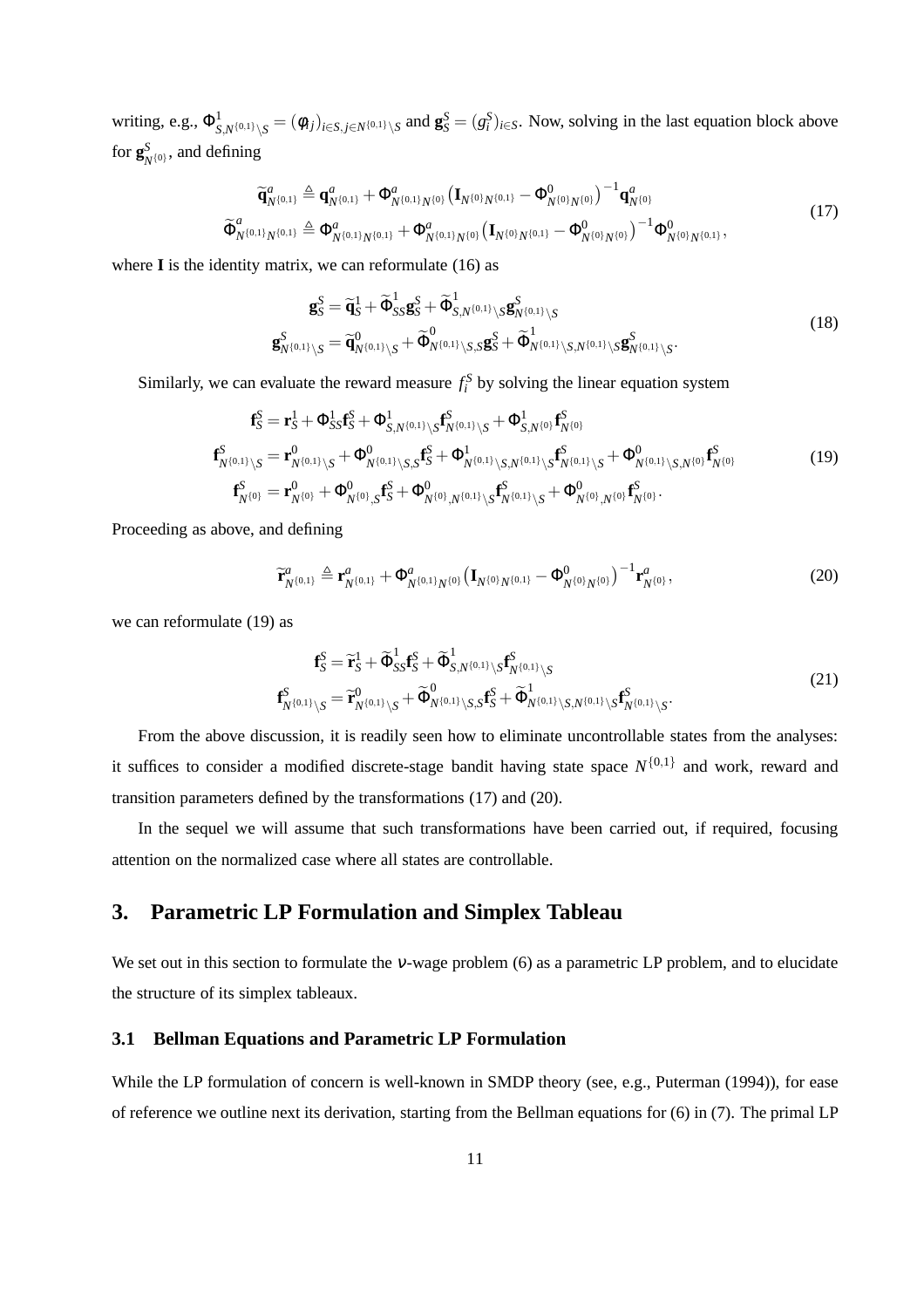formulation of such DP equations is

$$
\vartheta^*(v) = \min \sum_{j \in N} p_j \vartheta_j
$$
  
subject to  

$$
x_i^a: \vartheta_i - \sum_{j \in N} \varphi_{ij}^a \vartheta_j \ge r_i^a - vq_i^a, \quad (i, a) \in N \times \{0, 1\},
$$

where  $\mathbf{p} = (p_j)_{j \in \mathbb{N}}$  represents the initial-state probability vector. It is well known that, if  $\mathbf{p} > 0$  componentwise, such an LP has a unique solution that solves the DP equations.

Our analyses will be based instead on the dual standard-form LP,

$$
\vartheta^*(v) = \max \sum_{(j,a)\in N\times\{0,1\}} (r_j^a - vq_j^a) x_j^a
$$
  
subject to  

$$
\vartheta_j \colon \sum_{a\in\{0,1\}} \left\{ x_j^a - \sum_{j\in N} \phi_{ij}^a x_i^a \right\} = p_j, \quad j \in N
$$

$$
x_j^a \ge 0, \quad (j,a) \in N \times \{0,1\}.
$$

We will work with the latter using matrix notation, writing

$$
\vartheta^*(v) = \max(\mathbf{r}^0 - v\mathbf{q}^0)\mathbf{x}^0 + (\mathbf{r}^1 - v\mathbf{q}^1)\mathbf{x}^1
$$
  
subject to  

$$
\left[ (\mathbf{I} - \Phi^0)^{\top} (\mathbf{I} - \Phi^1)^{\top} \right] \begin{bmatrix} \mathbf{x}^0 \\ \mathbf{x}^1 \end{bmatrix} = \mathbf{p}
$$
 (22)  

$$
\mathbf{x}^0, \mathbf{x}^1 \ge \mathbf{0},
$$

where  $\mathbf{x}^a = (x_j^a)$  is a column vector,  $\mathbf{r}^a = (r_j^a)$  and  $\mathbf{q}^a = (q_j^a)$  are row vectors, and <sup>T</sup> is the transposition operator .

Dual variables  $x_j^a$  correspond to the bandit's *discounted state-action occupancy measures*. For an admissible policy  $\pi$ , initial state *i*, action *a* and state *j*, let

$$
x_{ij}^{a,\pi} \triangleq \mathbb{E}_i^{\pi} \left[ \sum_{k=0}^{\infty} 1_{\{a(t_k)=a,X(t_k)=j\}} e^{-\alpha t_k} \right]
$$

be the expected total discounted number of  $(j, a)$ -stages under policy  $\pi$ , starting at *i*. Thus, under initial state distribution **p**, dual variable  $x_j^a$  corresponds to occupancy measure  $x_j^{a,\pi} \triangleq \sum_i p_i x_{ij}^{a,\pi}$ . Notice that reward and work measures are linear functions of occupancies: writing  $\mathbf{x}^{a,\pi} = (x_i^{a,\pi})$  $_{j}^{a,\pi}),$ 

$$
f^{\pi} = \sum_{(j,a)\in\{0,1\}\times N} r_j^a x_j^{a,\pi} = \mathbf{r}^0 \mathbf{x}^{0,\pi} + \mathbf{r}^1 \mathbf{x}^{1,\pi}
$$
  

$$
g^{\pi} = \sum_{(j,a)\in\{0,1\}\times N} q_j^a x_j^{a,\pi} = \mathbf{q}^0 \mathbf{x}^{0,\pi} + \mathbf{q}^1 \mathbf{x}^{1,\pi}.
$$
 (23)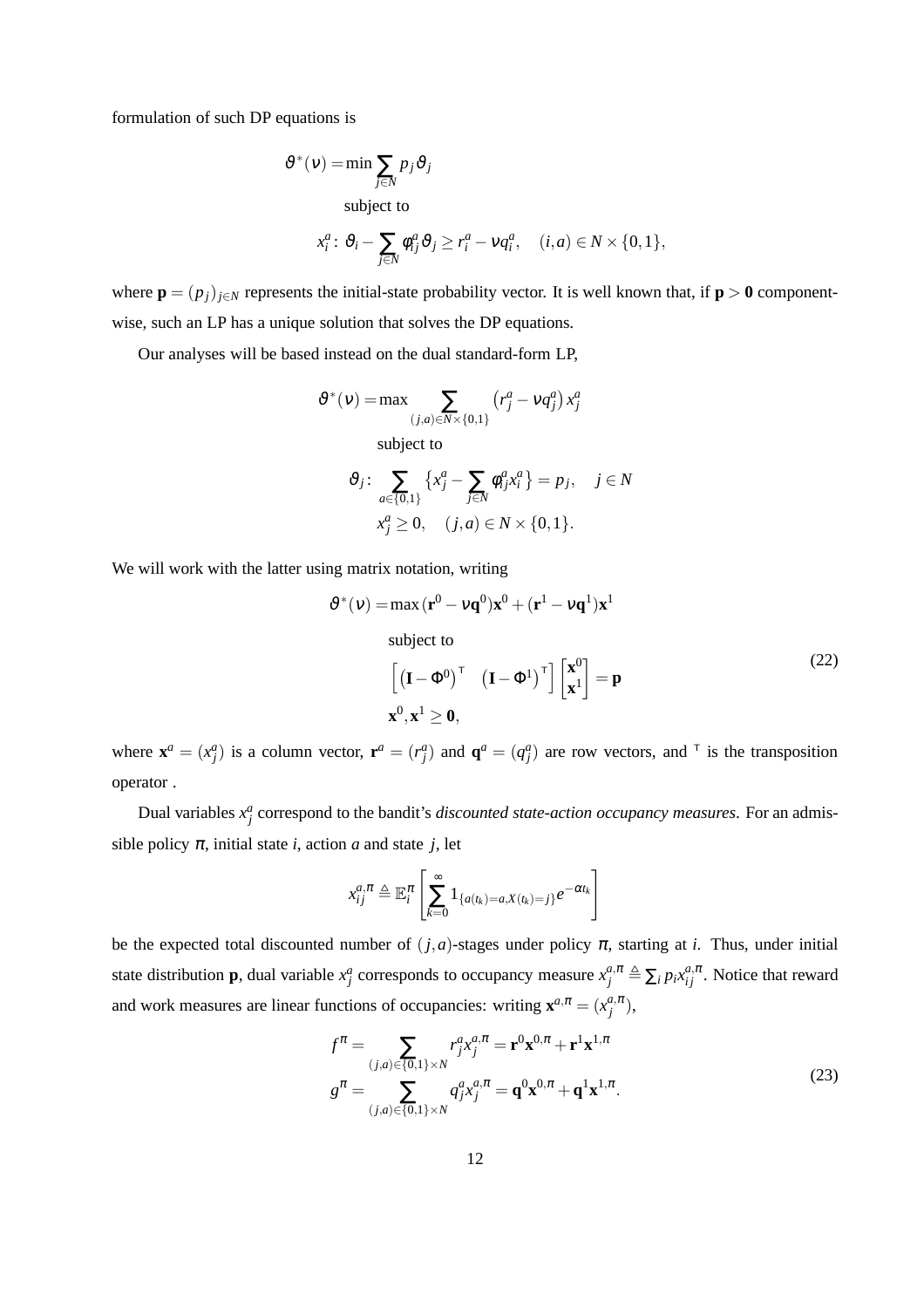#### **3.2 Basic Feasible Solutions and Reduced Costs**

We set out next to analyze parametric LP (22), starting with an elucidation of its *basic feasible solutions* (BFS). Clearly, these correspond to active sets  $S \subseteq N^{\{0,1\}}$ , and hence we will refer to the *S-active BFS*. For each such an *S*, we decompose the above vectors and matrices as

$$
\mathbf{x}^a = \begin{bmatrix} \mathbf{x}_S^a \\ \mathbf{x}_{S^c}^a \end{bmatrix}, \quad \mathbf{p} = \begin{bmatrix} \mathbf{p}_S \\ \mathbf{p}_{S^c} \end{bmatrix}, \quad \Phi^a = \begin{bmatrix} \Phi_{SS}^a & \Phi_{SS^c}^a \\ \Phi_{S^cS}^a & \Phi_{S^cS^c}^a \end{bmatrix}, \quad \mathbf{I} = \begin{bmatrix} \mathbf{I}_{SS} & \mathbf{0}_{SS^c} \\ \mathbf{0}_{S^cS} & \mathbf{I}_{S^cS^c} \end{bmatrix},
$$

where we write  $S^c \triangleq N \setminus S$ , and introduce the matrices

$$
\Phi^{S} \triangleq \begin{bmatrix} \Phi_{SS}^{1} & \Phi_{S,N\setminus S}^{1} \\ \Phi_{S^{c}S}^{0} & \Phi_{S^{c}S^{c}}^{0} \end{bmatrix}, \quad \Phi^{S^{c}} \triangleq \begin{bmatrix} \Phi_{SS}^{0} & \Phi_{S^{c}}^{0} \\ \Phi_{S^{c}S}^{1} & \Phi_{S^{c}S^{c}}^{1} \end{bmatrix},
$$
\n
$$
\mathbf{B}^{S} \triangleq (\mathbf{I} - \Phi^{S})^{\top}, \quad \mathbf{N}^{S} \triangleq (\mathbf{I} - \Phi^{S^{c}})^{\top}, \quad \mathbf{H}^{S} \triangleq (\mathbf{B}^{S})^{-1}, \quad \mathbf{A}^{S} \triangleq \mathbf{H}^{S}\mathbf{N}^{S}.
$$
\n(24)

Notice that Φ *S* is the transition transform matrix under the *S*-active policy. Further, **B** *S* is the *basis matrix* in LP (22) for the *S*-active BFS, whose *basic variables* are

$$
\begin{bmatrix} \mathbf{x}_S^1 \\ \mathbf{x}_{S^c}^0 \end{bmatrix};
$$

and **N** *S* is the matrix of non-basic columns in LP (22), whose associated *non-basic variables* are

$$
\begin{bmatrix} \mathbf{x}_S^0 \\ \mathbf{x}_{S^c}^1 \end{bmatrix}.
$$

We thus rearrange the constraints in LP (22), decomposing them into basic and non-basic parts, as

$$
\mathbf{B}^{S} \begin{bmatrix} \mathbf{x}_S^1 \\ \mathbf{x}_{S^c}^0 \end{bmatrix} + \mathbf{N}^{S} \begin{bmatrix} \mathbf{x}_S^0 \\ \mathbf{x}_{S^c}^1 \end{bmatrix} = \mathbf{p}.
$$

We next draw on the above to evaluate performance measures under the *S*-active policy/BFS. The notation  $x_i^{a, S}$  $\alpha_j^{a,S}$  below refers to occupancy measure  $x_j^{a,\pi}$ *i*<sup> $\pi$ </sup>,<sup> $\pi$ </sup> under the *S*-active policy, i.e., for  $\pi = S$ . Further,  $\mathbf{g}^S = (g_j^S)_{j \in N}$ ,  $\mathbf{f}^S = (f_j^S)_{j \in N}$ ,  $\mathbf{w}^S = (w_j^S)_{j \in N}$  and  $\mathbf{d}^S = (d_j^S)_{j \in N}$  are taken to be *row* vectors.

**Lemma 3.1**

(a) 
$$
\begin{bmatrix} \mathbf{x}_S^{0,S} \\ \mathbf{x}_{S^c}^{1,S} \end{bmatrix} = \mathbf{0} \text{ and } \begin{bmatrix} \mathbf{x}_S^{1,S} \\ \mathbf{x}_{S^c}^{0,S} \end{bmatrix} = \mathbf{H}^S \mathbf{p}.
$$
  
\n(b) 
$$
\mathbf{g}^S = \begin{bmatrix} \mathbf{q}_S^1 & \mathbf{q}_{S^c}^0 \end{bmatrix} \mathbf{H}^S.
$$
  
\n(c) 
$$
\mathbf{f}^S = \begin{bmatrix} \mathbf{r}_S^1 & \mathbf{r}_{S^c}^0 \end{bmatrix} \mathbf{H}^S.
$$
  
\n(d) 
$$
\begin{bmatrix} \mathbf{w}_S^S & -\mathbf{w}_{S^c}^S \end{bmatrix} = \begin{bmatrix} \mathbf{q}_S^1 & \mathbf{q}_{S^c}^0 \end{bmatrix} \mathbf{A}^S - \begin{bmatrix} \mathbf{q}_S^0 & \mathbf{q}_{S^c}^1 \end{bmatrix}.
$$
  
\n(e) 
$$
\begin{bmatrix} \mathbf{d}_S^S & -\mathbf{d}_{S^c}^S \end{bmatrix} = \begin{bmatrix} \mathbf{r}_S^1 & \mathbf{r}_{S^c}^0 \end{bmatrix} \mathbf{A}^S - \begin{bmatrix} \mathbf{r}_S^0 & \mathbf{r}_{S^c}^1 \end{bmatrix}.
$$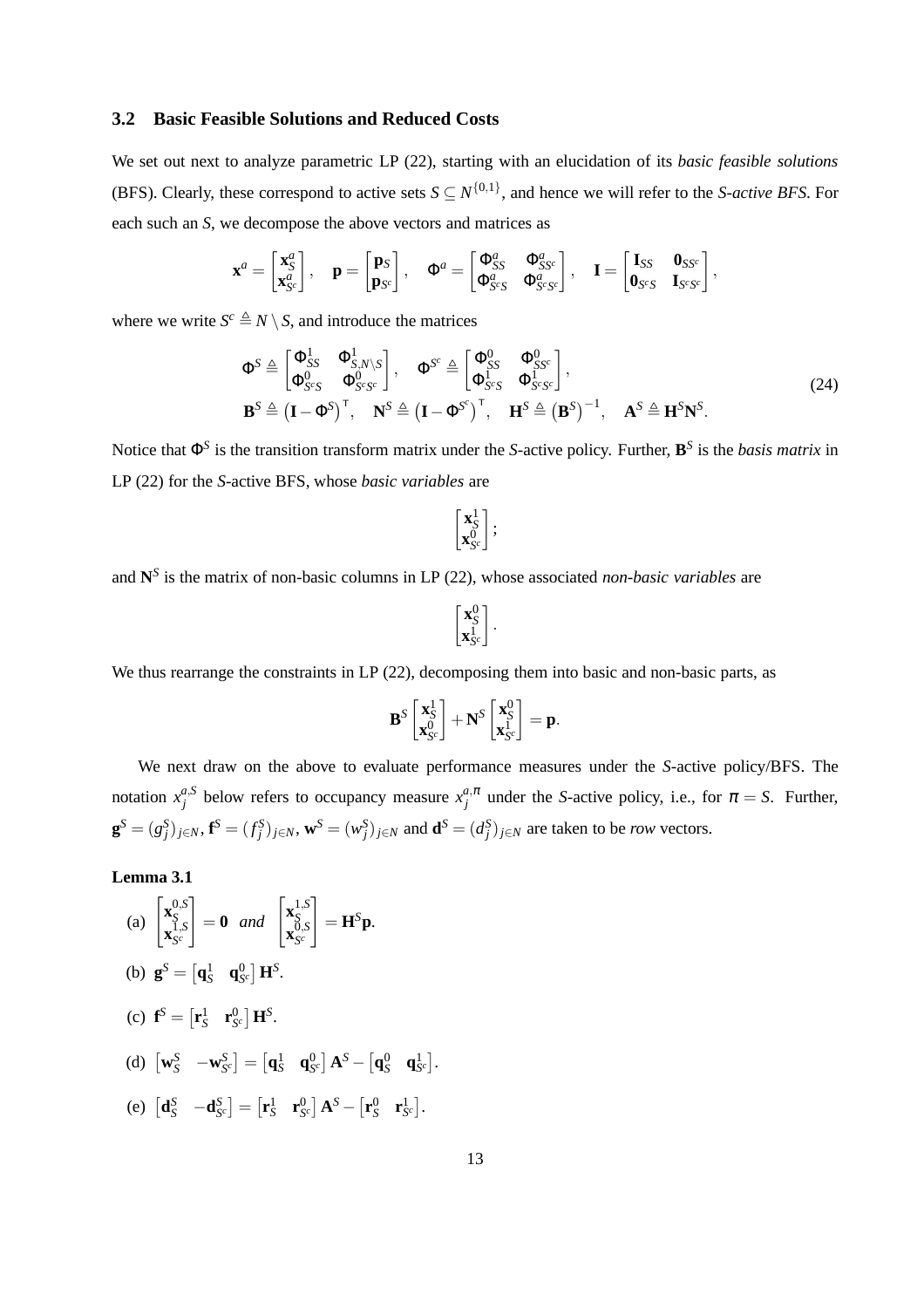*Proof.* (a) Set to zero non-basic variables:  $\mathbf{x}_{S}^{0, S} = \mathbf{0}$  and  $\mathbf{x}_{S}^{1, S}$  $S_c^{(1,0)} = 0$ . Calculate basic variables from

$$
\mathbf{B}^{S}\begin{bmatrix} \mathbf{x}_S^1\\ \mathbf{x}_{S^c}^0 \end{bmatrix} = \mathbf{p} \Longrightarrow \begin{bmatrix} \mathbf{x}_S^{1,S}\\ \mathbf{x}_{S^c}^{0,S} \end{bmatrix} = \mathbf{H}^{S}\mathbf{p}.
$$

(b) Use part (a) taking  $\mathbf{p} = \mathbf{e}_j$  (the unit coordinate vector having the one in the position of state *j*) to represent work measures as

$$
g_j^S = \begin{bmatrix} \mathbf{q}_S^1 & \mathbf{q}_{S^c}^0 \end{bmatrix} \begin{bmatrix} \mathbf{x}_S^{1,S} \\ \mathbf{x}_{S^c}^{0,S} \end{bmatrix} = \begin{bmatrix} \mathbf{q}_S^1 & \mathbf{q}_{S^c}^0 \end{bmatrix} \mathbf{H}^S \mathbf{e}_j \Longrightarrow \mathbf{g}^S = \begin{bmatrix} \mathbf{q}_S^1 & \mathbf{q}_{S^c}^0 \end{bmatrix} \mathbf{H}^S.
$$

(c) Proceed as in part (b) to represent reward measures as

$$
f_j^S = \begin{bmatrix} \mathbf{r}_S^1 & \mathbf{r}_{S^c}^0 \end{bmatrix} \begin{bmatrix} \mathbf{x}_{S}^{1,S} \\ \mathbf{x}_{S^c}^{0,S} \end{bmatrix} = \begin{bmatrix} \mathbf{r}_S^1 & \mathbf{r}_{S^c}^0 \end{bmatrix} \mathbf{H}^S \mathbf{e}_j \Longrightarrow \mathbf{f}^S = \begin{bmatrix} \mathbf{r}_S^1 & \mathbf{r}_{S^c}^0 \end{bmatrix} \mathbf{H}^S.
$$

(d) Represent marginal work measures (cf. (12)) as

$$
\mathbf{w}_S^S = \mathbf{g}_S^S - \mathbf{q}_S^O - \mathbf{g}^S (\Phi_{SN}^O)^\mathsf{T} \quad \text{and} \quad \mathbf{w}_{S^c}^S = \mathbf{q}_{S^c}^1 + \mathbf{g}^S (\Phi_{S^c N}^1)^\mathsf{T} - \mathbf{g}_{S^c}^S. \tag{25}
$$

Reformulate now the identities in (25), using part (b), as

$$
\begin{bmatrix} \mathbf{w}_S^S & -\mathbf{w}_{S^c}^S \end{bmatrix} = \mathbf{g}^S \mathbf{N}^S - \begin{bmatrix} \mathbf{q}_S^0 & \mathbf{q}_{S^c}^1 \end{bmatrix} = \begin{bmatrix} \mathbf{q}_S^1 & \mathbf{q}_{S^c}^0 \end{bmatrix} \mathbf{H}^S \mathbf{N}^S - \begin{bmatrix} \mathbf{q}_S^0 & \mathbf{q}_{S^c}^1 \end{bmatrix} = \begin{bmatrix} \mathbf{q}_S^1 & \mathbf{q}_{S^c}^0 \end{bmatrix} \mathbf{A}^S - \begin{bmatrix} \mathbf{q}_S^0 & \mathbf{q}_{S^c}^1 \end{bmatrix}.
$$

(e) This part follows along the lines of part (d).  $\Box$ 

The next result characterizes the marginal work and reward measures in (12)–(13) as *reduced costs* of LP problems. It further gives the reduced costs of parametric LP (22), and uses such results to obtain corresponding representations of the LPs objectives in terms of such reduced costs.

#### **Lemma 3.2**

(a) *The reduced costs for non-basic variables in the S-active BFS for LP*

$$
\max\left\{q^0x^0+q^1x^1\colon\left[\left(I-\Phi^0\right)^\intercal\ \left(I-\Phi^1\right)^\intercal\right]\begin{bmatrix}x^0\\x^1\end{bmatrix}=\pmb{p},\quad x^0,x^1\geq 0\right\}
$$

*are given in the left-hand side of Lemma* 3.1(d)*. The LP's objective can thus be expressed as*

$$
\sum_{(j,a)\in N\times\{0,1\}} q_j^a x_j^a = g^S - \sum_{j\in S} w_j^S x_j^0 + \sum_{j\in S^c} w_j^S x_j^1.
$$
 (26)

(b) *The reduced costs for non-basic variables in the S-active BFS for LP*

$$
\max\left\{{\mathbf r}^0{\mathbf x}^0+{\mathbf r}^1{\mathbf x}^1\colon\left[\left({\mathbf I}-{\boldsymbol\Phi}^0\right)^\intercal\quad \left({\mathbf I}-{\boldsymbol\Phi}^1\right)^\intercal\right]\left[{\mathbf x}^0\right]={\mathbf p},\quad {\mathbf x}^0,{\mathbf x}^1\geq{\mathbf 0}\right\}
$$

*are given in the left-hand side of Lemma* 3.1(e)*. The LP's objective can thus be expressed as*

$$
\sum_{(j,a)\in N\times\{0,1\}} r_j^a x_j^a = f^S - \sum_{j\in S} d_j^S x_j^0 + \sum_{j\in S^c} d_j^S x_j^1. \tag{27}
$$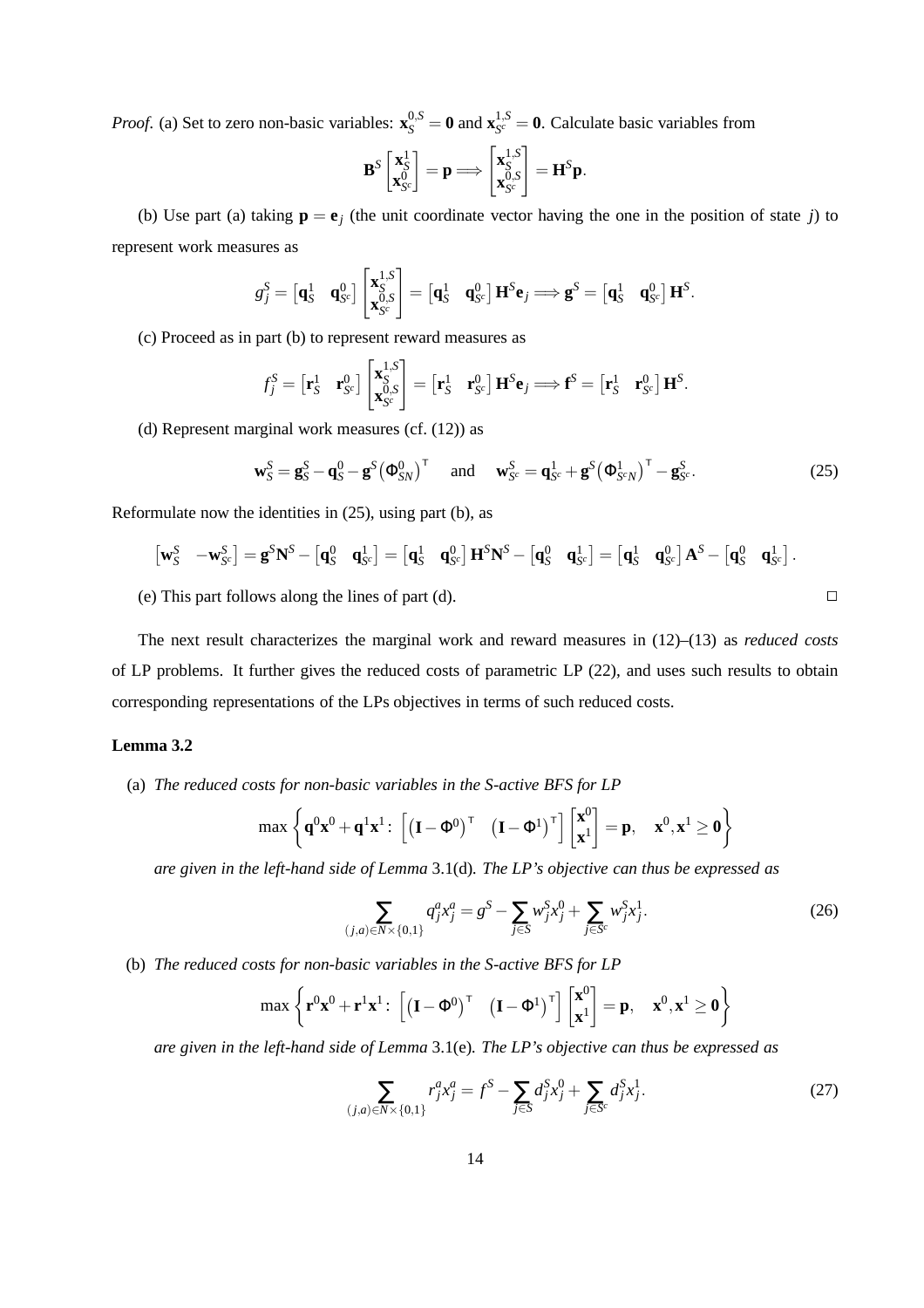(c) *The reduced costs for non-basic variables in the S-active BFS for LP* (22) *are given by*

$$
\left[\mathbf{d}_{S}^{S} - V\mathbf{w}_{S}^{S} \quad -\mathbf{d}_{S^{c}}^{S} + V\mathbf{w}_{S^{c}}^{S}\right].
$$
\n(28)

*Therefore, the LP's objective can be represented as*

$$
\sum_{(j,a)\in N\times\{0,1\}} (r_j^a - \nu q_j^a) x_j^a = f^S - \nu g^S - \sum_{j\in S} (d_j^S - \nu w_j^S) x_j^0 + \sum_{j\in S^c} (d_j^S - \nu w_j^S) x_j^1. \tag{29}
$$

*Proof.* The results follow directly from the standard representation of reduced costs in LP theory, as given by Lemma 3.1(d,e), along with the standard representation of the LP's objective in terms of the current BFS' value and reduced costs. We have further used  $(14)$ .

The next result, which follows directly from Lemma 3.2, gives representations of measures  $g^{\pi}$ ,  $f^{\pi}$  and objective  $f^π - v_g^π$  relative to the *S*-active policy. We first derived such *decomposition* identities in Niño-Mora (2001, 2002) through ad hoc algebraic arguments.

**Lemma 3.3** *Under any policy*  $\pi \in \Pi$ :

(a) 
$$
g^{\pi} = g^S - \sum_{j \in S} w_j^S x_j^{0, \pi} + \sum_{j \in S^c} w_j^S x_j^{1, \pi}
$$
.  
\n(b)  $f^{\pi} = f^S - \sum_{j \in S} d_j^S x_j^{0, \pi} + \sum_{j \in S^c} d_j^S x_j^{1, \pi}$ .  
\n(c)  $f^{\pi} - v g^{\pi} = f^S - v g^S - \sum_{j \in S} (d_j^S - v w_j^S) x_j^{0, \pi} + \sum_{j \in S^c} (d_j^S - v w_j^S) x_j^{1, \pi}$ .

The following result, first established in Niño-Mora (2002), clarifies the relation between work and reward measures and their marginal counterparts. We will use it later to prove Lemma 4.1.

#### **Lemma 3.4**

(a) For 
$$
j \in S^c
$$
,  $g^{S \cup \{j\}} = g^S + w_j^S x_j^{1, S \cup \{j\}}$  and  $f^{S \cup \{j\}} = f^S + d_j^S x_j^{1, S \cup \{j\}}$ .  
\n(b) For  $j \in S$ ,  $g^{S \setminus \{j\}} = g^S - w_j^S x_j^{1, S \setminus \{j\}}$  and  $f^{S \setminus \{j\}} = f^S - d_j^S x_j^{1, S \setminus \{j\}}$ .

*Proof.* To obtain (a) (resp. (b)) use  $\pi = S \cup \{j\}$  (resp.  $\pi = S \setminus \{j\}$ ) in Lemma 3.3(a, b).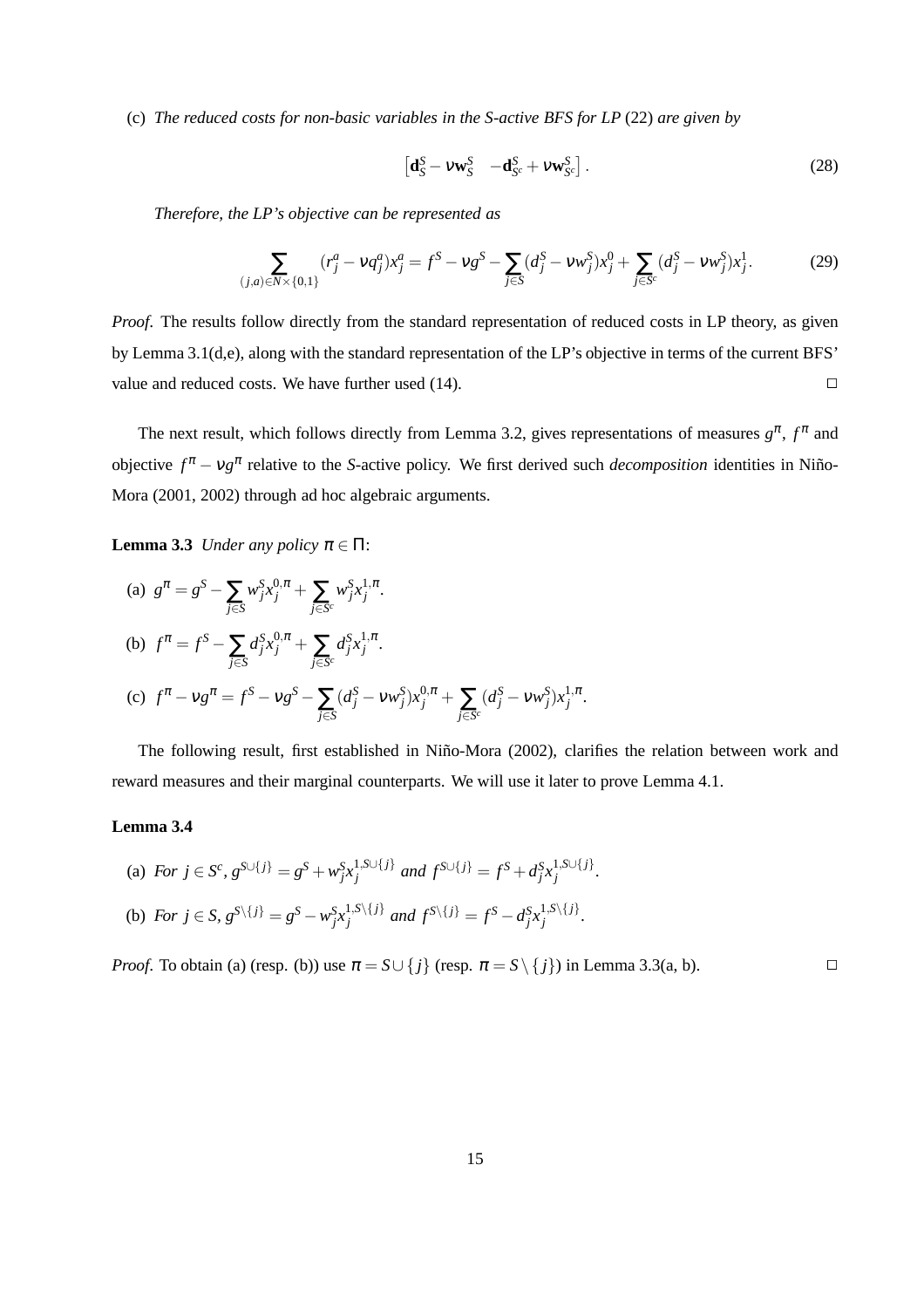Table 1: Parametric Simplex Tableau for *S*-Active BFS, Ready for Pivoting on  $a_{jj}^S$ .

| $\mathbf{x}_{S}^1$                                               | 72                                                  |                   | $\mathbf{A}_{S,S^c\setminus\{j\}}^{\thicksim}$ |
|------------------------------------------------------------------|-----------------------------------------------------|-------------------|------------------------------------------------|
| $x_i^0$                                                          | $A_{jS}^{\delta}$                                   | $a_{ij}^{\prime}$ | $\mathbf{A}_{j, S^c\setminus\{j\}}$            |
| $\mathbf{X}^{\text{U}}_{\mathcal{S}^C\setminus\left\{j\right\}}$ | $\mathbf{A}^{\omega}_{\mathbf{S}^c}$<br>$\mathbf C$ |                   |                                                |
|                                                                  | $\mathbf{W}_{\mathrm{c}}^{\mathrm{O}}$              |                   | $\left\{ i\right\}$                            |
|                                                                  | $\mathbf{d}_{\mathrm{S}}^{\mathrm{S}}$              |                   |                                                |

Table 2: Tableau for  $S \cup \{j\}$ -Active BFS, Obtained by Pivoting on  $a_{jj}^S$ .

|                                                | $\mathbf{x}_{S}^{0}$                                                                                                                                    |                                                            | $\big( \mathbf{x}^\text{I}_{S^c}$                                                                                   |
|------------------------------------------------|---------------------------------------------------------------------------------------------------------------------------------------------------------|------------------------------------------------------------|---------------------------------------------------------------------------------------------------------------------|
| $\mathbf{x}_S^1$                               | $A_{SS}^S$                                                                                                                                              | $a_{jj}^{\rm o}$                                           | ${\bf A}^{\rm S}_{\rm C}$<br>$\{j\}$<br>$j, S^c$<br>$\mathbf{A}_{S,S^c\setminus\{j\}}^S$                            |
| $x_i^1$                                        | $\mathbf{A}_{jS}^S$<br>$a_1^{\rm S}$                                                                                                                    |                                                            | $\mathbf{A}^S_{j,S^c\setminus\{j\}}$                                                                                |
| $\mathbf{x}_{\mathcal{S}^c\setminus\{j\}}^{0}$ | $\mathbf{A}_{jS}^S$<br>$\mathbf{A}_{\mathcal{S}_{\mathcal{C}\setminus \{j\},j}^{\mathcal{S}}.}^{\mathcal{S}}$<br>$A^S_{S^c\setminus\{j\},S}$ .<br>$a^S$ | $\mathbf{A}^{S^{\text{-}}}_{S^c\setminus\{j\},j}$<br>$a^3$ | $\breve{j},S^c\backslash\{j\}$<br>$\mathbf{A}_{\mathcal{S}^c\setminus \{j\},\mathcal{S}^{c\setminus}}^S$            |
|                                                | $W^{\cdot}$<br>$\mathbf{w}_S^S$                                                                                                                         | $W$ :                                                      | $W^{\mathcal{S}}$<br>$-\frac{W_j}{a_{i}^S}A_{j,S^c\setminus\{j\}}^S$<br>$-\mathbf{w}^S_{S^c\setminus\{j\}} + \cdot$ |
|                                                | $\Lambda^{\overline{S}}$<br>$\mathbf{d}_{S}^{S} +$<br>$\mathbf{F}_{jS}$<br>$a_i^S$                                                                      | $a_i^{\mathcal{S}}$                                        | $+\frac{a_j}{a_{ji}^S}\mathbf{A}_{j,S^c\setminus\{j\}}^S$<br>$-\mathbf{d}_{S^c\setminus\{j\}}^S$ .                  |

#### **3.3 Parametric Simplex Tableau and Pivoting**

We can now formulate the parametric simplex tableau under the *S*-active BFS, as shown in Table 1. The tableau is indexed by basic variables  $x_S^1$  and  $x_{S^c}^0$  in rows, and by nonbasic variables  $x_S^0$  and  $x_{S^c}^1$  in columns, and includes two rows of reduced costs for non-basic variables. It includes neither the conventional right-hand side nor the objective value, as they are not needed for our purposes.

Notice that the tableau is shown in a form that highlights its structure as it is ready for *pivoting* on element  $a_{jj}^S$ , with  $j \in S^c$ . Namely, for taking variable  $x_j^0$  *out* of the basis, and putting  $x_j^1$  *into* the basis, which corresponds to moving from the *S*-active to the  $S \cup \{j\}$ -active BFS. After such a pivot step is carried out, one obtains the updated tableau shown in Table 2.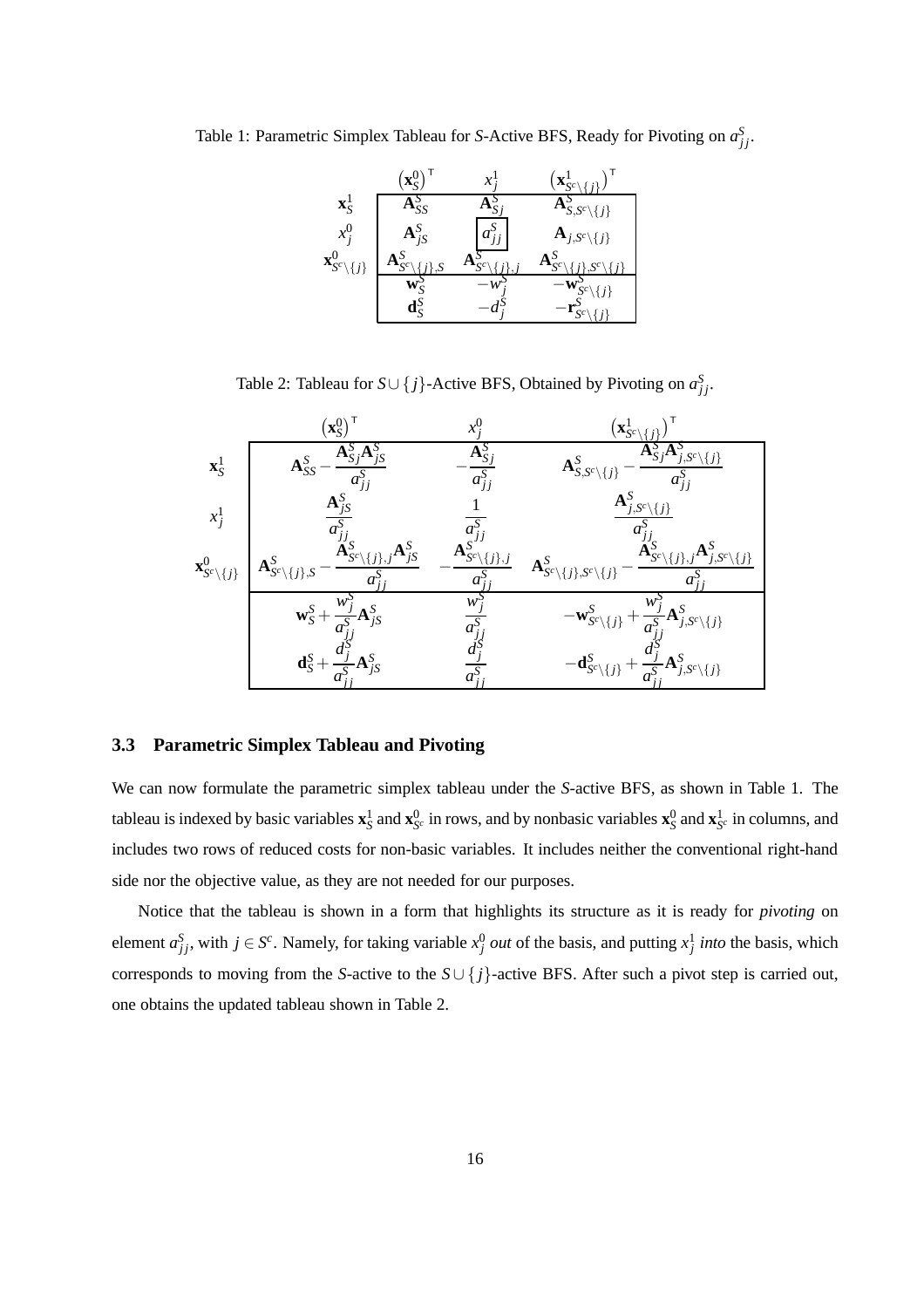#### **3.4 Computing the Initial Tableau**

We discuss next how to compute the initial tableau, corresponding to the  $\theta$ -active BFS, in a numericallystable form that applies both to the discounted criterion of concern heretofore, and to the long-run average criterion to be addressed in Section 6 below. The time-average tableaux arise as limits of the discounted tableaux as the discount rate  $\alpha$  vanishes.

Notice that (cf. (24))

$$
\mathbf{B}^{\emptyset} = \left(\mathbf{I} - \boldsymbol{\Phi}^{0}\right)^{\top}, \quad \mathbf{N}^{\emptyset} = \left(\mathbf{I} - \boldsymbol{\Phi}^{1}\right)^{\top}, \quad \mathbf{H}^{\emptyset} = \left(\mathbf{B}^{\emptyset}\right)^{-1}, \quad \mathbf{A}^{\emptyset} = \mathbf{H}^{\emptyset}\mathbf{N}^{\emptyset}.
$$
 (30)

Hence, the direct approach to compute  $A^0$  would be to solve the linear equation system

$$
\left(\mathbf{A}^0\right)^{\top} \left(\mathbf{I} - \mathbf{\Phi}^0\right) = \left(\mathbf{I} - \mathbf{\Phi}^1\right). \tag{31}
$$

Yet, this has a major drawback: as the discount rate  $\alpha$  vanishes, matrices  $I - \Phi^a$  become increasingly illconditioned, being singular for  $\alpha = 0$  — as they converge to **I** − **P**<sup>*a*</sup>, where  $\mathbf{P}^a \triangleq (p^a_{ij})$ .

To avoid such a difficulty, we will use the identity  $(I - \Phi^a) \mathbf{1} = \mathbf{1} - \phi^a$ , which follows from (1). From this and (30) we obtain

$$
\big(\mathbf{A}^{\emptyset}\big)^{\mathsf{T}}\big(\mathbf{1}-\phi^0\big)=\mathbf{1}-\phi^1.
$$

The latter identity has the advantage that it yields a corresponding identity in the limit  $\alpha \searrow 0$ . Thus, denoting by  $\xi_i^a$  the duration of an  $(i, a)$ -stage (cf. Section 2.1), and using the McLaurin expansion

$$
\phi_i^a = \mathbb{E}\left[e^{-\alpha \xi_i^a}\right] = 1 - \alpha m_i^a + O(\alpha^2), \text{ as } \alpha \searrow 0,
$$

we obtain the limiting identity

$$
\left(\mathbf{A}^0\right)^{\mathsf{T}}\mathbf{m}^0=\mathbf{m}^1,
$$

where  $m_i^a$  is the mean duration of an  $(i, a)$ -stage and  $\mathbf{m} = (m_i^a)_{i \in \mathbb{N}}$ .

We are thus led to the following numerically-stable approach to compute the initial tableau, for  $\alpha \geq 0$ — where the case  $\alpha = 0$  corresponds to the limiting tableau obtained as  $\alpha$  vanishes. Letting

$$
\widetilde{m}_i^a \triangleq \begin{cases} (1 - \phi_i^a)/\alpha & \text{if } \alpha > 0\\ m_i^a & \text{if } \alpha = 0, \end{cases}
$$

and  $\tilde{\mathbf{m}}^a = (\tilde{m}^a_i)_{i \in \mathbb{N}}$ , choose an arbitrary state  $j^* \in \mathbb{N}$ , and solve the *block linear system* (cf. Baker et al. (2006))

$$
\begin{bmatrix} \mathbf{I}_{N,N\setminus\{j^*\}} - \mathbf{\Phi}_{N,N\setminus\{j^*\}}^0 & \widetilde{\mathbf{m}}^0 \end{bmatrix}^\mathsf{T} \mathbf{A}^0 = \begin{bmatrix} \mathbf{I}_{N,N\setminus\{j^*\}} - \mathbf{\Phi}_{N,N\setminus\{j^*\}}^1 & \widetilde{\mathbf{m}}^1 \end{bmatrix}^\mathsf{T}
$$
(32)

to obtain  $A^0$ . Then, compute the initial reduced costs from (30) and Lemma 3.1(d, e):

$$
\mathbf{w}^0 = \mathbf{q}^1 - \mathbf{q}^0 \mathbf{A}^0
$$
  

$$
\mathbf{d}^0 = \mathbf{r}^1 - \mathbf{r}^0 \mathbf{A}^0.
$$
 (33)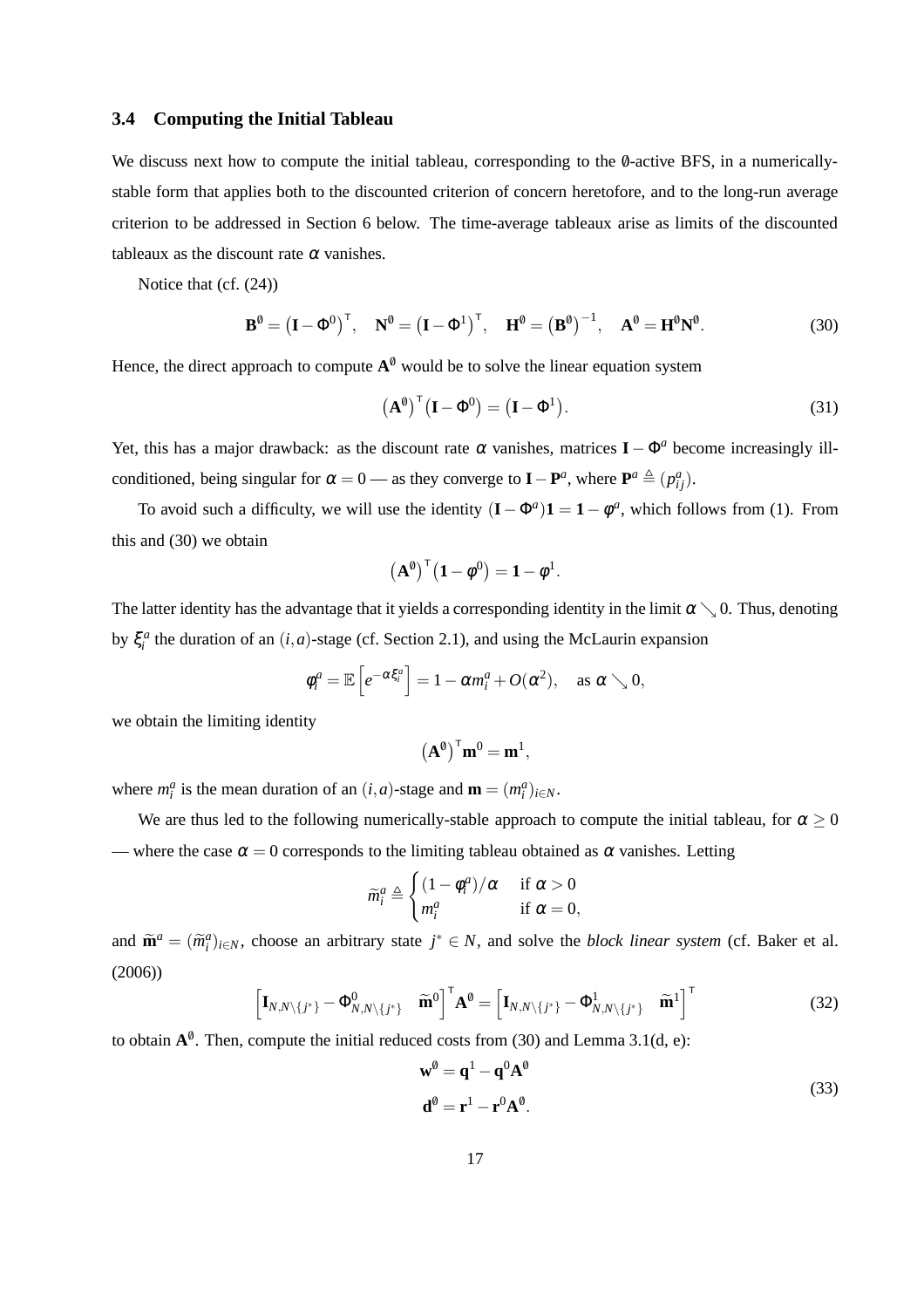### **4. Simplex-Based Characterization of Indexability**

This section draws on the above results, and on the classic parametric-objective LP theory in Gass and Saaty (1955); Saaty and Gass (1954), adapted to the present setting, to develop a simplex-based characterization of indexability. In what follows,  $S \subseteq N$  denotes an arbitrary active set.

#### **4.1 Optimality Conditions for a BFS**

We start by addressing the following question: For which range of values of the wage <sup>ν</sup> is the *S*-active BFS optimal for parametric LP (22)? Or, equivalently: For which range of values of the wage <sup>ν</sup> is the *S*-active policy optimal for <sup>ν</sup>-wage problem (6)? Though the answer is well-known in general from parametric LP theory to be given by the so-called *characteristic interval* of such a BFS, we next elucidate it in the present context.

Since the signs of marginal work and reward measures will play a key role in the answer, we next clarify the meaning of such signs in terms of work and reward measures.

#### **Lemma 4.1**

(a) *For*  $j \in S^c$ :

$$
w_j^S > 0 \Longleftrightarrow g_j^{S \cup \{j\}} > g_j^S \quad and \quad d_j^S > 0 \Longleftrightarrow f_j^{S \cup \{j\}} > f_j^S
$$
  

$$
w_j^S < 0 \Longleftrightarrow g_j^{S \cup \{j\}} < g_j^S \quad and \quad d_j^S < 0 \Longleftrightarrow f_j^{S \cup \{j\}} < f_j^S
$$
  

$$
w_j^S = 0 \Longleftrightarrow g_j^{S \cup \{j\}} = g_j^S \quad and \quad d_j^S = 0 \Longleftrightarrow f_j^{S \cup \{j\}} = f_j^S.
$$

(b) *For*  $i \in S$ :

$$
w_j^S > 0 \Longleftrightarrow g_j^{S \setminus \{j\}} < g_j^S \quad \text{and} \quad d_j^S > 0 \Longleftrightarrow f_j^{S \setminus \{j\}} < f_j^S
$$
  

$$
w_j^S < 0 \Longleftrightarrow g_j^{S \setminus \{j\}} > g_j^S \quad \text{and} \quad d_j^S < 0 \Longleftrightarrow f_j^{S \setminus \{j\}} > f_j^S
$$
  

$$
w_j^S = 0 \Longleftrightarrow g_j^{S \setminus \{j\}} = g_j^S \quad \text{and} \quad d_j^S = 0 \Longleftrightarrow f_j^{S \setminus \{j\}} = f_j^S.
$$

*Proof.* Part (a) follows from Lemma 3.4(a) taking  $i = j$  and noting that  $x_{jj}^{1, \text{SU(}j\text{)}} > 0$ . Part (b) follows from Lemma 3.4(b) taking  $i = j$  and noting that  $x_{jj}^{0, S \setminus \{j\}} > 0$ .

Thus, e.g., the condition  $w_j^S > 0$  for some  $j \in S^c$  means that expanding the active set from *S* to  $S \cup \{j\}$ increases the work expended starting at *j*. Similarly, the condition  $w_j^S > 0$  for some  $j \in S$  means that shrinking the active set from *S* to  $S \setminus \{j\}$  decreases the work expended.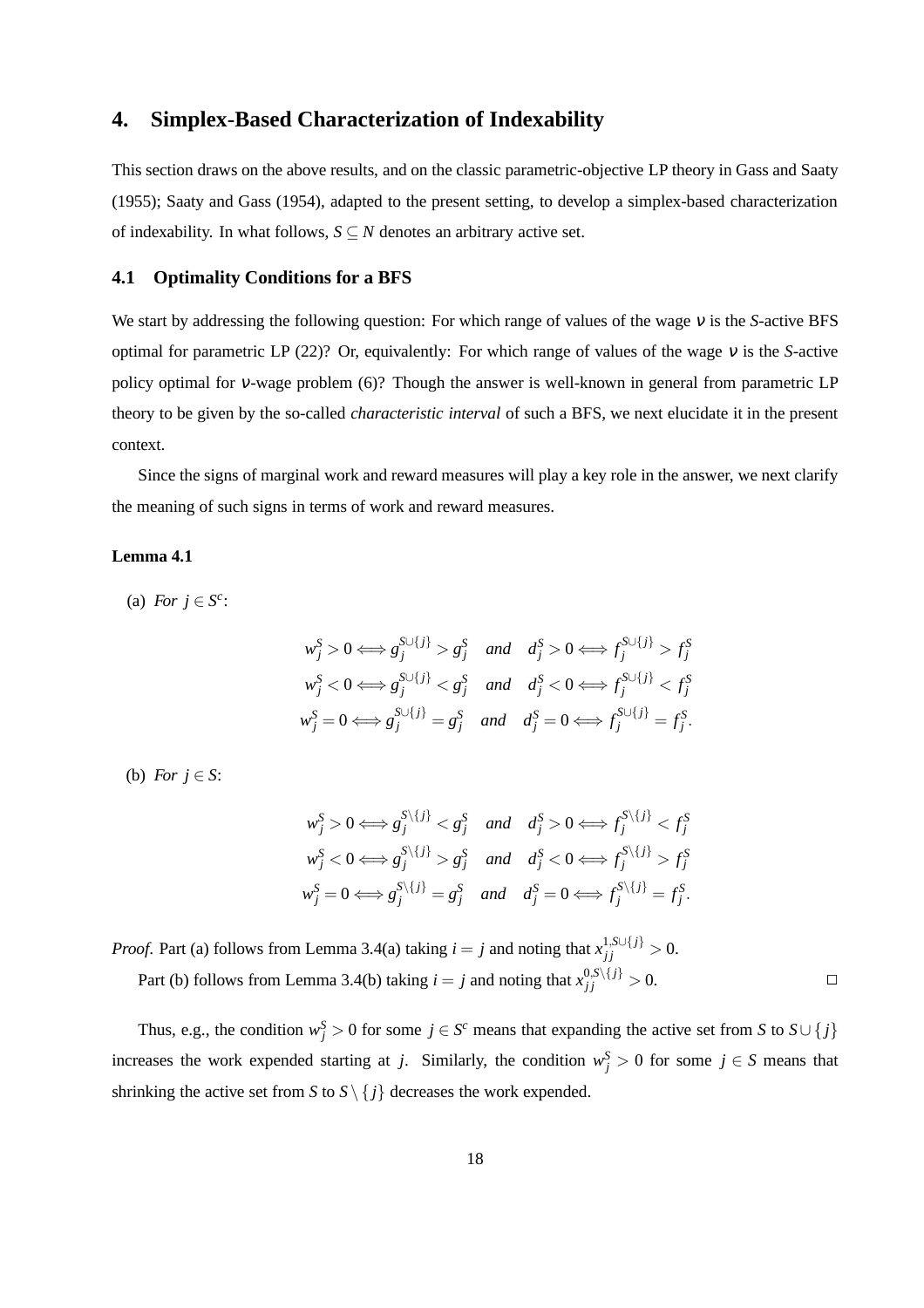We next use the characterization of reduced costs in Lemma 3.2(c) to give a necessary and sufficient optimality test for the *S*-active BFS in parametric LP (22), and hence for the *S*-active policy in <sup>ν</sup>-wage problem (6).

In the following result we assume that  $p > 0$  in LP (22). Note that its part (a) gives the characteristic or optimality interval for the *S*-active BFS, having lower and upper breakpoints

$$
\underline{v}^{S} \triangleq \max_{j \in S^{c}, w_{j}^{S} > 0 \text{ or } j \in S, w_{j}^{S} < 0} v_{j}^{S} \quad \text{and} \quad \overline{v}^{S} \triangleq \min_{j \in S, w_{j}^{S} > 0 \text{ or } j \in S^{c}, w_{j}^{S} < 0} v_{j}^{S}, \tag{34}
$$

respectively, while part (b) refers to concepts discussed at the end of Section 2.2. We further write

$$
\underline{d}^{S} \triangleq \max_{j \in S^{c}, w_{j}^{S} = 0} d_{j}^{S} \quad \text{and} \quad \overline{d}^{S} \triangleq \min_{j \in S, w_{j}^{S} = 0} d_{j}^{S}. \tag{35}
$$

Here and below we adopt the convention that the maximum (resp. minimum) over an empty set has the value  $-\infty$  (resp.  $+\infty$ ).

#### **Lemma 4.2**

(a) *The S-active BFS is optimal for LP* (22) *iff*

$$
\underline{v}^S \le v \le \overline{v}^S,\tag{36}
$$

*and*

$$
\underline{d}^S \le 0 \le \overline{d}^S. \tag{37}
$$

*Further, it is the unique optimal solution iff the inequalities in* (36)*–*(37) *hold strictly.*

(b) *The deterministic stationary policies determining the upper boundary* ¯∂H *of the achievable workreward performance region*  $\mathbb H$  *are those with active sets*  $S \subseteq N$  *satisfying* (37) *and* 

$$
\underline{\mathbf{v}}^S \le \overline{\mathbf{v}}^S. \tag{38}
$$

*Proof.* (a) The "if" part follows from the LP sufficient optimality condition given by nonnegativity of reduced costs for non-basic variables. The inequalities in (36) follow by reformulating such a condition, using Lemma 3.2(c) and (14), in terms of the marginal productivity measures  $v_j^S$  in (15).

The "only if" part follows by considering LP (22). From the latter's MDP interpretation and the assumption **p** > **0** it immediately follows that such an LP is *nondegenerate*, i.e., for any BFS, basic variables take positive values, and hence the LP optimality condition is also necessary.

The uniqueness result follows by invoking the result that, for a nondegenerate LP, an optimal BFS is the unique optimal solution iff the reduced costs of its non-basic variables are positive.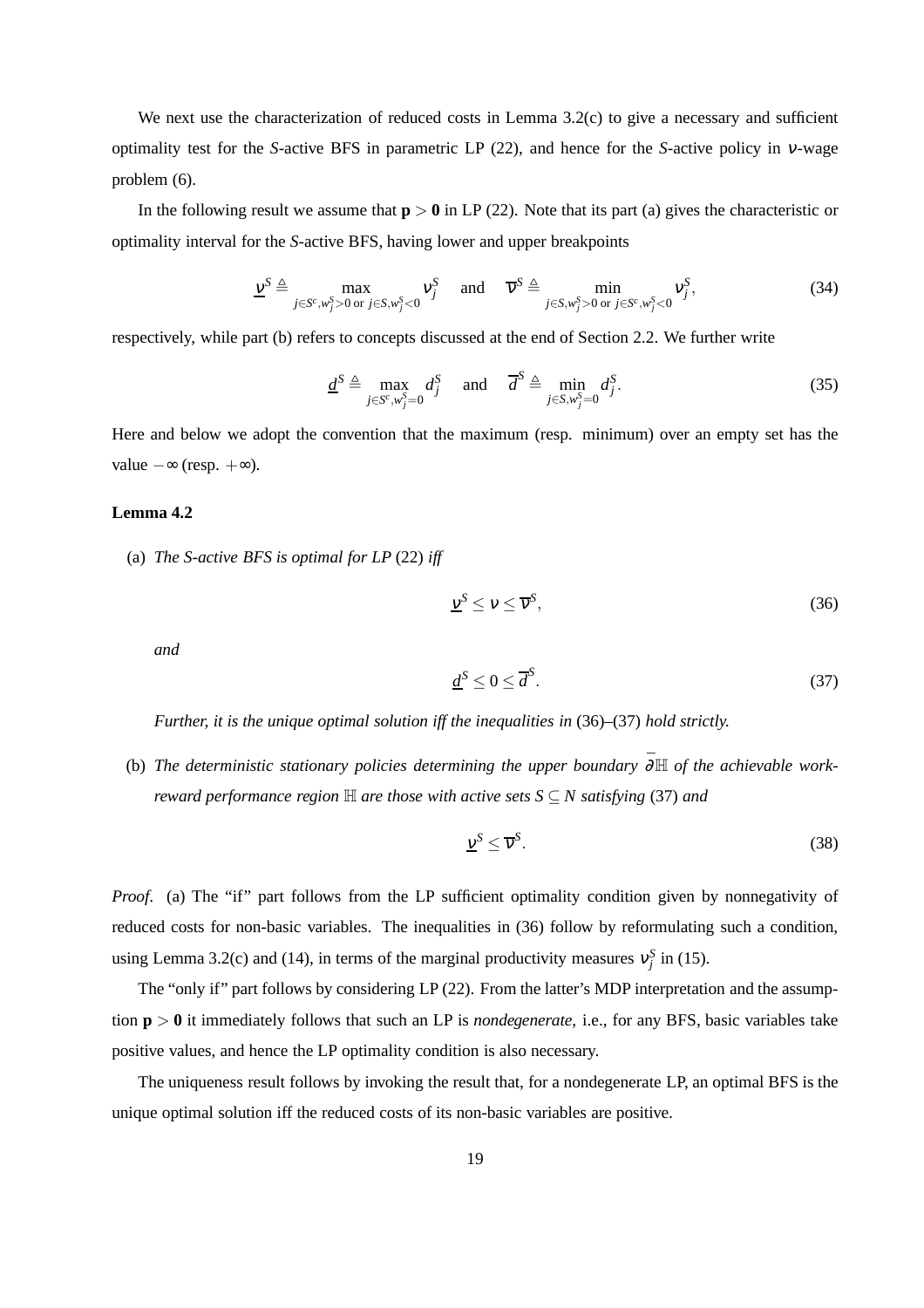(b) The stationary deterministic policies determining the upper boundary  $\bar{\partial} \mathbb{H}$  are those that are optimal for the v-wage problem, hence for LP (22), for some wage value  $v \in \mathbb{R}$ . Therefore, by part (a), such sets are precisely those satisfying  $(37)$ – $(38)$ .

#### **4.2 Indexability Characterization and the CPI Algorithm**

We next proceed to put together the above elements to give a complete characterization of indexability, both in combinatorial and algorithmic terms. We will refer to the *Complete-Pivoting Indexability* (CPI) algorithm described in Table 3. To avoid an unwieldy notation, we have used there a more algorithm-like notation, replacing superscript sets by numeric superscripts, e.g., writing  $a_{ij}^{(k)}$  instead of  $a_{ij}^{S_k}$ . The algorithm seeks to construct a state ordering  $i_1, \ldots, i_n$  relative to which the bandit is indexable (cf. Definition 2.1), with MPI values  $v_{i_k}^*$  and active sets  $S_k$  as in Section 2.2, in which case the Boolean variable INDEXABLE returns the value true. It adapts to the present setting the *parametric-objective simplex algorithm* of Gass and Saaty (1955), letting the wage v decrease from  $+\infty$  to  $-\infty$ , and draws on Lemma 4.2 to test for the structure of successive optimal bases that ensures indexability. For moving from one basis to the next, the algorithm updates the tableau performing a complete simplex pivot step (cf. Table 2), hence its name.

The following result gives a complete, combinatorial characterization of indexability in terms of properties of active sets *S*.

**Theorem 4.3** *The bandit is indexable iff*  $\underline{d}^0 \le 0 \le \overline{d}^N$  *and, for any active set*  $S \subseteq N$  *satisfying* (37)–(38)*, it holds that*

$$
\underline{v}^{N} = -\infty, \quad \overline{v}^{0} = +\infty
$$
\n
$$
\underline{v}^{S} = \max_{j \in S^{c}: w_{j}^{S} > 0} v_{j}^{S} > -\infty, \quad \text{if } S \neq N
$$
\n
$$
\overline{v}^{S} = \min_{j \in S: w_{j}^{S} > 0} v_{j}^{S} < +\infty, \quad \text{if } S \neq 0.
$$
\n(39)

*Proof.* Consider the "if" part. Under the corresponding assumptions, the reader can easily verify that, by construction, the CPI algorithm will terminate in *n* steps with Boolean variable INDEXABLE returning the value true. The algorithm hence constructs a state ordering  $i_1, \ldots, i_n$  relative to which the bandit is indexable, as it satisfies the requirements in Definition 2.1.

Consider now the "only if" part. Suppose thus that the bandit is indexable, and let  $0 \subset S \subset N$  be an active set satisfying (37)–(38). Hence, by Lemma 4.2, the *S*-active policy is optimal for <sup>ν</sup>-wage problem (6) iff <sup>ν</sup> lies in the interval  $[\underline{v}^S, \overline{v}^S]$ . If we let the wage v drop at or below the lower breakpoint  $\underline{v}^S$ , by indexability it must be possible to pivot to a new *expanded* active set of the form  $S \cup \{j\}$ , for some  $j \in S^c$ , which is optimal for an adjacent interval of <sup>ν</sup> values. Using Lemma 3.2(c), such a requirement is readily formulated as the second line in (39).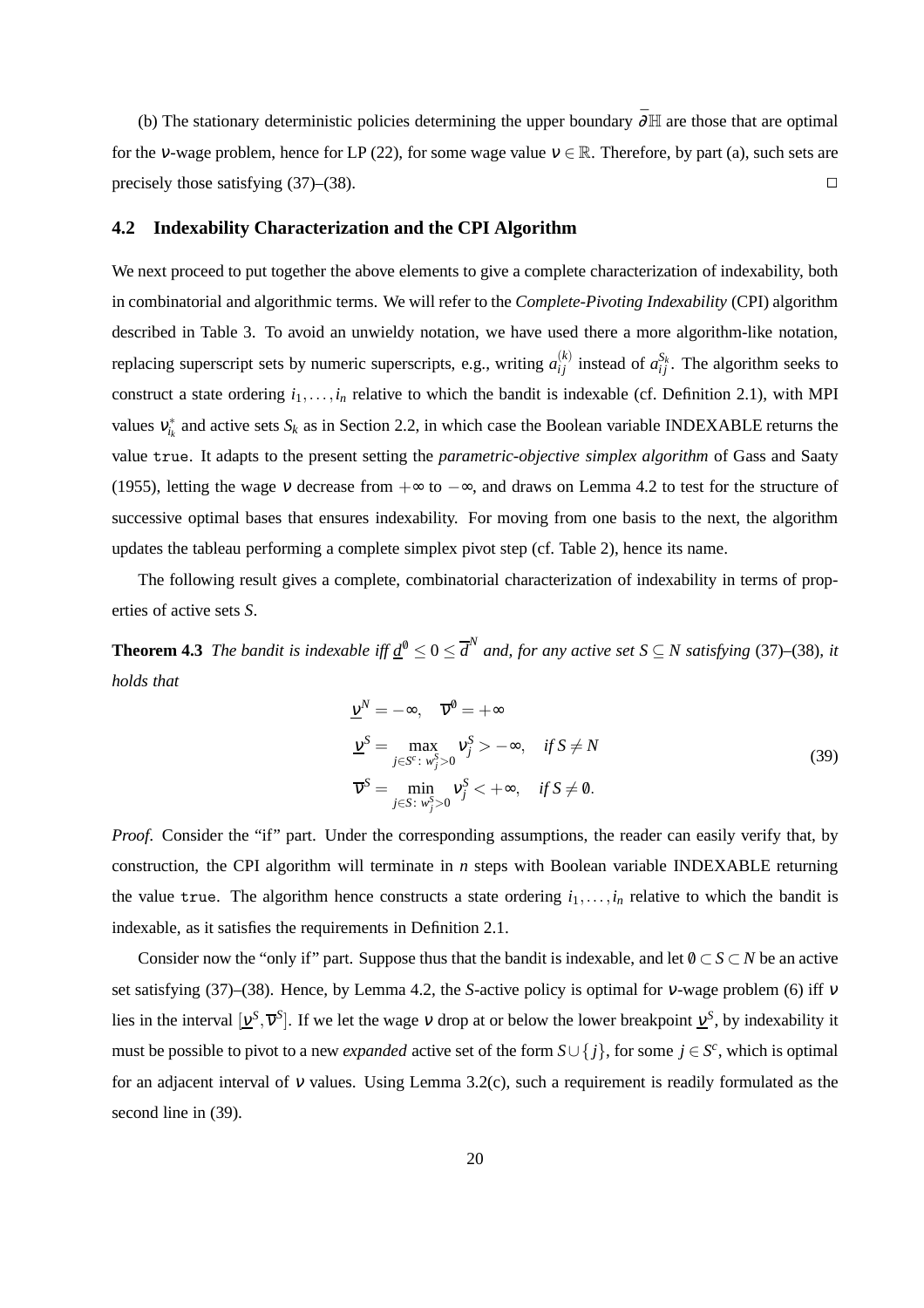Table 3: The Complete-Pivoting Indexability (CPI) Algorithm.

 $\textbf{solve } \left[\textbf{I}_{N,N\setminus \{j^*\}}-\Phi^0_{N,N\setminus \{j^*\}} \quad \widetilde{\textbf{m}}^{0}_N\right]^\mathsf{T} \textbf{A}^{(0)} = \left[\textbf{I}_{N,N\setminus \{j^*\}}-\Phi^1_{N,N\setminus \{j^*\}} \quad \widetilde{\textbf{m}}^{1}\right]^\mathsf{T}$  $\lceil \mathbf{w}^{(0)} \rceil$  $\mathbf{d}^{(0)}$ 1 :=  $\int$ **q**<sup>1</sup> **r** 1 1 −  $\int$ **q**<sup>0</sup> **r** 0 1  $\mathbf{A}^{(0)}$ ;  $S_0 := \emptyset$ ;  $k := 1$ ; INDEXABLE := true **if**  $\max_{j \in N} w_j^{(0)} \le 0$  or  $\min_{j \in N} w_j^{(0)} < 0$  or  $\max_{j \in N : w_j^{(0)} = 0}$  $d_j^{(0)} > 0$ , INDEXABLE := false **while** INDEXABLE and  $k \leq n$  do  $v_i^{(k-1)}$  $j^{(k-1)} := d_j^{(k-1)}$ *j* /*w* (*k*−1) *j*  $j$  **for** *j* ∈ *S*<sub>*k*−1</sub>,  $w_j^{(k-1)} > 0$  and *j* ∈ *S*<sub>*k*−1</sub>,  $w_j^{(k-1)} < 0$ **pick**  $i_k \in \text{arg}\max$ *j*∈*S*<sup>*c*</sup><sub>*k*−1</sub></sub>,*w*<sub>*j*</sub><sup> $(k-1)$ </sup>>0  $v_i^{(k-1)}$  $\bigvee_{j}^{(k-1)}; \;\; \mathcal{V}_{i_k}^*:=\mathcal{V}_{i_k}^{(k-1)}$  $S_k := S_{k-1} \cup \{i_k\}$ **if** max *j*∈*S*<sub>*k*−1</sub>,*w*<sup>(*k*−1)</sup><0  $\mathcal{V}^{(k-1)}_j > \mathcal{V}^*_{i_k}, \text{INDEXABLE} := \texttt{false}$ **else if** *k* < *n*  $p^{(k-1)} = 1/a^{(k-1)}_{i_k i_k}$  $\mathbf{y}^{(k-1)}$ ;  $\mathbf{y}^{(k-1)} := p^{(k-1)} \mathbf{A}_{N i_k}^{(k-1)}$  $\mathbf{X}_{N i_k}^{(k-1)}$ ; **z**<sup>(k-1)</sup> := **A**<sub> $i_kN$ </sub><sup>(k-1)</sup> *ikN*  $\begin{bmatrix} \mathbf{w}^{(k)}_{S_k} \end{bmatrix}$  $\begin{bmatrix} (k) \ S_k \end{bmatrix}$   $-{\mathbf{w}}^{(k)}_{S^c_k}$  $\begin{array}{ccc} {\bf w}_{S_k} & -{\bf w}_{S_k^c} \ {\bf d}_{S_k}^{(k)} & -{\bf d}_{S_k^c}^{(k)} \end{array}$  $\begin{bmatrix} (k) \ S_k \end{bmatrix}$   $-{\bf d}_{S_k^c}^{(k)}$ *S c k* 1 :=  $\sqrt{ }$  $\overline{1}$  ${\bf w}_{S_{k-1}}^{(k-1)}$  $\begin{array}{cc} (k-1) & -\mathbf{w}_{S_{k-1}^c}^{(k-1)} \end{array}$ *S c k*−1  $\mathbf{d}_{S_{k-1}}^{(k-1)}$  $\mathbf{G}_{k-1}^{(k-1)}$  −**d** $\mathbf{G}_{S_{k-1}^{c}}^{(k-1)}$ *S c k*−1 1  $+ p^{(k-1)} \begin{bmatrix} w_{i_k}^{(k-1)} \\ d^{(k-1)} \end{bmatrix}$ *ik*  $d_{i_k}^{(k-1)}$ *ik* 1  $\{ \mathbf{A}_{i_kN}^{(k-1)} + \mathbf{e}_{i_k}^{\mathsf{T}} \}$  ${\bf A}^{(k)} := {\bf A}^{(k-1)} - {\bf y}^{(k-1)} {\bf z}^{(k-1)}$  $\mathbf{A}^{(k)}_{Ni}$  $\mathbf{A}^{(k)}_{N i_k}:=-\mathbf{y}^{(k-1)}; \ \ \mathbf{A}^{(k)}_{i_k N}$  $a_{i_kN}^{(k)} := p^{(k-1)}\mathbf{z}^{(k-1)}; \ \ a_{i_ki_k}^{(k)}$  $i_k i_k := p^{(k-1)}$  $\mathbf{A}^{(k)} := \mathbf{A}^{(k-1)} - p^{(k-1)} \{ \mathbf{A}_{Nik}^{(k-1)} \}$  $\mathbf{A}^{(k-1)}_{i_k} \mathbf{A}^{(k-1)}_{i_k N} + \mathbf{A}^{(k-1)}_{N i_k}$  $\mathbf{e}_{ik}^{(k-1)}$ **e**<sub>*i*k</sub>  $\mathbf{e}_{i_k}^{\mathsf{T}}$  − **e**<sub>*i*k</sub> $\mathbf{h}_{i_kN}^{(k-1)}$  − **e**<sub>*i*k</sub>  $\mathbf{e}_{i_k}^{\mathsf{T}}$  } **if** max *j*∈*S*<sup>*c*</sup></sub>  $w_j^{(k)} \leq 0$ , INDEXABLE := false **end** { if }  $k := k + 1$ **end** { while }  $\textbf{if } k=n+1 \textbf{ and } \{ \max_{j\in N} w_j^{(n)}\leq 0 \textbf{ or } \min_{j\in N} w_j^{(n)}< 0 \}, \textbf{INDEXABLE}:= \texttt{false}$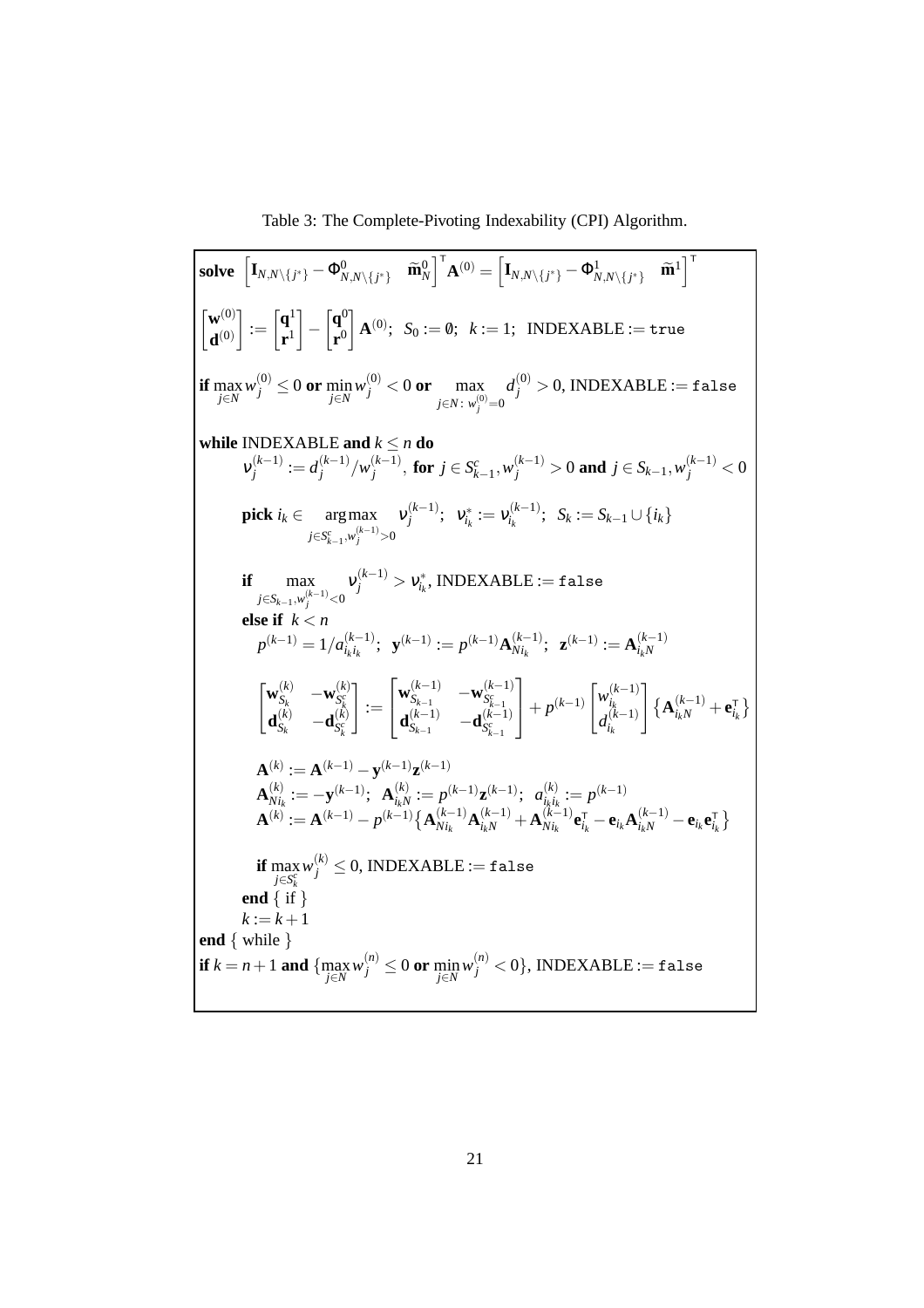Similarly, if we let the wage v rise at or above the upper breakpoint  $\bar{v}^S$ , by indexability it must be possible to pivot to a new *shrinked* active set of the form  $S \setminus \{j\}$ , for some  $j \in S$ , which would be optimal for an adjacent interval of v values. Using Lemma 3.2(c), such a requirement is formulated as the third line in (39).

The relations for the cases  $S = \emptyset$  and  $S = N$  follow along similar lines, as indexability implies that the /0-active (resp. *N*-active) BFS must be optimal for <sup>ν</sup> large (resp. small) enough.

Theorem 4.3 immediately yields the following algorithmic characterization of indexability.

**Proposition 4.4** *The bandit is indexable iff algorithm CPI terminates in n steps with* INDEXABLE = true*.* Then, the computed index  $v_j^*$  is the bandit's MPI, and the following relations hold:

$$
\max_{j \in N: w_j^{S_0} > 0} v_j^{S_0} = v_{i_1}^{S_0} = v_{i_1}^*,
$$
\n(40)

$$
v_{i_n}^* = v_{i_n}^{S_n} = \min_{j \in N: \ w_j^{S_n} > 0} v_j^{S_n}, \tag{41}
$$

*and, for*  $2 \leq k \leq n$ ,

$$
\max_{j \in S_{k-1}^c \colon w_j^{S_{k-1}} > 0} v_j^{S_{k-1}} = v_{i_k}^s \le v_{i_{k-1}}^* = v_{i_{k-1}}^{S_{k-1}} = \min_{j \in S_{k-1} \colon w_j^{S_{k-1}} > 0} v_j^{S_{k-1}}.
$$
\n(42)

We next assess the computational complexity of the CPI algorithm's (while) loop, i.e., excluding the initialization stage. We use the term "arithmetic operations" to include both additions/subtractions and multiplications/divisions.

### **Proposition 4.5** *The CPI algorithm's loop performs at most*  $2n^3 + O(n^2)$  *arithmetic operations.*

*Proof*. Observation of Table 3 shows that the more expensive operation at each step *k* is the matrix update  $\mathbf{A}^{(k)} := \mathbf{A}^{(k-1)} - p^{(k-1)} \mathbf{y}^{(k-1)} \mathbf{z}^{(k-1)}$ , which takes  $2n^2$  arithmetic operations. Carrying out *n* steps yields the stated count.  $\Box$ 

#### **4.3 Reduced Tableaux and the RPI Algorithm**

We seek next to eliminate unnecessary operations from the CPI algorithm. The key observation is that the tableau's rows corresponding to basic variables  $\mathbf{x}_S^1$  are not used to update reduced costs in the CPI algorithm. Hence, it suffices to store and update only *reduced tableaux*, such as that shown in Table 4, which is set up for pivoting on element  $a_{jj}^S$ , for  $j \in S^c$ . Observation of Table 2 shows that a reduced tableau can be updated without using the deleted rows. Simplifying the CPI algorithm accordingly yields the *Reduced-Pivoting Indexability* (RPI) algorithm in Table 5.

As shown next, the RPI improves the operation count of the CPI algorithm by a factor of two.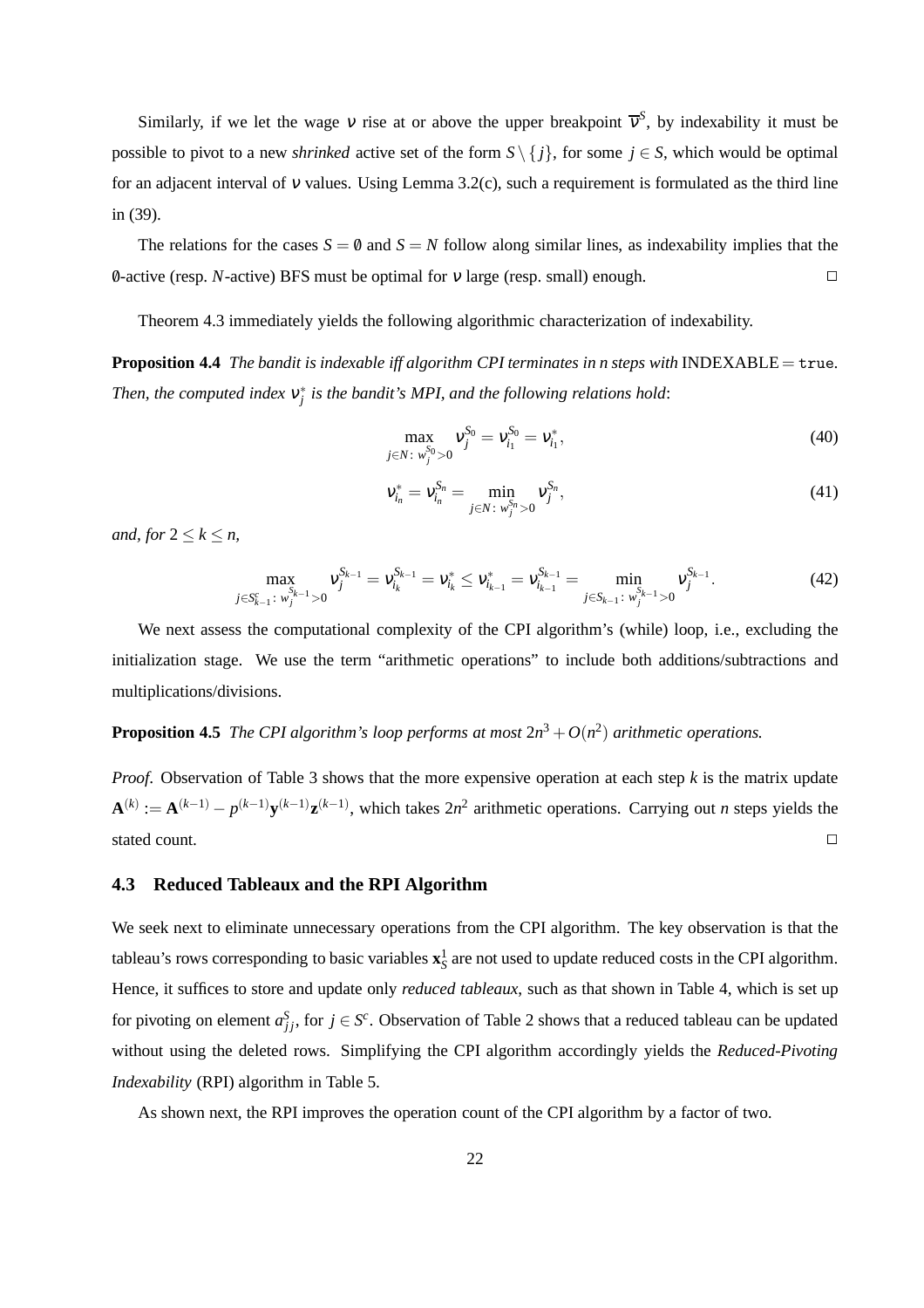Table 4: Reduced Tableau for *S*-Active BFS, Ready for Pivoting on  $a_{jj}^S$ .

|                                                              | $\mathbf{X}_{\mathbf{C}}^{\mathbf{C}}$ | sz.                                  |
|--------------------------------------------------------------|----------------------------------------|--------------------------------------|
| $\mathcal{X}^{\setminus}$<br>$\mathbf{x}_{S^c}^c$<br>$\{j\}$ | iS<br>$A_{S^c}$<br>C                   | Н,<br>$j, S^c \setminus \{j\}$<br>ź٦ |
|                                                              |                                        | j                                    |

Table 5: The Reduced-Pivoting Indexability (RPI) Algorithm.

| solve $\begin{bmatrix} \mathbf{I}_{N,N\setminus\{j^*\}}-\mathbf{\Phi}^0_{N,N\setminus\{j^*\}} & \widetilde{\mathbf{m}}^0_N \end{bmatrix}^\top \mathbf{A}^{(0)} = \begin{bmatrix} \mathbf{I}_{N,N\setminus\{j^*\}}-\mathbf{\Phi}^1_{N,N\setminus\{j^*\}} & \widetilde{\mathbf{m}}^1 \end{bmatrix}^\top$                                                                                                |
|-------------------------------------------------------------------------------------------------------------------------------------------------------------------------------------------------------------------------------------------------------------------------------------------------------------------------------------------------------------------------------------------------------|
| $\begin{bmatrix} \mathbf{w}^{(0)} \\ \mathbf{d}^{(0)} \end{bmatrix} := \begin{bmatrix} \mathbf{q}^1 \\ \mathbf{r}^1 \end{bmatrix} - \begin{bmatrix} \mathbf{q}^0 \\ \mathbf{r}^0 \end{bmatrix} \mathbf{A}^{(0)}; \ S_0 := \emptyset; \ k := 1; \ \ \text{INDEXABLE} := \text{true}$                                                                                                                   |
| <b>if</b> $\max_{j \in N} w_j^{(0)} \le 0$ or $\min_{j \in N} w_j^{(0)} < 0$ or $\max_{j \in N: w_j^{(0)} = 0} d_j^{(0)} > 0$ , INDEXABLE := false                                                                                                                                                                                                                                                    |
| while INDEXABLE and $k \leq n$ do<br>$v_i^{(k-1)} := d_i^{(k-1)}/w_i^{(k-1)}$ , for $j \in S_{k-1}^c, w_i^{(k-1)} > 0$ and $j \in S_{k-1}, w_i^{(k-1)} < 0$                                                                                                                                                                                                                                           |
| <b>pick</b> $i_k \in \underset{j \in S_{k-1}^c, w_i^{(k-1)} > 0}{\arg \max} \ v_j^{(k-1)}; \ \ v_{i_k}^* := v_{i_k}^{(k-1)}; \ \ S_k := S_{k-1} \cup \{i_k\}$                                                                                                                                                                                                                                         |
| $\max_{j \in S_{k-1}, w_j^{(k-1)} < 0} \mathsf{v}_j^{(k-1)} > \mathsf{v}_{i_k}^*, \text{INDEXABLE} := \texttt{false}$<br>if                                                                                                                                                                                                                                                                           |
| else if $k < n$<br>$p^{(k-1)} = 1/a_{i_1 i_2}^{(k-1)}; \ \ \mathbf{y}^{(k-1)} := p^{(k-1)} \mathbf{A}_{S_i^c i_k}^{(k-1)}; \ \ \mathbf{z}^{(k-1)} := \mathbf{A}_{i_k N}^{(k-1)}$                                                                                                                                                                                                                      |
| $\begin{bmatrix} \mathbf{w}_{S_k}^{(k)} & -\mathbf{w}_{S_k^c}^{(k)} \ \mathbf{d}_{S_k}^{(k)} & -\mathbf{d}_{S_k^c}^{(k)} \end{bmatrix} := \begin{bmatrix} \mathbf{w}_{S_{k-1}}^{(k-1)} & -\mathbf{w}_{S_{k-1}^c}^{(k-1)} \ \mathbf{d}_{S_{k-1}}^{(k-1)} & -\mathbf{d}_{S_k^c}^{(k-1)} \end{bmatrix} + p^{(k-1)} \begin{bmatrix} w_{i_k}^{(k-1)} \ w_{i_k}^{(k-1)} \end{bmatrix} \mathbf{A}_{i_k}^{(k$ |
| $\mathbf{A}_{S_N}^{(k)} := \mathbf{A}_{S_N}^{(k-1)} - \mathbf{y}^{(k-1)}\mathbf{z}^{(k-1)}; \ \ \mathbf{A}_{S_{1k}}^{(k)} := -\mathbf{y}^{(k-1)}$                                                                                                                                                                                                                                                     |
| $\textbf{if}~\max_{j \in S_{\nu}^{c}} w_{j}^{(k)} \leq 0, ~\text{INDEXABLE} := \texttt{false}$                                                                                                                                                                                                                                                                                                        |
| end $\{ if \}$                                                                                                                                                                                                                                                                                                                                                                                        |
| $k := k + 1$                                                                                                                                                                                                                                                                                                                                                                                          |
| end $\{$ while $\}$                                                                                                                                                                                                                                                                                                                                                                                   |
| <b>if</b> $k = n + 1$ and $\{\max_{j \in N} w_j^{(n)} \le 0$ or $\min_{j \in N} w_j^{(n)} < 0\}$ , INDEXABLE := false                                                                                                                                                                                                                                                                                 |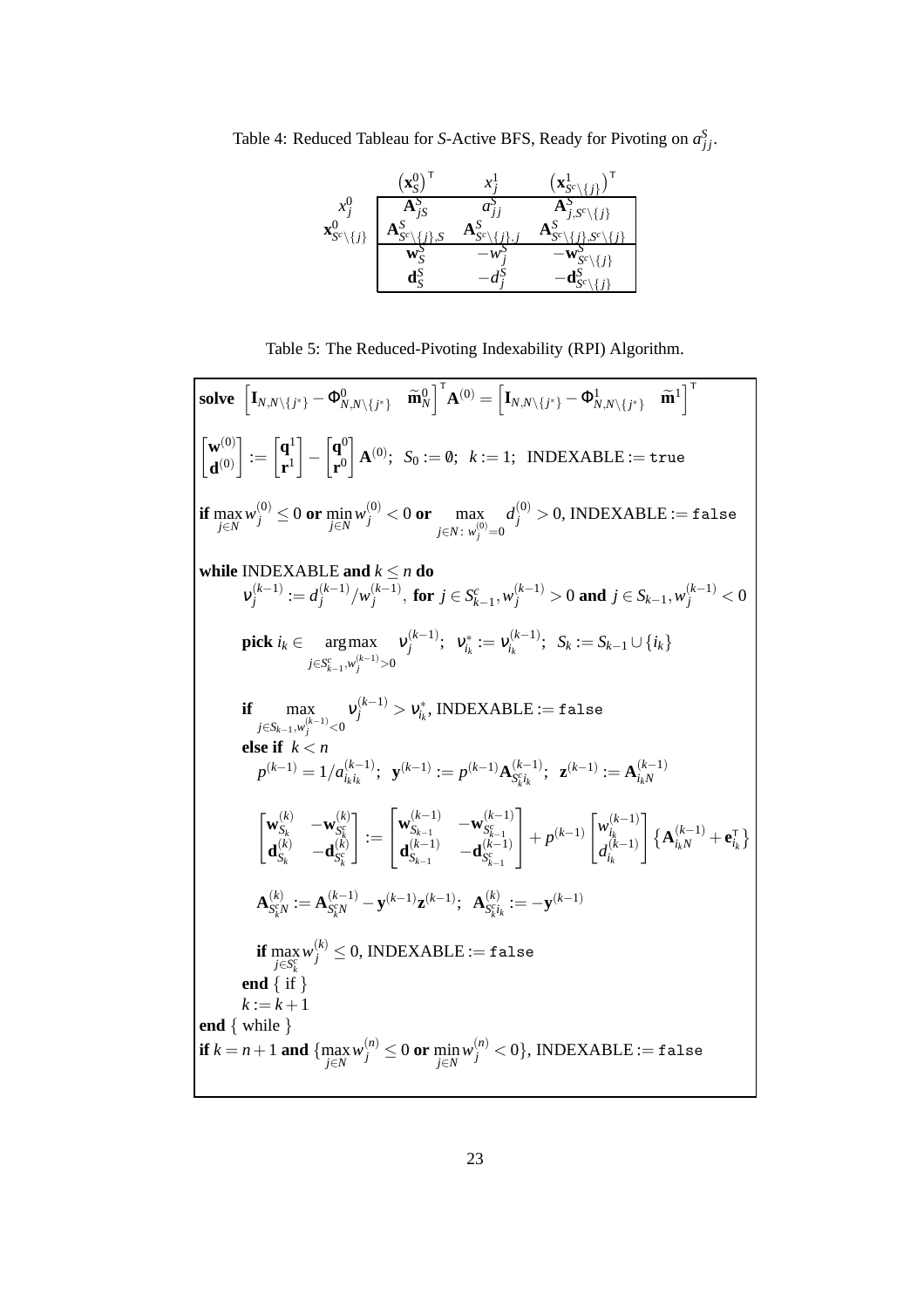**Proposition 4.6** *The RPI algorithm's loop performs at most*  $n^3 + O(n^2)$  *arithmetic operations.* 

*Proof.* The loop's operation count is dominated by the matrix update  $A_{S}^{(k)}$  $S_{k}^{c}N := \mathbf{A}_{S_{k}^{c}N}^{(k-1)}$  $S_{k}^{c}N$  – **y**<sup>(*k*−1)</sup>**z**<sup>(*k*−1)</sup> shown in Table 5, which takes  $2(n-k)n$  arithmetic operations. Adding up such counts over  $k = 1, \ldots, n$  yields the  $\Box$  result.

# **5. Exploiting Special Structure**

We proceed to discuss how one can leverage structural knowledge on a particular bandit model to obtain substantially simpler indexability conditions and a faster index algorithm. While we had addressed such an issue in Niño-Mora (2001, 2002, 2006d), by introducing and deploying the class of PCL-indexable bandits, the approach and results herein are both new, as they draw on the above simplex-based analyses, and of wider applicability. In fact, we were motivated to develop them by the difficulties encountered when trying to deploy the PCL-indexability approach in the analysis of several complex bandit models. The new approach below was successful in such cases, yielding sound indexability analyses and new index algorithms in Niño-Mora (2006e, 2007a,d).

#### **5.1** LP $(\mathcal{F})$ -Indexable Bandits and the FPAG $(\mathcal{F})$  Index Algorithm

When investigating a particular restless bandit model, one is concerned with identifying analytically a range of model parameters for which the model is indexable. Similarly as in the earlier work mentioned, our approach to establish a priori indexability of a bandit model is based on identifying the structure of optimal active sets for v-wage problem (6), in the form of an *active-set family*  $\mathscr{F} \subseteq 2^N$  that *contains* an optimal active set *S* ∈  $\mathcal{F}$  for every wage value  $v \in \mathbb{R}$ . Note that such an  $\mathcal{F}$  need not be a nested family, but should contain the nested families  $\mathscr{F}_0$  discussed in Section 2.2 that can arise as the model's parameters are varied over the range of concern.

Hence,  $(N, \mathcal{F})$  is a *set system* on *ground set* N having  $\mathcal F$  as its family of *feasible sets*. Algorithmic considerations lead us to impose strong structural properties on  $(N, \mathcal{F})$ , which refer to the *outer* and *inner boundaries* of an active set  $S \in \mathcal{F}$ , defined respectively by

$$
\partial_{\mathscr{F}}^{\text{out}} S \triangleq \left\{ j \in S^c : S \cup \{ j \} \in \mathscr{F} \right\} \quad \text{and} \quad \partial_{\mathscr{F}}^{\text{in}} S \triangleq \left\{ j \in S : S \setminus \{ j \} \in \mathscr{F} \right\}.
$$
 (43)

We will further say that two active sets *S* and  $S \cup \{j\}$ , with  $j \in S^c$ , are *adjacent*.

**Definition 5.1** We say that  $(N, \mathcal{F})$  is a *monotonically connected set system* if:

(i)  $\emptyset, N \in \mathscr{F}$ ;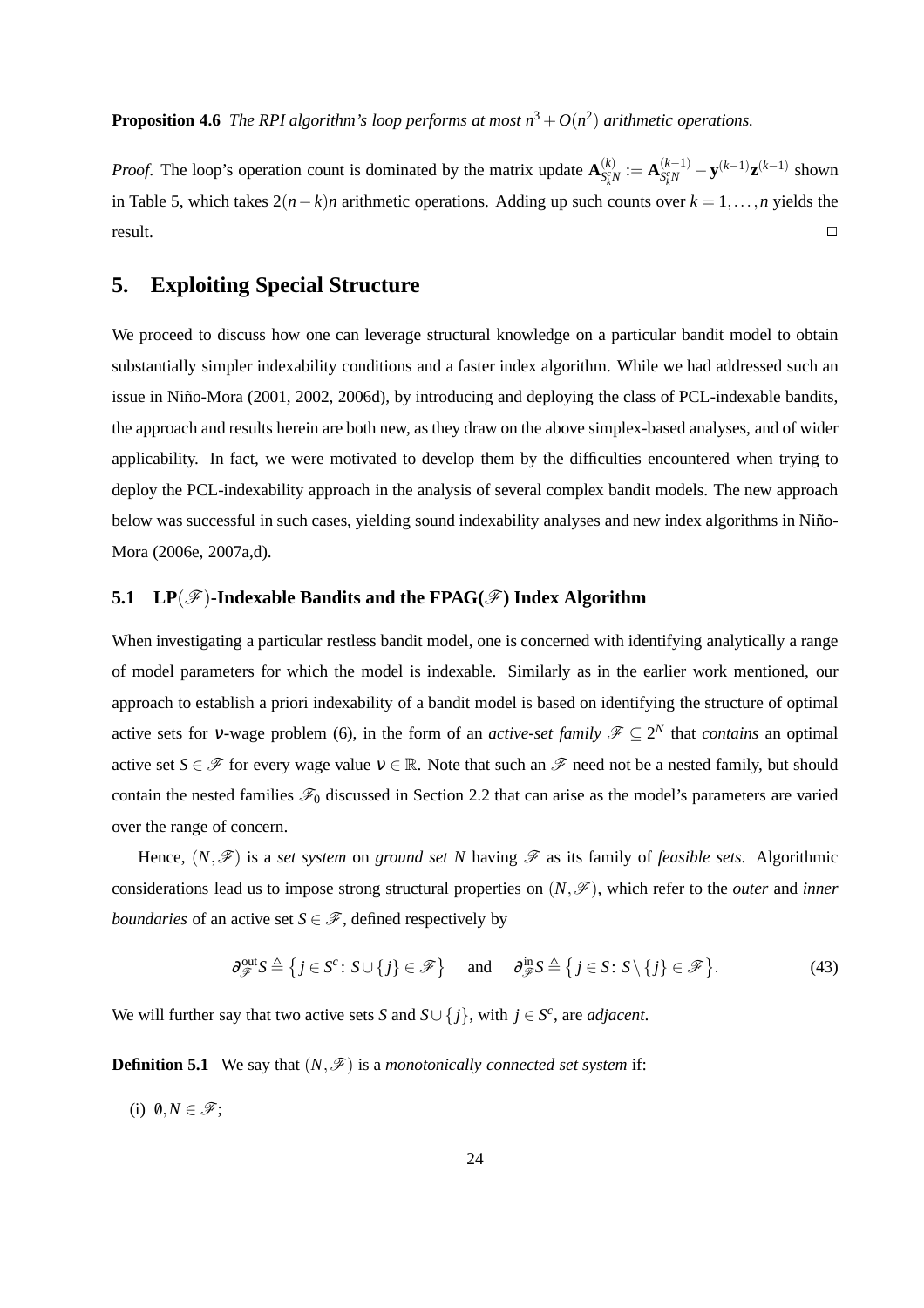Table 6: Minimal Tableau for *S*-Active BFS.



- (ii) for every  $S, S' \in \mathcal{F}$  with  $S \subset S'$  there exist  $j \in \partial_{\mathcal{F}}^{\text{out}}S$  and  $j' \in \partial_{\mathcal{F}}^{\text{in}}S'$  such that  $S \subset S \cup \{j\} \subseteq S'$  and  $S \subseteq S' \setminus \{j'\} \subset S';$  and
- (iii) for any  $S, S' \in \mathcal{F}$  with  $S \neq S'$ , it holds that  $S \cup S' \in \mathcal{F}$ .

While various types of set system have been previously investigated, e.g. matroids or greedoids, to the best of our knowledge the concept of monotonically connected set system in Definition 5.1 is first introduced herein. The term "monotonically connected" is motivated by the fact that, in such a set system, one can always connect two feasible sets  $S \subset S'$  by a monotone increasing sequence  $S_1 \subset \cdots \subset S_m$  of adjacent sets in  $\mathscr{F}$ , with  $S_1 = S$ ,  $S_m = S'$ . Further, one can also connect two distinct feasible sets  $S \neq S'$  through two successive monotone sequences of adjacent sets in  $\mathscr{F}$ , the first of which is monotone increasing and connects *S* to *S*∪*S*<sup> $\prime$ </sup>, while the second is monotone decreasing and connects *S*∪*S*<sup> $\prime$ </sup> to *S*<sup> $\prime$ </sup>.

**Assumption 5.2**  $(N, \mathcal{F})$  is a monotonically connected set system.

We will further refer to the *Fast-Pivoting Adaptive-Greedy* index algorithm FPAG( $\mathscr F$ ) described in Table 8. This is a simplex-based implementation of the adaptive-greedy index algorithm for PCL-indexable bandits introduced in Niño-Mora (2001, 2002), whose scope we extend herein to the present broader setting. The FPAG( $\mathcal{F}$ ) algorithm is obtained by simplifying the CPI and RPI algorithms above by (i) storing and updating only *minimal tableaux* as shown in Table 6; and (ii) eliminating the indexability test at each step. Note that the minimal tableau for the *S*∪ { *j*}-active BFS is readily computed from that for the *S*-active BFS in Table 6, as shown in Table 7.

The results in Section 4 motivate us to introduce the following class of bandits, which we term  $LP(\mathscr{F})$ *indexable* as their are based on LP analyses.

**Definition 5.3 (LP(** $\mathcal{F}$ **)-indexability)** We say that a bandit is  $LP(\mathcal{F})$ -indexable if:

- (i)  $w_i^0, w_i^N \ge 0$  for  $i \in N$ , and  $\underline{d}^0 \le 0 \le \overline{d}^N$ ;
- (ii) for each active set  $S \in \mathcal{F}$ ,  $w_i^S > 0$  for  $i \in \partial_{\mathcal{F}}^{\text{in}} S \cup \partial_{\mathcal{F}}^{\text{out}} S$ ; and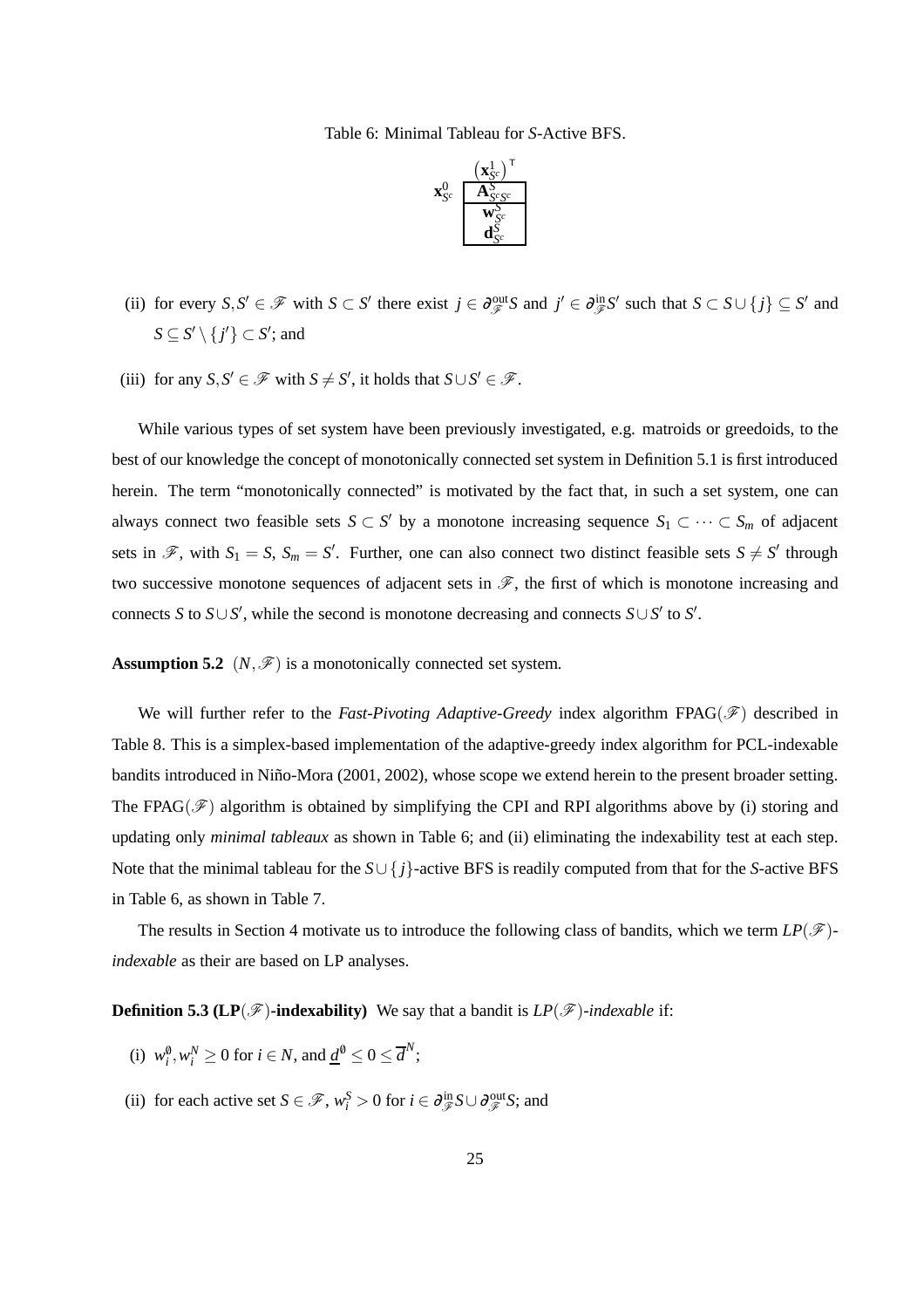Table 7: Minimal Tableau for  $S \cup \{j\}$ -Active BFS, Obtained by Pivoting on  $a_{jj}^S$ .

$$
\mathbf{x}_{S^c\backslash\{j\}}^0 \underbrace{\mathbf{A}_{S^c\backslash\{j\}}^S, \mathbf{A}_{S^c\backslash\{j\},j}^S \mathbf{A}_{S^c\backslash\{j\},j}^S, \mathbf{A}_{j,S^c\backslash\{j\}}^S}_{\mathbf{w}_{S^c\backslash\{j\}}^S, \mathbf{w}_{j\neq j}^S}^{\mathbf{A}_{S^c\backslash\{j\},j}^S} \overline{\mathbf{A}_{j\neq j}^S}}_{\mathbf{w}_{S^c\backslash\{j\}}^S, \mathbf{a}_{j\neq j}^S, \mathbf{a}_{S^c\backslash\{j\},j}^S}
$$

Table 8: The Fast-Pivoting Adaptive-Greedy Index Algorithm FPAG( $\mathscr F$ ).

**solve** 
$$
\mathbf{A}^{(0)} \begin{bmatrix} \mathbf{I}_{N,N \setminus \{j^*\}} - \Phi_{N,N \setminus \{j^*\}}^0 & \widetilde{\mathbf{m}}^0 \end{bmatrix} = \begin{bmatrix} \mathbf{I}_{N,N \setminus \{j^*\}} - \Phi_{N,N \setminus \{j^*\}}^1 & \widetilde{\mathbf{m}}^1 \end{bmatrix}
$$

$$
\begin{bmatrix} \mathbf{w}^{(0)} \\ \mathbf{d}^{(0)} \end{bmatrix} := \begin{bmatrix} \mathbf{q}^1 \\ \mathbf{r}^1 \end{bmatrix} - \begin{bmatrix} \mathbf{q}^0 \\ \mathbf{r}^0 \end{bmatrix} \mathbf{A}^{(0)}; \quad S_0 := 0
$$
  
\n**for** 
$$
k := 1 \text{ to } n \text{ do}
$$

$$
v_i^{(k-1)} := d_i^{(k-1)}/w_i^{(k-1)}, \quad i \in \partial_{\mathcal{F}}^{\text{out}} S_{k-1}
$$

$$
\text{pick } i_k \in \arg \max \{ v_i^{(k-1)} : i \in \partial_{\mathcal{F}}^{\text{out}} S_{k-1} \}; \quad v_{i_k}^* := v_{i_k}^{(k-1)}; \quad S_k := S_{k-1} \cup \{i_k\}
$$

$$
\text{if } k < n \text{ then}
$$

$$
\mathbf{A}_{S_{k}^{(k)}}^{(k)} := \mathbf{A}_{S_{k}^{(k)}}^{(k-1)}/a_{i_k i_k}^{(k-1)}; \quad \mathbf{A}_{S_{k}^{(c)} S_{k}^{(c)}}^{(k)} := \mathbf{A}_{S_{k}^{(c)} K}^{(k-1)} - \mathbf{A}_{S_{k}^{(k)}}^{(k)} \mathbf{A}_{i_k S_{k}^{(c)}}^{(k-1)}
$$

$$
\text{end } \{ \text{if } \mathbf{W}_{S_k}^{(k)} := \mathbf{w}_{S_k}^{(k-1)} - w_{i_k}^{(k-1)} \mathbf{A}_{S_{k}^{(k)}}^{(k)}; \quad \mathbf{d}_{S_k}^{(k)} := \mathbf{d}_{S_k}^{(k-1)} - d_{i_k}^{(k-1)} \mathbf{A}_{S_{k}^{(k)}}^{(k)}
$$
<math display="block</b>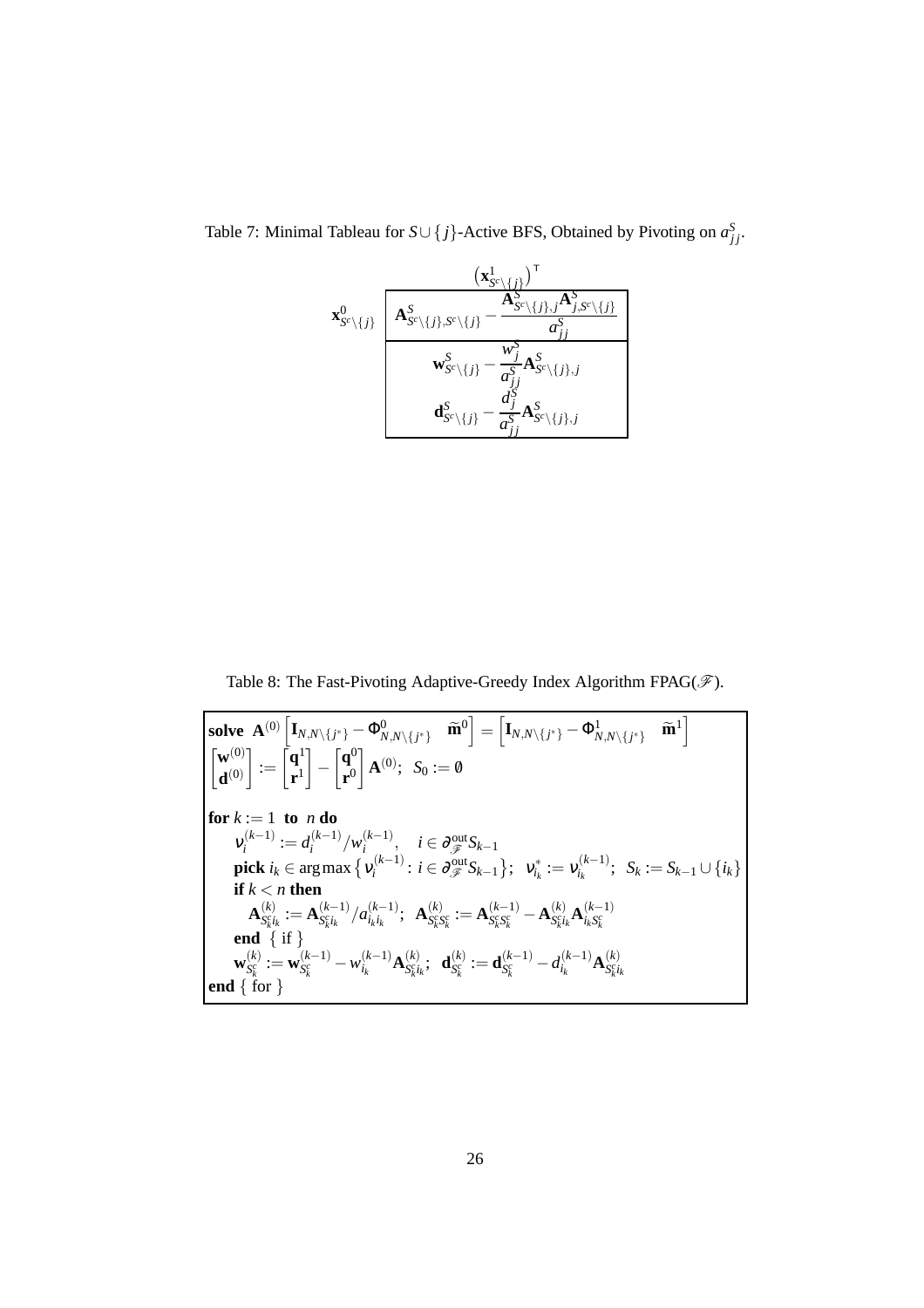(iii) for every wage  $v \in \mathbb{R}$  there exists an optimal active set  $S \in \mathcal{F}$  for (6).

We note that conditions (i, ii) are meant to be established through an ad hoc *work-reward analysis* for the model at hand, while condition (iii) will be typically established by DP arguments. See Niño-Mora (2006e, 2007a,d) for specific examples.

We are now ready to present what we consider the main result of this paper. While its part (a) says that  $LP(\mathscr{F})$ -indexability is a sufficient condition for indexability, with the MPI being computed by algorithm FPAG( $\mathcal{F}$ ), its part (b) says that such a condition is also necessary, in that an indexable bandit is always LP-indexable, relative to some nested active-set family.

#### **Theorem 5.4** *The following holds*:

- (a) *An LP*(F)*-indexable bandit is indexable, and its MPI is computed in nondecreasing order by algorithm FPAG* $(\mathscr{F})$ *.*
- (b) An indexable bandit is  $LP(\mathscr{F})$ -indexable relative to some nested active-set family  $\mathscr{F}$ .

*Proof.* (a) Since the core of the following proof is geometric, to help the reader visualize and grasp the following arguments we will refer to Figure 3 for illustration, which represents the achievable work-reward performance region H of a bandit (cf. Section 2.2).

Suppose the bandit is  $LP(\mathscr{F})$ -indexable. We first note that conditions (i, ii) in Definition 5.3 imply, by Lemma 4.2(a), that the 0-active (resp. *N*-active) BFS is optimal for parametric LP problem (22) iff  $v \ge \underline{v}^0 > -\infty$  (resp. iff  $v \le \overline{v}^N < +\infty$ ). Imagine now that the parametric-objective simplex algorithm of Gass and Saaty (1955) is run on such an LP, by decreasing the wage parameter  $v$  from  $+\infty$  to  $-\infty$ . Since the LP is bounded, this will yield a finite decreasing sequence of distinct breakpoints in the <sup>ν</sup> axis, which is nonempty since it contains the finite values  $\underline{v}^0$  and  $\overline{v}^N$ . Note also that multiple successive iterations of the algorithm might correspond to the same breakpoint. The sequence of adjacent closed intervals determined by such breakpoints have the property that there is a unique optimal BFS for values of  $\nu$  lying strictly within each interval.

We may visualize the progress of the Gass-Saaty algorithm in Figure 3. The key observation is that, geometrically, *as the wage* v *is decreased from*  $+\infty$  *to*  $-\infty$  *the algorithm traverses the upper boundary*  $\bar{\partial} \mathbb{H}$ *of region* H *from left to right, pivoting through a sequence of BFS of LP* (22) *whose successive values in the g (work) axis are increasing*. Such a sequence of BFS will yield work-reward points that contain all vertices of H liying in its upper boundary, which are marked by black circles in Figure 3; yet, other BFS produced in the algorithm might yield points that are not vertices of  $\mathbb{H}$ , such as those marked by small black squares.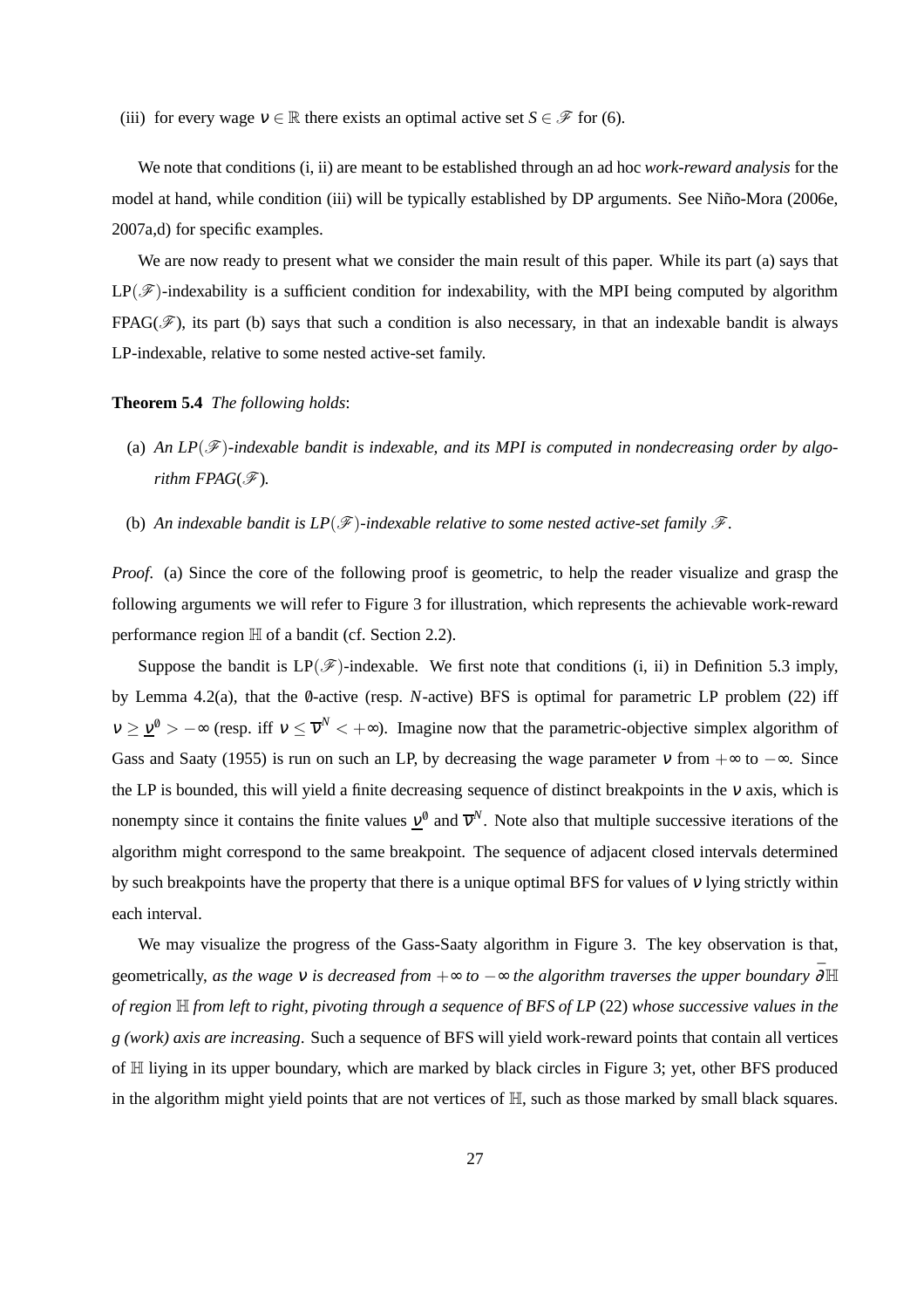Notice that, in the figure, the interval of  $v$  values for which a BFS yielding a point in the upper boundary is optimal is visualized as the interval between the left and right slopes in the upper boundary meeting at such a point.

Consider the case that there is just one breakpoint, say  $\lambda_1$ , so that  $\lambda_1 = \underline{v}^0 = \overline{v}^N$ . For  $v = \lambda_1$ , the interpretation of LP (22) in terms of (6) ensures that the DP equations (7) satisfy

$$
\vartheta_i^*(\lambda_1) = r_i^1 - vq_i^1 + \sum_{j \in N} \varphi_{ij}^1 \vartheta_j^*(\lambda_1) = r_i^0 - vq_i^0 + \sum_{j \in N} \varphi_{ij}^0 \vartheta_j^*(\lambda_1), \quad i \in N,
$$

and hence every active set  $S \subseteq N$  yields an optimal basis. Therefore, Definition 5.1(i, ii) ensures that there exists a monotone increasing sequence  $S_0 \subset \cdots \subset S_n$  of adjacent active sets in  $\mathscr{F}$ , with  $S_0 = \emptyset$  and  $S_n = N$ , which, by Definition 5.3(ii) and Lemma 4.1, satisfies the requirements of Definition 2.1, ensuring that the bandit is indexable. Further, such an active-set sequence can be constructed by running algorithm FPAG( $\mathscr{F}$ ), which corresponds to taking *n* pivot steps in the Gass and Saaty algorithm at the only breakpoint  $\lambda_1$ .

Consider now the case that there are  $L \ge 2$  distinct breakpoints, which we denote by  $\lambda_1 > \cdots > \lambda_L$ . Then, the 0-active BFS and the *N*-active BFS will be the only optimal solutions for  $v > \lambda_1$  and for  $v < \lambda_L$ , respectively. Further, for  $2 \le l \le L$ , the LP will have a unique optimal BFS in the interval  $v \in (\lambda_{l-1}, \lambda_l)$ , whose active set we denote by  $T_l$ . Such active sets satisfy  $g^{T_l} < g^{T_{l+1}}$  and, by Definition 5.3(iii),  $T_l \in \mathcal{F}$ . Further, for  $v = \lambda_l$ , the interpretation of LP (22) in terms of v-wage problem (6) ensures that the latter's DP equations (7) must satisfy

$$
\vartheta_i^*(\lambda_l)=r_i^1-vq_i^1+\sum_{j\in\mathcal{N}}\varphi_{ij}^1\vartheta_j^*(\lambda_l)=r_i^0-vq_i^0+\sum_{j\in\mathcal{N}}\varphi_{ij}^0\vartheta_j^*(\lambda_l),\quad i\in(T_{l+1}\setminus T_l)\cup(T_l\setminus T_{l+1}),
$$

and therefore every active set *S* with  $T_l \subseteq S \subseteq T_l \cup T_{l+1}$  or  $T_{l+1} \subseteq S \subseteq T_l \cup T_{l+1}$  yields an optimal solution for the  $\lambda_l$ -wage problem, and hence an optimal BFS for the LP.

We now argue by contradiction that such an active-set sequence must be monotone increasing, i.e., *T*<sub>l</sub> ⊂ *T*<sub>*l*+1</sub> for all *l*. For suppose such is not the case, so that  $T_l \cup T_{l+1} \supset T_{l+1}$  for some *l*. Then, Definition 5.1(ii, iii) ensures both that  $T_l \cup T_{l+1} \in \mathcal{F}$ , and that there exists a monotone decreasing sequence  $S_1 \supset$  $\cdots$  ⊃  $S_m$  of adjacent sets in  $\mathcal F$  connecting  $S_1 = T_l \cup T_{l+1}$  to  $S_m = T_{l+1}$ . By the argument at the end of the previous paragraph, it follows that each such active set  $S_k$  must be optimal for  $v = \lambda_l$ , and hence satisfy  $g^{T_l} \le g^{S_k} \le g^{T_{l+1}}$ , as illustrated in Figure 3. Yet, construction of the  $S_k$ 's, Definition 5.3(ii) and Lemma 4.1 imply that  $g^{S_1} > \cdots > g^{S_m}$ , and hence  $g^{T_l \cup T_{l+1}} > g^{T_{l+1}}$ , which contradicts the inequality  $g^{T_l \cup T_{l+1}} \leq g^{T_{l+1}}$  argued before.

Therefore, set sequence  $T_l$  is monotone increasing and hence, by Definition 5.1(ii), there exists a monotone increasing sequence  $S_1 \subset \cdots \subset S_m$  of adjacent active sets in  $\mathscr F$  connecting  $S_1 = T_l$  to  $S_m = T_{l+1}$ . By the above DP argument, each of the  $S_k$ 's yields an optimal BFS for  $v = \lambda_l$  and, further, Definition 5.3(ii)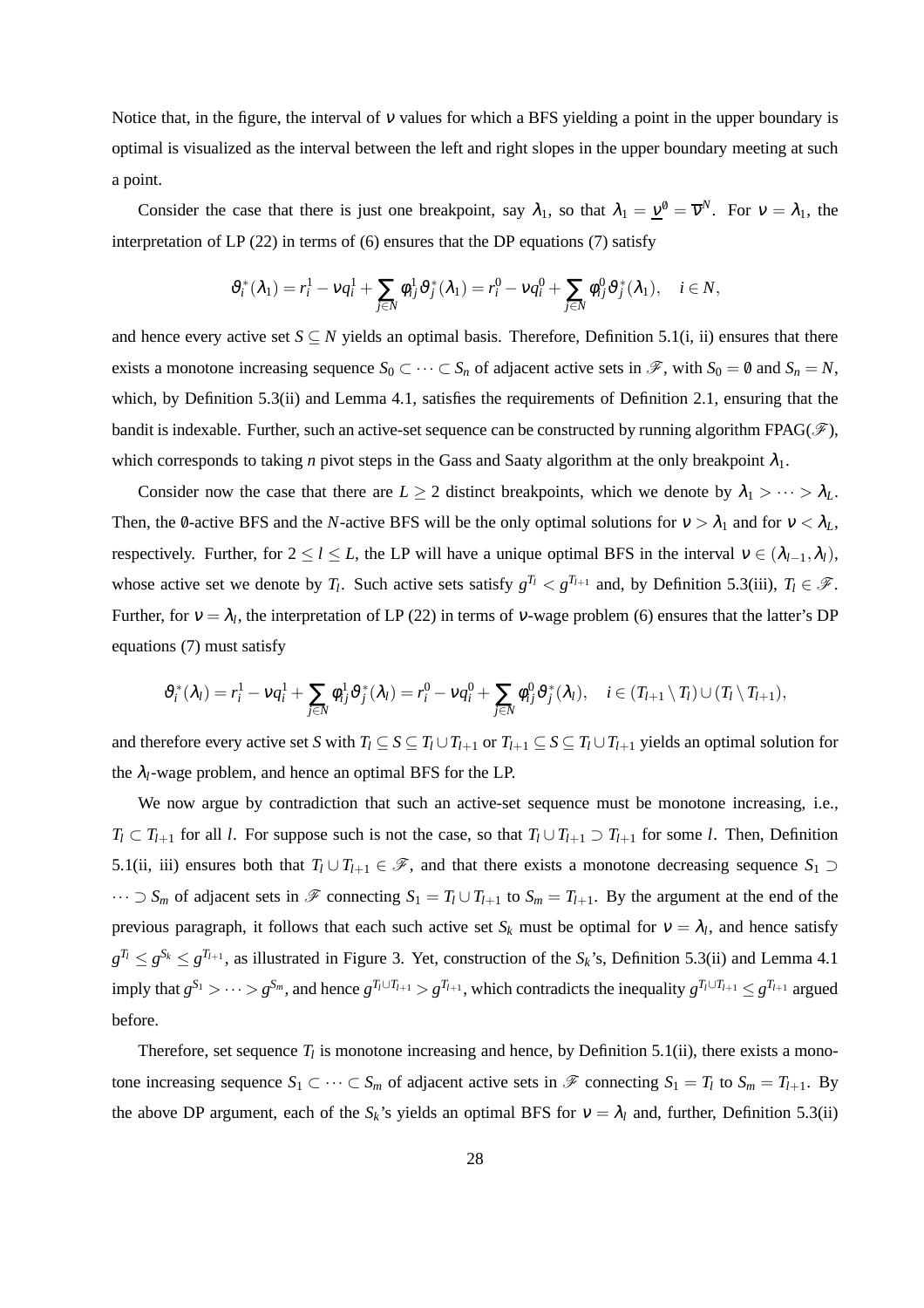

Figure 3: Geometry of the Gass-Saaty / FPAG( $\mathscr F$ ) Algorithm for an LP( $\mathscr F$ )-Indexable Bandit.

and Lemma 4.1 imply that  $g^{S_1} < \cdots < g^{S_m}$ . Further, such a sequence of  $S_k$ 's can be actually contructed using algorithm FPAG( $\mathscr F$ ), since this is just a form of the Gass and Saaty algorithm that only considers BFS having active sets in  $\mathscr{F}$ .

The above shows that algorithm FPAG( $\mathscr F$ ) will construct an increasing sequence of adjacent active sets in  $\mathscr F$  connecting  $\emptyset$  to *N*, which satisfies the requirements of Definition 2.1, implying that the bandit is indexable.

(b) This part follows by noticing that a bandit that has been shown to be indexable via Proposition 4.4, is LP( $\mathcal F$ )-indexable relative to the nested active-set family  $\mathcal F$  constructed by algorithm CPI. This completes the proof.  $\Box$ 

The following result assesses the computational complexity of algorithm FPAG( $\mathscr{F}$ ), showing that it improves significantly upon that of algorithm RPI. In particular, the complexity of its "for" loop matches that of solving an  $n \times n$  linear equation system by Gaussian elimination.

**Proposition 5.5** *The FPAG*( $\mathscr{F}$ ) algorithm's loop performs  $(2/3)n^3 + O(n^2)$  operations.

*Proof.* The loop's operation count is dominated by the update of matrix  $\mathbf{A}^{(k)}_{s}$  $S_k^{\text{c}} S_k^{\text{c}}$  at each step *k*, which takes  $2(n-k)^2$  arithmetic operations, yielding the stated total arithmetic operation count.

In the special case of nonrestless semi-Markov bandits, using algorithm FPAG( $\mathscr{F}$ ) with  $\mathscr{F} = 2^N$  yields a  $(2/3)n^3 + O(n^2)$  method to compute the Gittins index, as the initialization step becomes trivial, thus matching the complexity result in Niño-Mora (2006a) for classic Markov bandits.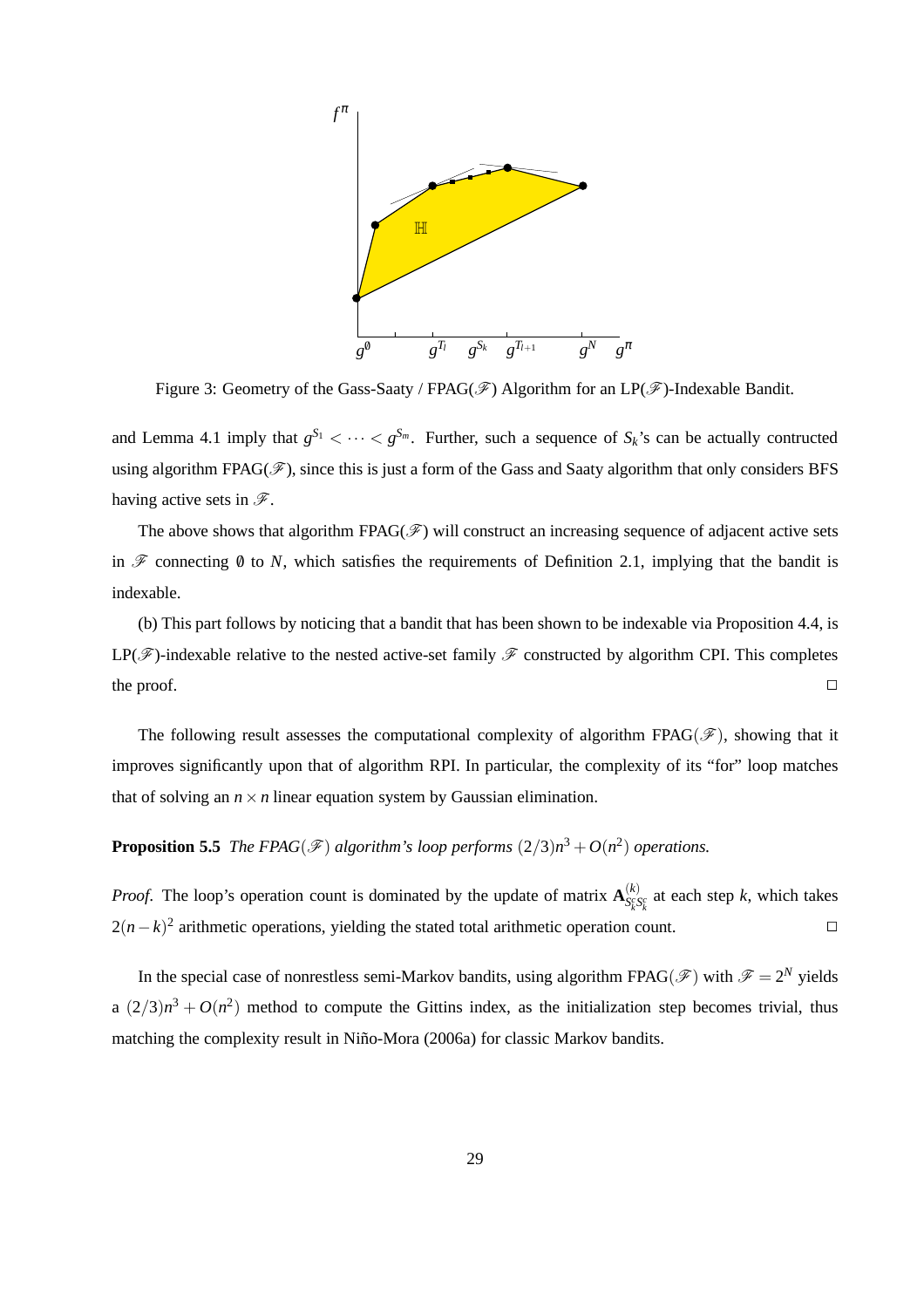#### **5.2 PCL**(F)**-Indexable Bandits Revisited**

We next revisit the concept of  $PCL(\mathcal{F})$ -indexability, introduced and developed in Niño-Mora (2001, 2002, 2006d), in light of the above developments.

**Definition 5.6 (PCL(** $\mathscr{F}$ **)-indexability)** We say that a bandit is  $PCL(\mathscr{F})$ -indexable if:

- (i) for each active set  $S \in \mathcal{F}$ ,  $w_i^S > 0$  for  $i \in N$ ; and
- (ii) for every wage  $v \in \mathbb{R}$  there exists an optimal active set  $S \in \mathcal{F}$  for (6); or
- (ii') algorithm FPAG( $\mathscr{F}$ ) produces a nonincreasing index sequence:  $v_{i_1}^* \ge v_{i_2}^* \ge \cdots \ge v_{i_n}^*$ .

Thus, a PCL( $\mathscr F$ )-indexable bandit is an LP( $\mathscr F$ )-indexable bandit having positive marginal work for active sets  $S \in \mathcal{F}$ . Note that Definition 5.6 differs slightly from those given in the earlier work mentioned, which only required satisfaction of conditions (i, ii'), and imposed less stringent requirements on set system  $(N,\mathscr{F})$ . Our motivation for introducing the above alternate form is applied: we have found that, in the analysis of bandit models with complex state spaces, condition (ii') can be much more difficult to establish than condition (ii). See, e.g., Niño-Mora (2007a).

**Proposition 5.7** *In Definition* 5.6*, conditions* (i, ii) *and* (i, ii') *are equivalent.*

*Proof.* Suppose that conditions (i, ii) hold. Then, the bandit is  $LP(\mathcal{F})$ -indexable and, by Theorem 5.4(a), it is indexable, with algorithm FPAG( $\mathscr{F}$ ) computing its MPI  $v_i^*$  in nondecreasing order. Hence, condition (ii') holds.

Suppose now that conditions  $(i, ii')$  hold. Then, it is shown in Niño-Mora  $(2001, Cor. 2)$  and in Niño-Mora (2002, Th. 6.3) (in increasingly general settings) that, for a finite-state Markovian bandit, such conditions imply its indexability, from which (ii) follows. The extension of such a result to the present semi-Markov setting is straightforward.

### **6. Extension to the Average Criterion**

In applications of restless bandit indexation to problems under the (long-run) average criterion, one must address the version of <sup>ν</sup>-wage problem (6) based on reward and work measures

$$
f_i^{\pi} \triangleq \liminf_{T \nearrow \infty} \frac{1}{T} \mathbb{E}_i^{\pi} \left[ \int_0^T R_{X(t)}^{a(t)} dt \right] = \liminf_{K \nearrow \infty} \frac{1}{K} \mathbb{E}_i^{\pi} \left[ \sum_{k=0}^K r_{X_k}^{a_k} \right],
$$
(44)

and

$$
g_i^{\pi} \triangleq \limsup_{T \nearrow \infty} \frac{1}{T} \mathbb{E}_i^{\pi} \left[ \int_0^T Q_{X(t)}^{a(t)} e^{-\alpha t} dt \right] = \limsup_{K \nearrow \infty} \frac{1}{K} \mathbb{E}_i^{\pi} \left[ \sum_{k=0}^K q_{X_k}^{a_k} e^{-\alpha t_k} \right].
$$
 (45)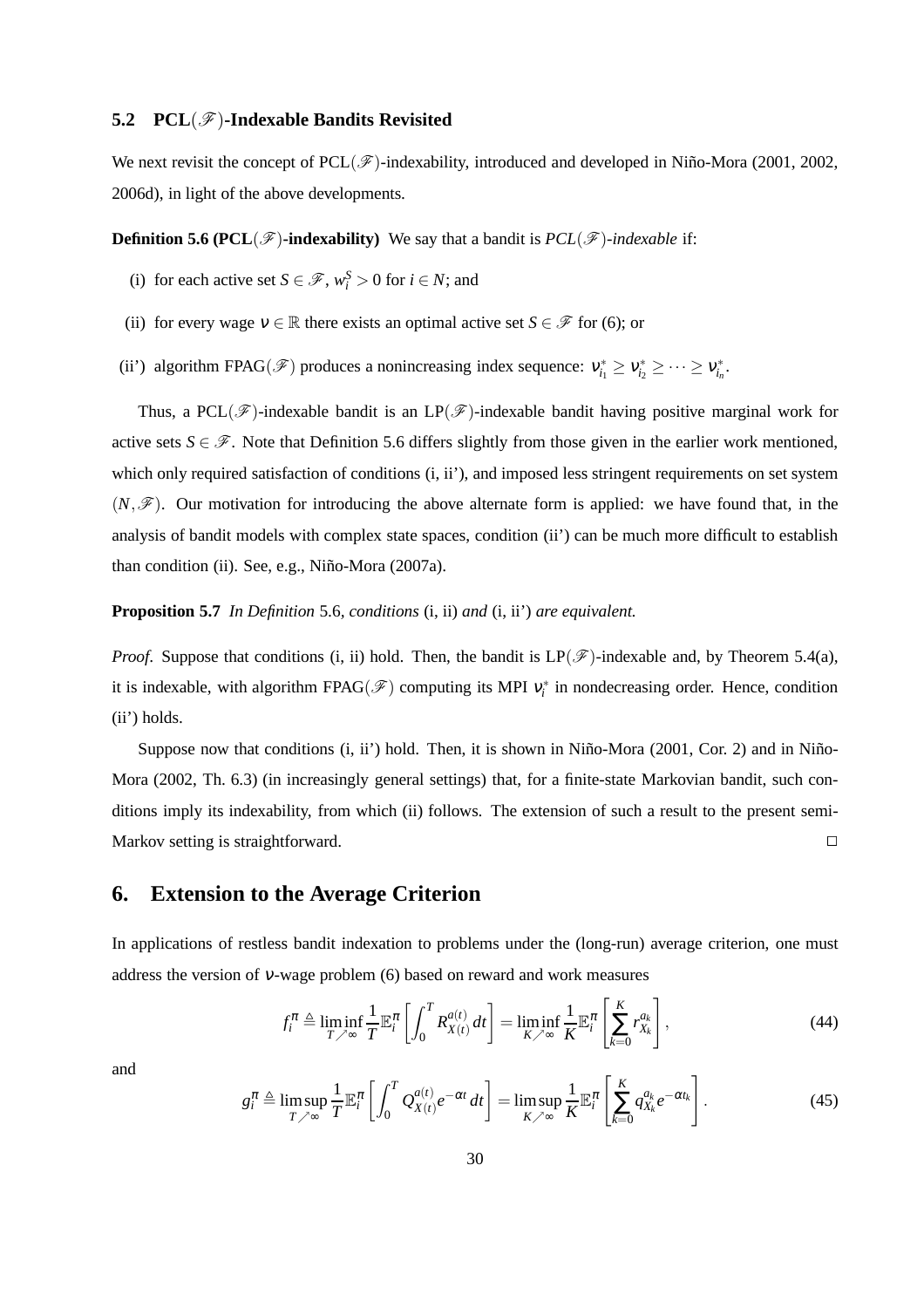As in Niño-Mora (2002, Sec. 6.5), we must now assume that the embedded process  $X_n$  is *communicating*, i.e., every state can be reached from every other state under some stationary policy. This ensures that the above measures do not depend on the initial state *i* under a stationary deterministic policy, and hence one can write  $f^S$  and  $g^S$  for active sets  $S \subseteq N$ . Hence, the corresponding  $v$ -wage problem (6) can be solved by a stationary deterministic policy independent of *i*, which allows one to readily extend the indexability theory above to the average criterion.

Regarding the above algorithms, they apply without modification to the average criterion, as the results in Section 3.4 show that the required tableaux emerge as limits of their discounted counterparts as the discount rate vanishes, and also shows how to compute the initial tableau. To extend the results in Section 5 one must further assume that the active-set family  $\mathscr F$  of concern has the property that, for every  $S \in \mathscr F$ , the *S*-active policy is *unichain*, i.e., it induces on the embedded process  $X_n$  a single recurrent class plus a (possibly empty) set of transient states.

### **7. Computational Experiments**

This section reports the results of several computational experiments, based on the author's MATLAB implementations of the algorithms discussed in this paper.

#### **7.1 Assessing the Prevalence of Indexability and PCL-Indexability**

We start by assessing experimentally the prevalence of the indexability and PCL-indexability properties, in two different classes of randomly generated restless bandit instances.

In the first class, we considered discrete-time bandits. We conducted a simulation study based on generating a random i.i.d. sample of  $10<sup>7</sup>$  bandit instances with  $q<sub>i</sub><sup>a</sup> = a$  and dense transition probability matrices — obtained by appropriately scaling a matrix with Uniform[0,1] entries — for each of the state-space sizes  $n = 3, \ldots, 7$ . For each instance, we used the above algorithms to test for indexability and PCL-indexability (relative to any  $\mathscr{F}$ ), as the discount factor  $\beta$  varies. Note that the value  $\beta = 1$  refers to the average criterion discussed in Section 6.

Table 9 reports the results. They show that the prevalence of nonindexable bandits fastly decreases as the discount factor gets smaller, and as the state space gets larger. The highest prevalence of nonindexable projects (1 out of 12225) was found for projects with 3 states under the average criterion. Indexability thus appears to be a highly prevalent property over this class of instances, and the more so the larger the state space and the smaller the discount factor. The table further shows the same pattern with the number of instances found to be indexable yet not PCL-indexable. The highest prevalence of such bandits was found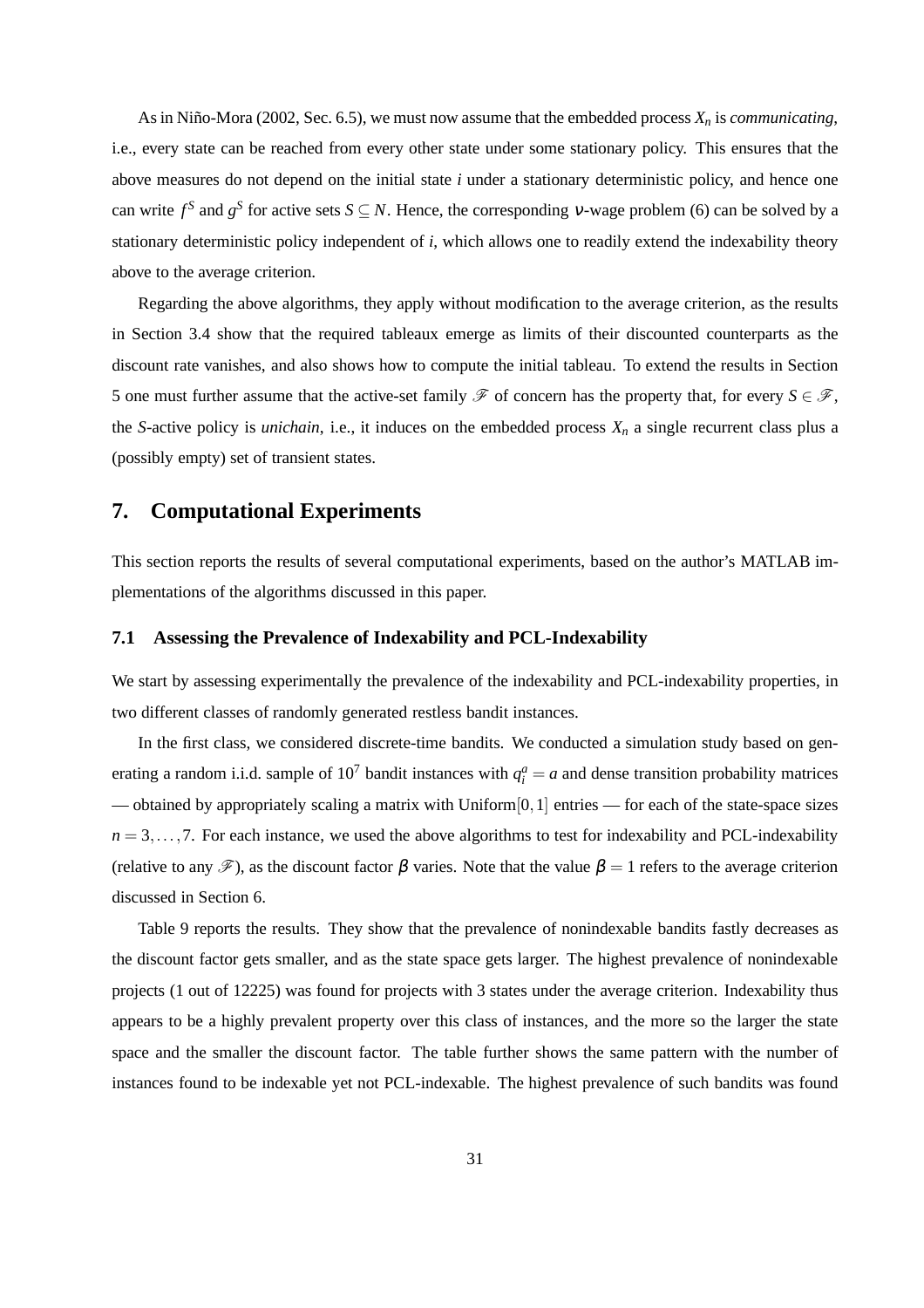|     |     | Nonindexable     |   |          |          | Indexable non-PCL |      |                   |    |                   |
|-----|-----|------------------|---|----------|----------|-------------------|------|-------------------|----|-------------------|
|     |     | number of states |   |          |          | number of states  |      |                   |    |                   |
| β   | 3   | 4                | 5 | 6        | 7        | 3                 | 4    | 5                 | 6  | 7                 |
| 0.1 | 0   | 0                | 0 | $\theta$ | 0        | 0                 | 0    | $\mathbf{\Omega}$ | 0  | 0                 |
| 0.2 | 0   | 0                | 0 | 0        | 0        |                   | 0    | 0                 | 0  |                   |
| 0.3 | 0   | 0                | 0 | 0        | 0        | 0                 | 0    | 0                 | 0  | $\mathbf{\Omega}$ |
| 0.4 | 0   | 0                | 0 | 0        | 0        | 0                 | 0    | 0                 | 0  | ∩                 |
| 0.5 | 0   | 0                | 0 | 0        | 0        | 0                 | 0    | 0                 | 0  | ∩                 |
| 0.6 | 0   | 0                | 0 | 0        | $\Omega$ | 0                 | 0    | 0                 | 0  | $\mathbf{\Omega}$ |
| 0.7 | 0   | 0                | 0 | $\Omega$ | $\Omega$ | 30                | 0    | 0                 | 0  | 0                 |
| 0.8 | 16  | 1                | 0 | 0        | 0        | 574               | 32   |                   | 0  | ∩                 |
| 0.9 | 135 |                  | 0 | 0        | $\theta$ | 4460              | 509  | 36                | 5  | ∩                 |
| 1.0 | 818 | 66               | 4 |          | 0        | 18631             | 3640 | 425               | 50 | 3                 |

Table 9: Counts on Random i.i.d. Samples of 10<sup>7</sup> Bandit Instances.

in the case of 3 states under the average criterion, being then of only about 1 non-PCL instance out of 537 indexable instances.

In the second class of instances, we considered continuous-time bandits with exponential transition rates  $\lambda_{ij}^a$  for states  $i \neq j$ , having the following structure:

$$
\lambda_{ij}^1 = \lambda_{ij}^0 + \mu_{ij}, \quad i \neq j,
$$
\n(46)

for some nonnegative  $\mu_{ij}$ 's. The relations in (46) model a situation where the bandit is subject to two different types of events: "regular events" and "extra events." Regular events are driven by transition probabilities  $\lambda_{ij}^0$  and are not subject to control. Extra events, which coexist with regular event, can be turned on and off. When activated, they are driven by transition rates  $\mu_{ij}$ .

For such a system, two definitions for the  $Q_i^a$ 's spring to mind. One is the conventional definition  $Q_i^a \triangleq a$ . The other is to set

$$
Q_i^1 \triangleq \sum_{j \in N \setminus \{i\}} \mu_{ij}, \quad Q_i^0 \equiv 0,\tag{47}
$$

so that  $Q_i^1$  is the rate at which extra events occur in state *i* when they are turned on. In the first definition of the  $Q_i^a$ 's, the wage parameter  $v$  in (6) is the charge incurred per unit time that the extra-events stream is turned on. In the second, it is the cost incurred per extra event generated.

Table 10 reports the results of the corresponding simulation study for such a class of instances — reformulated into discrete-time via uniformization. The pairs shown give the counts under both definitions of the  $Q_i^a$ 's, starting with (47). Thus, e.g., the pair (19,45) for  $\beta = 0$  means that, out of 10<sup>7</sup> instances with 3 states, 19 of them were nondexable using the  $Q_i^a$  definition in (47), and 45 were nonindexable using the conventional definition  $Q_i^a \equiv a$ .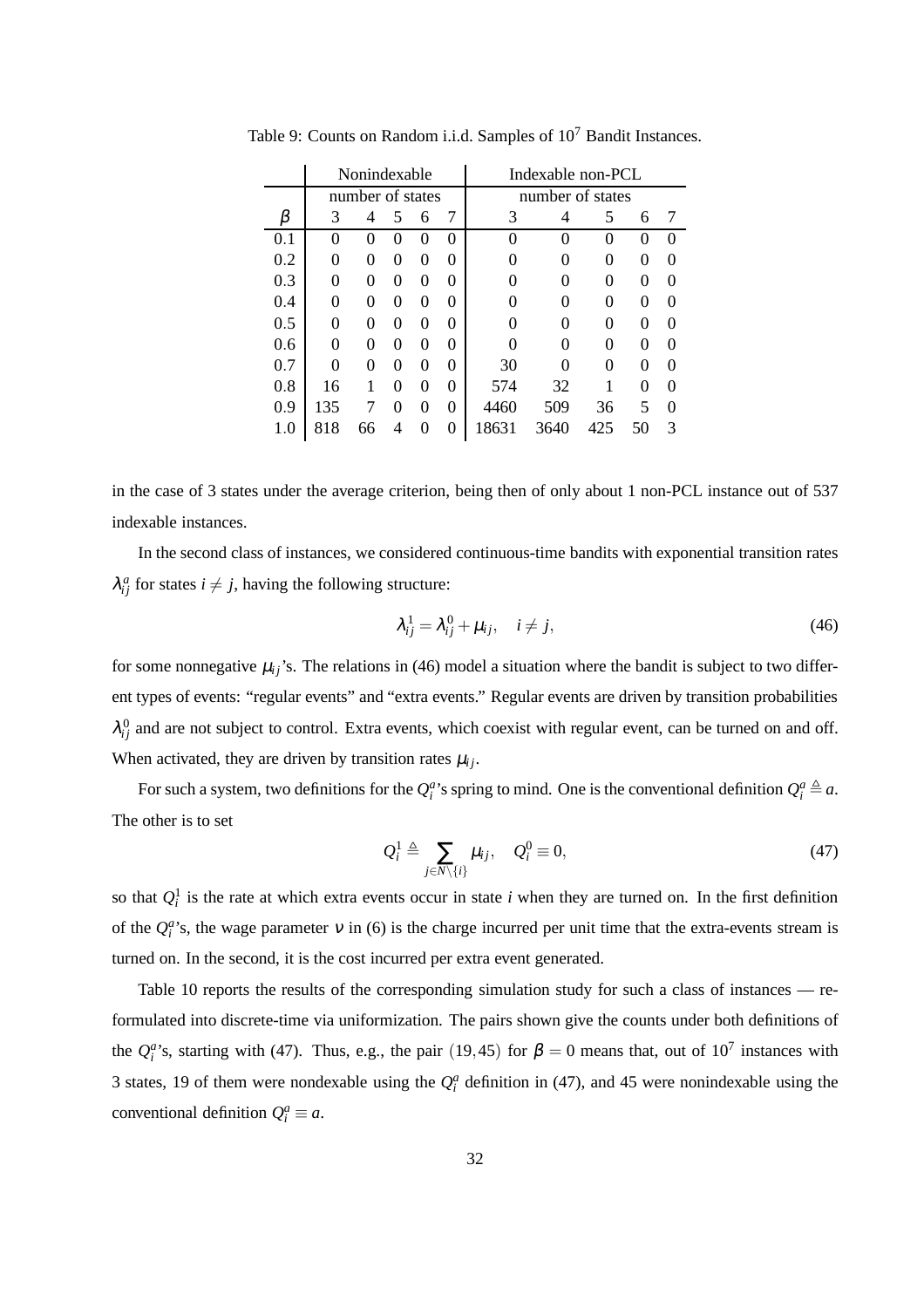|     |       | Nonindexable     |                  |          |                  | Indexable non-PCL |          |       |     |  |
|-----|-------|------------------|------------------|----------|------------------|-------------------|----------|-------|-----|--|
|     |       | number of states |                  |          |                  | number of states  |          |       |     |  |
|     | 3     |                  | 5                | 6        | 7                | 3                 |          |       | 6   |  |
| 0.1 |       |                  | 0                | $\Omega$ | $\theta$         |                   | $\Omega$ |       | 0   |  |
| 0.2 |       |                  |                  | 0        | $\overline{0}$   |                   |          |       |     |  |
| 0.3 |       |                  |                  |          | $\theta$         |                   |          |       |     |  |
| 0.4 |       |                  |                  |          | $\boldsymbol{0}$ |                   |          |       |     |  |
| 0.5 |       |                  |                  |          | $\boldsymbol{0}$ |                   |          |       |     |  |
| 0.6 |       |                  |                  |          | $\theta$         |                   |          |       |     |  |
| 0.7 |       | 0                |                  | 0        | $\theta$         |                   |          |       |     |  |
| 0.8 |       |                  | Ω                | $\Omega$ | $\theta$         |                   |          |       |     |  |
| 0.9 |       |                  |                  | $\Omega$ | $\theta$         | (0,7)             |          |       |     |  |
| 1.0 | 19,45 | 3)<br>$\theta$ , | $\vert 0\rangle$ |          | 0                | .924`             | (62, 58) | (5,2) | 1.0 |  |

Table 10: Counts on Random Samples of  $10^7$  Bandit Instances for Two Definitions of  $Q_i^a$ .



Figure 4: Classification of Restless Bandits.

The table shows that, in this class of instances, both indexability and PCL-indexability are even more highly prevalent properties than in the previous class. It further shows that, for *n* = 3 states, both the prevalences of instances that are indexable and of instances that are PCL-indexable are significantly higher under definition (47).

Such experimental evidence supports the claim that, at least for bandits with dense transition probability matrices, both indexability and PCL-indexability are highly prevalent properties. Figure 4 shows a modified version of the classification of restless bandits introduced in Niño-Mora (2001), updated to better reflect relative class sizes. Note that the figure refers to the class of *GCL-indexable* bandits, named after their satisfaction of *generalized conservation laws* (GCL), which are PCL-indexable relative to  $\mathscr{F} = 2^N$ .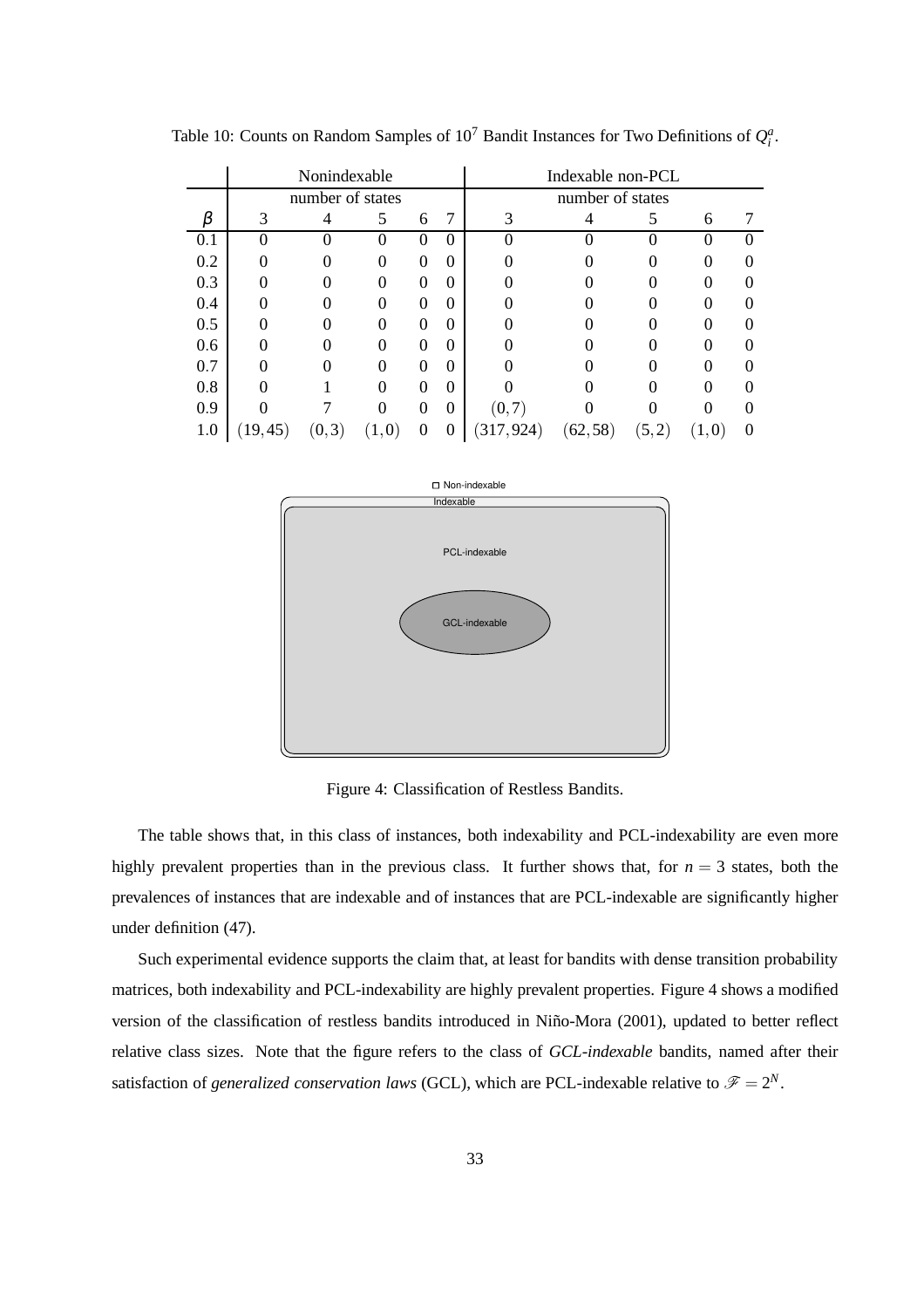#### **7.2 Runtime Comparison of Index Algorithms**

In contemporary computers, the actual runtime performance of an algorithm depends both on its arithmetic operation count and on its memory-access patterns, with the latter being often the dominant factor. To compare the performance of the algorithms discussed in this paper, we have thus conducted a computational study, using MATLAB implementations developed by the author. The experiments were performed on an HP xw9300 254 (2.8 GHz) Opteron workstation running MATLAB 2006b under Windows XP x64. For each of the state space sizes  $n = 1000, 1500, \ldots, 6000$ , a random discrete-time bandit instance with dense transition probability matrices was generated. Transition matrices were obtained by scaling matrices with Uniform $[0,1]$  entries, dividing each row by its sum. Active rewards were also generated with Uniform $[0,1]$ entries, while passive rewards were set to zero. The discrete-time discount factor used was  $\beta = 0.8$ .

For each instance, the CPI algorithm was used to test both for indexability and for PCL-indexability (by checking the signs of marginal work measures for the generated nested active-active set family). Since such tests turned out positive in each case, the MPI values were computed using the CPI, RPI and FPAG( $\mathscr{F}$ ) algorithms, which was run taking  $\mathscr{F} = 2^N$ .

Figure 5 displays the recorded runtimes for each algorithm, where where the lines shown are obtained by cubic least-squares fits. The results show that the FPAG algorithm, having an operation count of  $(2/3)n^3$ , is indeed the fastest of the three, consistently achieving speedup factors of about 1.3 over the CPI and RPI algorithms, which exhibit similar runtimes, though the RPI algorithm was the slowest. Recall that the operation counts are  $2n^3$  and  $n^3$  for the CPI and the RPI algorithms, respectively. Such discrepancies between theoretical and actual speedup factors are accounted for by noticing the algorithms memory-access patterns. Thus, algorithm CPI, being based on complete pivoting steps, has efficient memory-access patterns, as the coefficient matrix **A** is always updated as a contiguous memory block. In contrast, both the RPI and the FPAG algorithms reduce the operation count at the expense of using and updating submatrices of **A**, which results in costly noncontiguous memory-access patterns. Yet, in the case of the FPAG algorithm, the large reduction in arithmetic operations compensates such inefficiencies, rendering it the fastest algorithm.

# **Acknowledgments**

This research has been supported in part by the Spanish Ministry of Education & Science under grant MTM2004-02334 and a Ramón y Cajal Investigator Award, by the EU's Networks of Excellence Euro-NGI and Euro-FGI, and by the Autonomous Community of Madrid-UC3M's grants UC3M-MTM-05-075 and CCG06-UC3M/ESP-0767.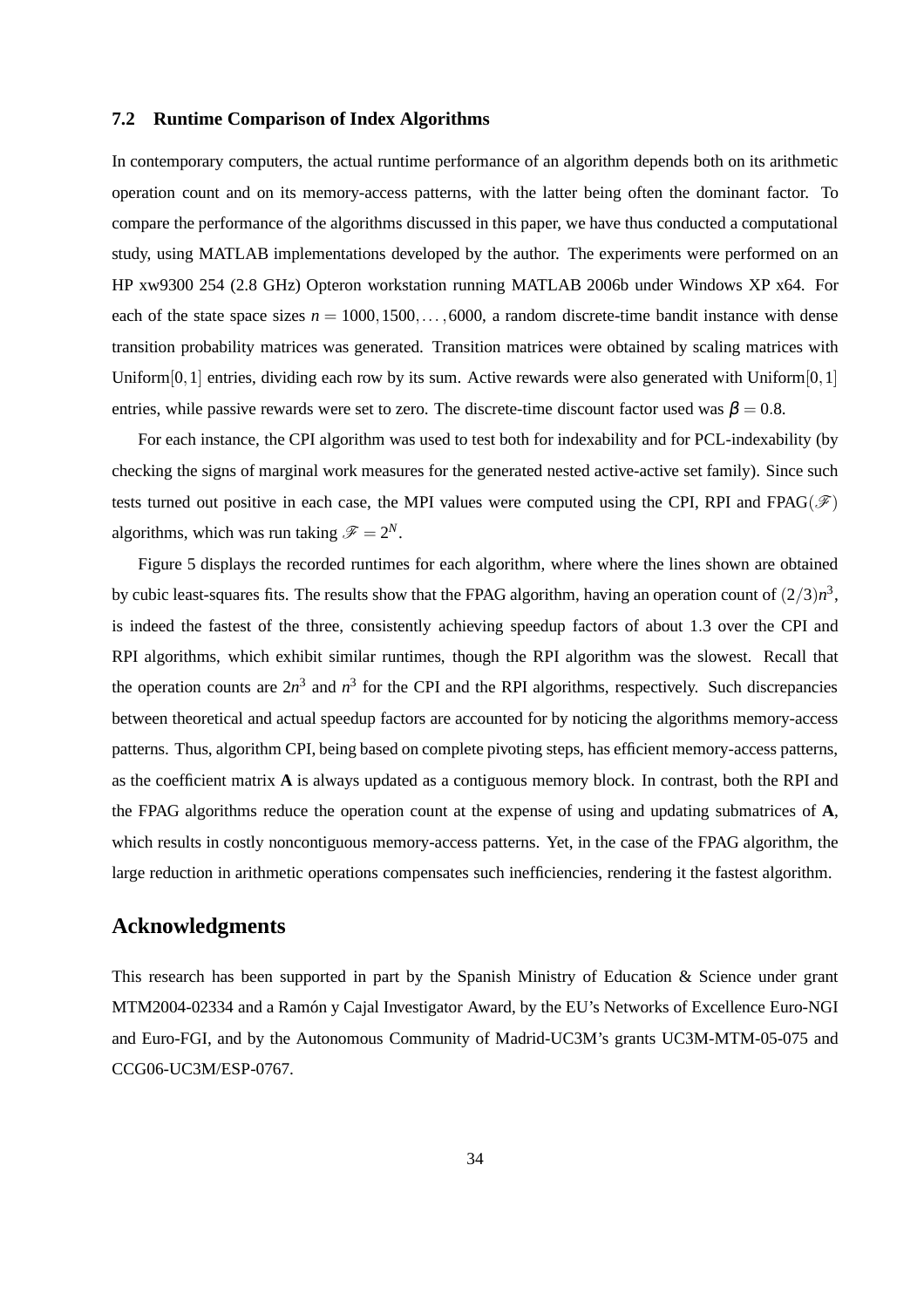

Figure 5: Runtimes with Cubic Least-Squares Fit: FPAG (solid), CPI (dotted) and RPI (dashed).

# **References**

- Baker, A. H, J. M. Dennis, E. R. Jessup. 2006. On improving linear solver performance: A block variant of GMRES. *SIAM J. Sci. Comput.* **27** 1608–1626.
- Dongarra, J. J., V. Eijkhout. 2000. Numerical linear algebra algorithms and software. *J. Comput. Appl. Math.* **123** 489–514.
- Gass, S., T. Saaty. 1955. The computational algorithm for the parametric objective function. *Naval Res. Log. Quart.* **2** 39–46.
- Gittins, J. C. 1979. Bandit processes and dynamic allocation indices. *J. Roy. Statist. Soc. Ser. B* **41** 148–177. With discussion.
- Goyal, M., A. Kumar, V. Sharma. 2006. A stochastic control approach for scheduling multimedia transmissions over a polled multiaccess fading channel. *Wireless Netw.* **12** 605–621.
- Kallenberg, L. C. M. 1986. A note on M. N. Katehakis' and Y.-R. Chen's computation of the Gittins index. *Math. Oper. Res.* **11** 184–186.
- La Scala, B. F., B. Moran. 2006. Optimal target tracking with restless bandits. *Digital Signal Processing* **16** 479–487.
- Niño-Mora, J. 2001. Restless bandits, partial conservation laws and indexability. *Adv. in Appl. Probab.* **33** 76–98.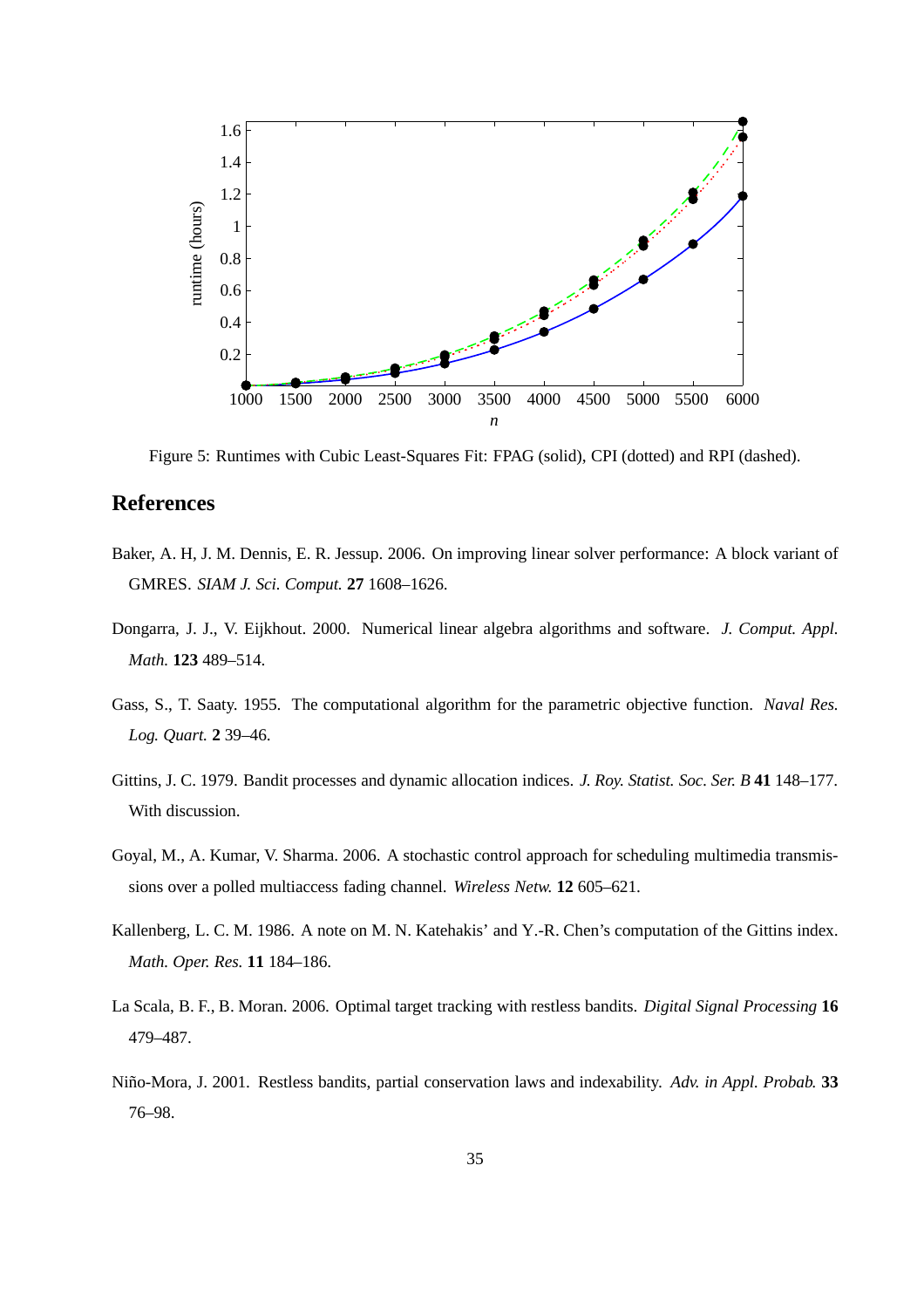- Niño-Mora, J. 2002. Dynamic allocation indices for restless projects and queueing admission control: a polyhedral approach. *Math. Program.* **93** 361–413.
- Niño-Mora, J. 2003. Restless bandit marginal productivity indices, diminishing returns, and scheduling a multiclass make-to-order/-stock queue. *Proceedings of the 41st Annual Allerton Conference on Communication, Control and Computing*. 100–109.
- Niño-Mora, J. 2005. A marginal productivity index policy for the finite-horizon multiarmed bandit problem. *Proceedings of the 44th IEEE Conference on Decision and Control and European Control Conference ECC 2005 (CDC-ECC'05)*. IEEE, 1718–1722.
- Niño-Mora, J. 2006a. A  $(2/3)n^3$  fast-pivoting algorithm for the Gittins index and optimal stopping of a Markov chain. *INFORMS J. Comp.* In press, http://halweb.uc3m.es/jnino/eng/public.html.
- Niño-Mora, J. 2006b. Marginal productivity index policies for scheduling a multiclass delay-/loss-sensitive queue. *Queueing Syst.* **54** 281–312.
- Niño-Mora, J. 2006c. Marginal productivity index policies for scheduling multiclass wireless transmissions. *Proceedings of the 2nd Euro-NGI Conference on Next Generation Internet Networks (NGI 2006)*. IEEE, 342–349.
- Niño-Mora, J. 2006d. Restless bandit marginal productivity indices, diminishing returns and optimal control of make-to-order/make-to-stock *M*/*G*/1 queues. *Math. Oper. Res.* **31** 50–84.
- Niño-Mora, J. 2006e. Two-stage index computation for bandits with switching penalties I: switching costs. Working Paper 07-41, Statistics and Econometrics Series 09, http://halweb.uc3m.es/jnino/eng/public2.html, Univ. Carlos III de Madrid, Spain. Submitted.
- Niño-Mora, J. 2007a. An index policy and algorithm for bandit and optimal stopping problems with deadlines. Working Paper 07-44, Statistics and Econometrics Series 12, http://halweb.uc3m.es/jnino/eng/public2.html, Dept. of Statistics, Univ. Carlos III de Madrid, Spain. Submitted.
- Niño-Mora, J. 2007b. Marginal productivity index policies for admission control and routing to parallel multi-server loss queues with reneging. *Proceedings of the First Euro-FGI Conference on Network Control and Optimization (NET-COOP 2007)*. LNCS, Springer, pp. to be assigned.